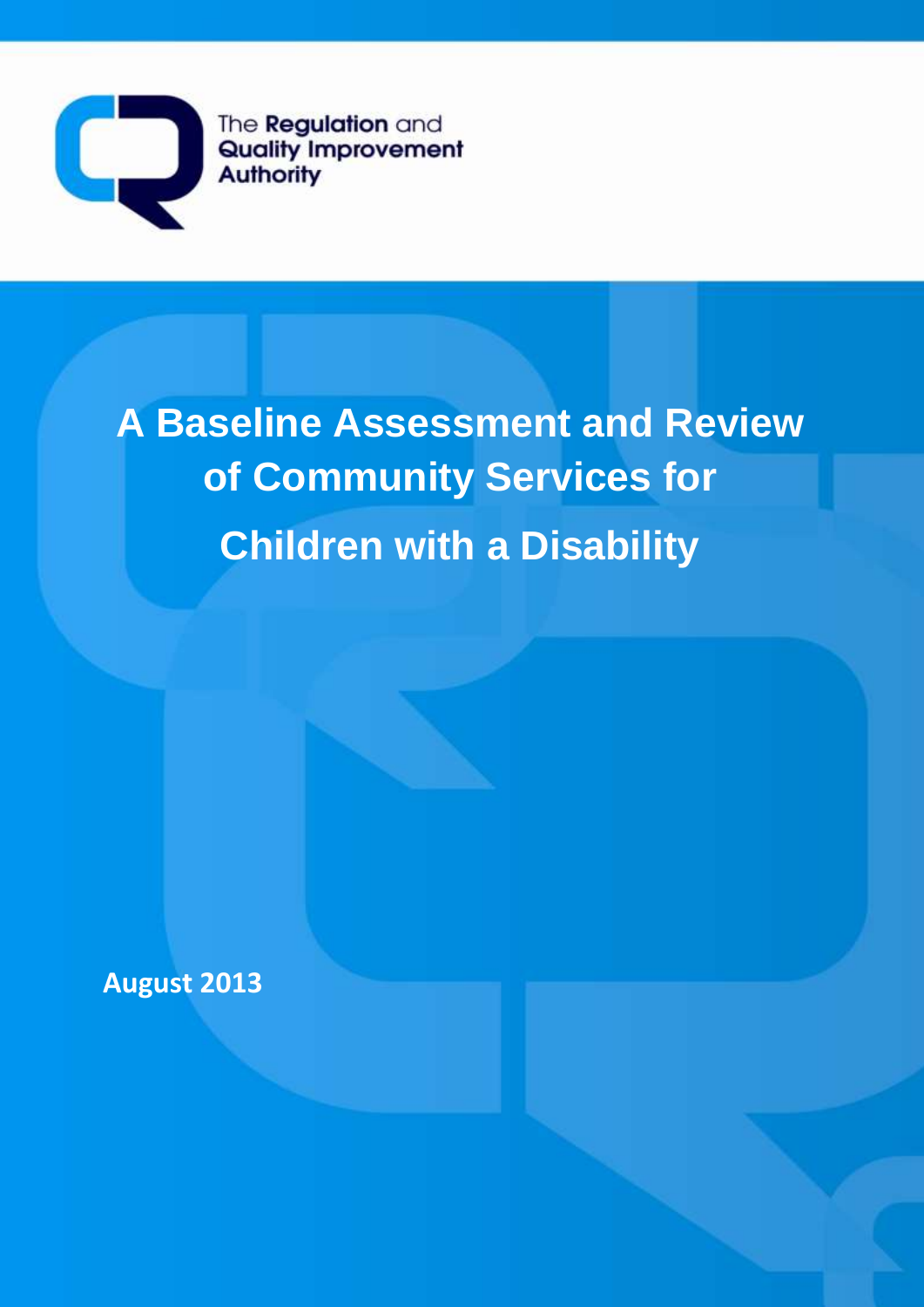# **The Regulation and Quality Improvement Authority**

The Regulation and Quality Improvement Authority (RQIA) is the independent body responsible for regulating and inspecting the quality and availability of health and social care (HSC) services in Northern Ireland. RQIA's reviews are designed to identify best practice, to highlight gaps or shortfalls in services requiring improvement and to protect the public interest. Our reviews are carried out by teams of independent assessors, most of whom are either experienced practitioners or experts by experience. Our reports are submitted to the Minister for Health, Social Services and Public Safety and are available on the RQIA website at [www.rqia.org.uk.](http://www.rqia.org.uk/)

RQIA would sincerely thank everyone for their openness, honesty and their willingness to engage with us. We will continue our engagement during the second phase of this review.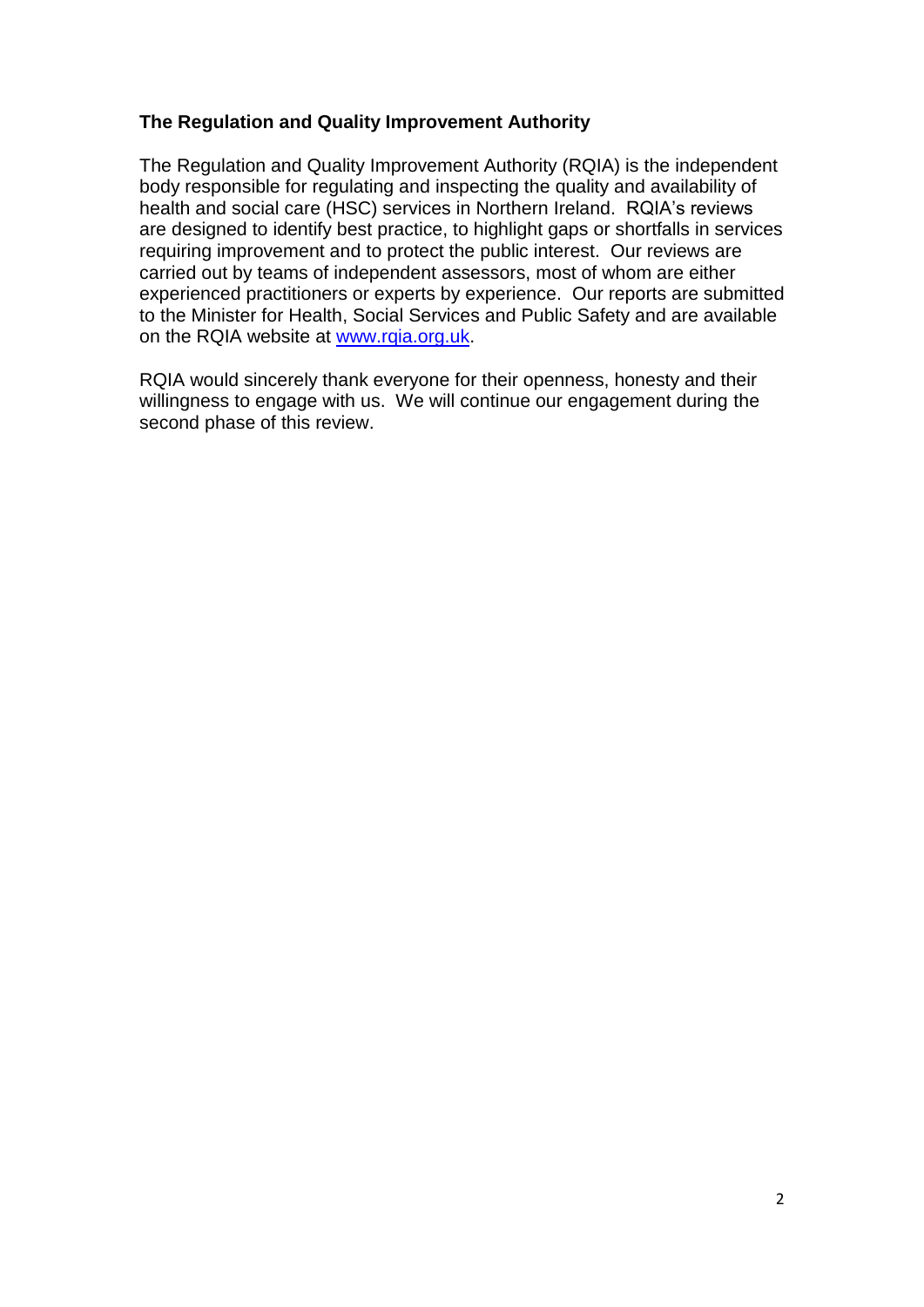| <b>Contents</b>                       |                                                                                                                                                                                                                        | Page                |
|---------------------------------------|------------------------------------------------------------------------------------------------------------------------------------------------------------------------------------------------------------------------|---------------------|
|                                       | <b>Executive Summary</b>                                                                                                                                                                                               | 4                   |
| 1.0                                   | <b>Children with a Disability - Introduction</b>                                                                                                                                                                       | $\overline{7}$      |
| 1.1<br>1.2 <sub>2</sub><br>1.3<br>1.4 | Background to the Review<br><b>Terms of Reference</b><br>Membership of The Review Team<br>Methodology                                                                                                                  | 9<br>10<br>10<br>10 |
| 2.0                                   | <b>Profile of Investment in Staff</b>                                                                                                                                                                                  | 12                  |
| 3.0<br>3.1<br>3.2                     | <b>Structure of Community Disability Teams -</b><br><b>Children: Models of Service Delivery and Outcome</b><br><b>Measures</b><br><b>Belfast Health and Social Care Trust</b><br>Northern Health and Social Care Trust | 15<br>15<br>18      |
| 3.3<br>3.4<br>3.5                     | South Eastern Health and Social Care Trust<br>Southern Health and Social Care Trust<br><b>Western Health and Social Care Trust</b>                                                                                     | 21<br>23<br>26      |
| 4.0                                   | <b>Management of Transitions</b>                                                                                                                                                                                       | 29                  |
| 5.0                                   | <b>Assessment and Recording of Unmet Need</b>                                                                                                                                                                          | 34                  |
| 6.0                                   | <b>Conclusion on Community Teams and Services for</b><br><b>Children with a Disability</b>                                                                                                                             | 37                  |
| 7.0                                   | <b>Recommendations for Trusts - Children with a</b><br><b>Disability</b>                                                                                                                                               | 40                  |
| 8.0                                   | Recommendations for HSC Board - Children with a<br><b>Disability</b>                                                                                                                                                   | 43                  |
|                                       | <b>List of Abbreviations</b>                                                                                                                                                                                           | 45                  |
|                                       | <b>References</b>                                                                                                                                                                                                      | 47                  |
| <b>Appendix 1</b>                     | Table A1: The Number of WTE Staff within the<br><b>Major Disciplines in Community Services for</b><br>Children with a Disability and Adult Persons with a<br>Learning Disability Across the Five HSC Trusts.           | 48                  |
| <b>Appendix 2</b>                     | Table A2: The Teams Reported by each Trust<br><b>Working with Children with a Disability</b>                                                                                                                           | 49                  |
| <b>Appendix 2</b>                     | Table A3: Expenditure per Child by the Five HSC<br><b>Trusts in 2010-11</b>                                                                                                                                            | 53                  |
| <b>Appendix 3</b>                     | <b>Key Service Components</b>                                                                                                                                                                                          | 54                  |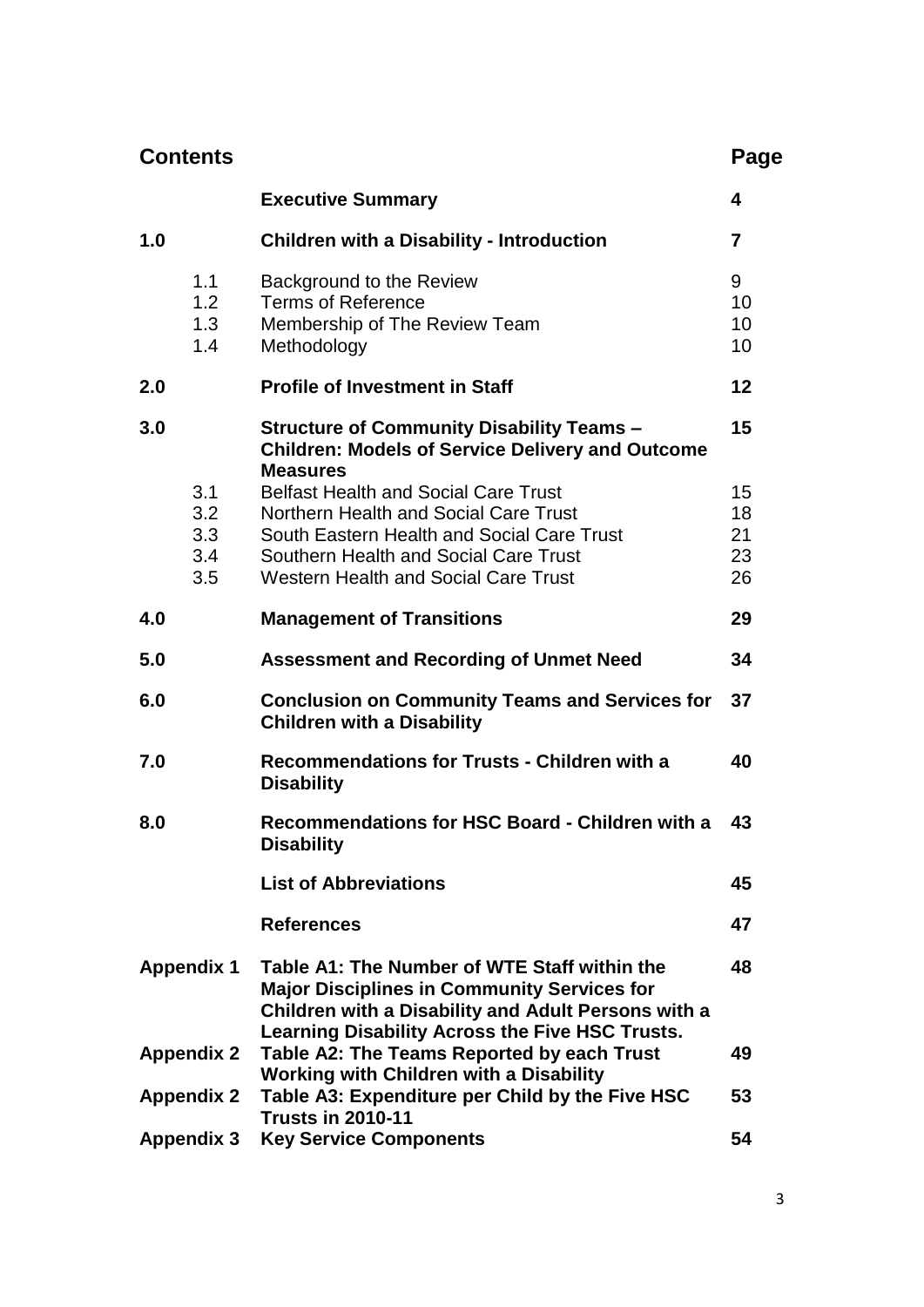# **Executive Summary**

RQIA, as part of its three year review programme, planned an initial baseline review of the composition and function of community learning disability teams. The review looked at the services provided across the five health and social care (HSC) trusts in Northern Ireland, both for adults with a learning disability and children with a disability. This review concentrated on children with a disability as the five trusts indicated they could not provide, from their existing databases, information solely in respect of community services to children with learning disability.

Almost 15,000<sup>1</sup> children in the 0 – 15 age range were identified by the Northern Ireland Statistics and Research Agency (NISRA) as being multiple disability benefits recipients, in 2012. Trusts reported that at the time of this review there were 3,570 children with a disability known to the service within Northern Ireland. This figure is likely to be an underestimate as not all children with a disability will be in receipt of health and social services.

This report presents a baseline assessment of the role structure and composition of disability teams for children across the five trusts. It highlights the level of investment in these services as at 1 April 2011, and the models of service delivery in each trust. The report provides information about provision of and access to services. It describes the transitional arrangements, engagement and communication with service users, and their carers, and provides information on database systems in use. The report also highlights information on unmet need. It identifies the challenges facing families in accessing services for children with a disability.

The review team met with the Department of Health, Social Services and Public Safety (DHSSPS), the Health and Social Care Board, the five HSC trusts and with voluntary and charitable bodies involved in providing services.

The review team also met with a number of service users and their families. Families of children with autism spectrum disorder in particular, raised concerns about access to, coordination of and continuity of services.

The review team found it difficult to obtain clear and accurate data from trusts in relation to specific expenditure on children"s services, as staff often work across both services.

There was considerable variation in the range and quality of services provided to children with a disability. Children with a disability should be able to access a child centred, seamless community service, in the right place, at the right time.

The overall model of community services for children with a disability was delivered mostly by teams of social workers and specialist community learning

 $\overline{a}$ <sup>1</sup> Multiple Disability Benefits Recipients, Northern Ireland Statistics and Research Agency, 2012.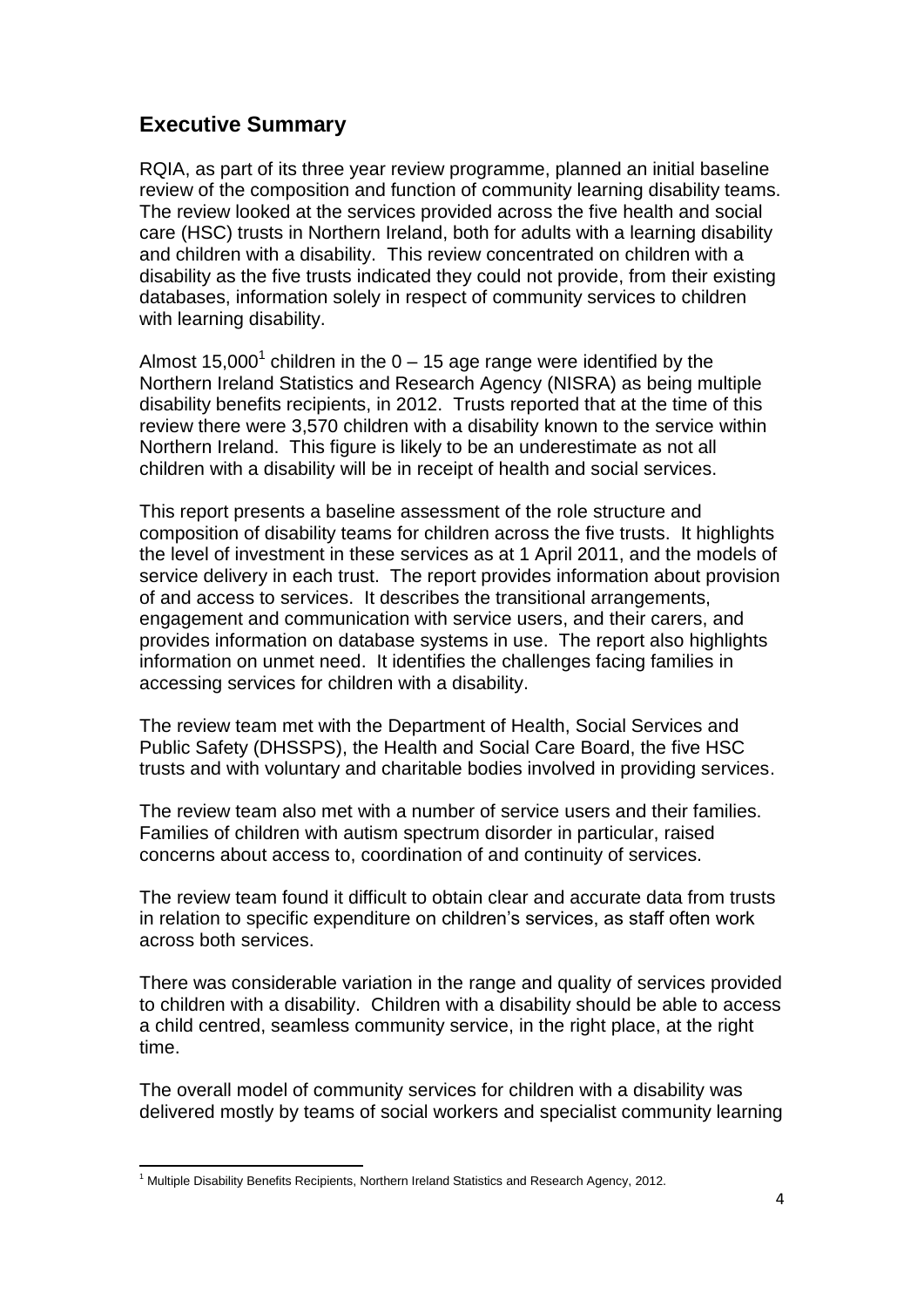disability nurses, assisted by allied health professionals and clinical psychology staff.

The review team commented on the variation in team structures across each trust, the multiplicity of job roles delivering similar services, and variations in the way individual professionals are deployed within teams.

All trusts had an excessive reliance on informal networking rather than using clear clinical pathways and well developed interfaces between services. There was limited evidence of information sharing between trusts or between teams within individual trusts with regard to innovative practice.

There was evidence of the use of key performance indicators and outcome measures to assess the clinical effectiveness of services. This was particularly evident in smaller specialist teams, led either by clinical psychologists or speech and language therapists. There was limited evidence of the use of caseload weighting or benchmarking across community teams. All of the teams visited reported high levels of bureaucracy and crisis management.

The review team was impressed by the commitment of staff delivering services but were concerned by the absence of a clear vision about future roles, relationships and configuration of team structures to meet identified and future needs. Trusts are at an early stage in their development of a four tiered model of service provision similar to that delivered in the child and adolescent psychiatry service.

A number of issues and areas of unmet need have been raised by the five trusts for consideration by the HSC Board who plan and commission services. A reliance on inpatient care in the Iveagh Unit was noted, along with the lack of effective community based alternatives, such as a 24 hour crisis response teams. This runs the risk of readmission to hospital-based assessment and treatment units with consequent delays in the discharge of children.

There was evidence of user engagement across the five trusts. However, some carers complained of a lack of access to information about the availability of services and a frustration, caused by waiting lists for some services, for example respite care.

The review team noted a reliance on the recording of interventions, with less focus on the recording of outcomes, following interventions with disabled children and their carers. Trusts did not have clear measurements in place to gauge the effectiveness of their interventions with service users and carers, or consistent and tangible ways of obtaining service user or carer feedback.

There are a growing number of examples available in Northern Ireland of new model of service provision, particularly behaviour support teams which following evaluation, should be shared across trusts for learning.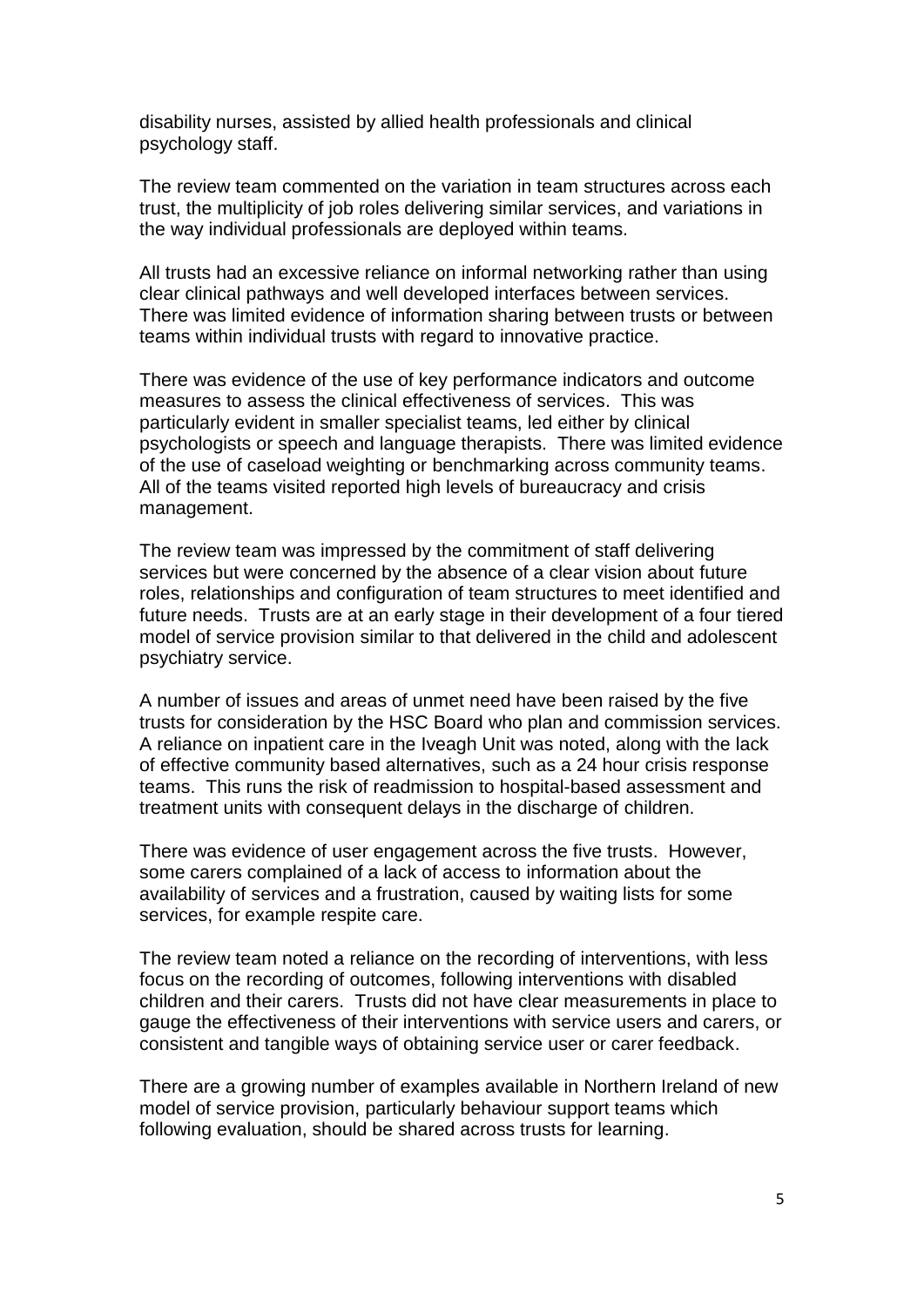In order that investment is prioritised appropriately in the future, it is critical that the HSC Board ensures that information is gathered about the health and social care needs of the population served. The HSC Board should identify ways to improve the profiling of the service provided by each HSC trust, in terms of the effectiveness and efficiency of service delivery, and the impact of staff roles and team working. The level of investment in workforce skills and managed clinical networks should be reviewed by the HSC Board, to ensure a more equitable service is delivered by community staff. This would provide a context for rebalancing of the existing workforce, as identifying priorities for additional investment. At the time of the review, plans were at an early stage in relation to targeting investment in additional community based disability services.

The future commissioning of services needs to be carried out in accordance with the DHSSPS service frameworks such as the learning disability service framework, and the proposed framework for the Health and Wellbeing of Child and Young People. The local commissioning groups (LCGs) provide an opportunity to deliver safe and sustainable services, which respond effectively to population need.

The work being undertaken by the regional group on disabled children, and the by the Children"s and Young People"s Strategic Partnership, to plan for service provision, should enable trusts to provide improved services in future.

Many of the challenges set out in this report are as a result of long-established cultures and practices. The strategic direction is clearly set out in Transforming Your Care<sup>2</sup>. The challenge is to make this vision a reality. The HSC Board needs to ensure that the most suitable and equitable range of service provision is put in place to meet current and future needs of disabled children. The trusts must work in partnership with the parents, carers and those who represent the interests of children with a disability to make sure that services are tailored to the needs of children and their families.

The review team acknowledges that a number of changes and improvements to services may have occurred since April 2011.

 $\overline{a}$ 

<sup>&</sup>lt;sup>2</sup> Transforming Your Care, DHSSPS, December 2011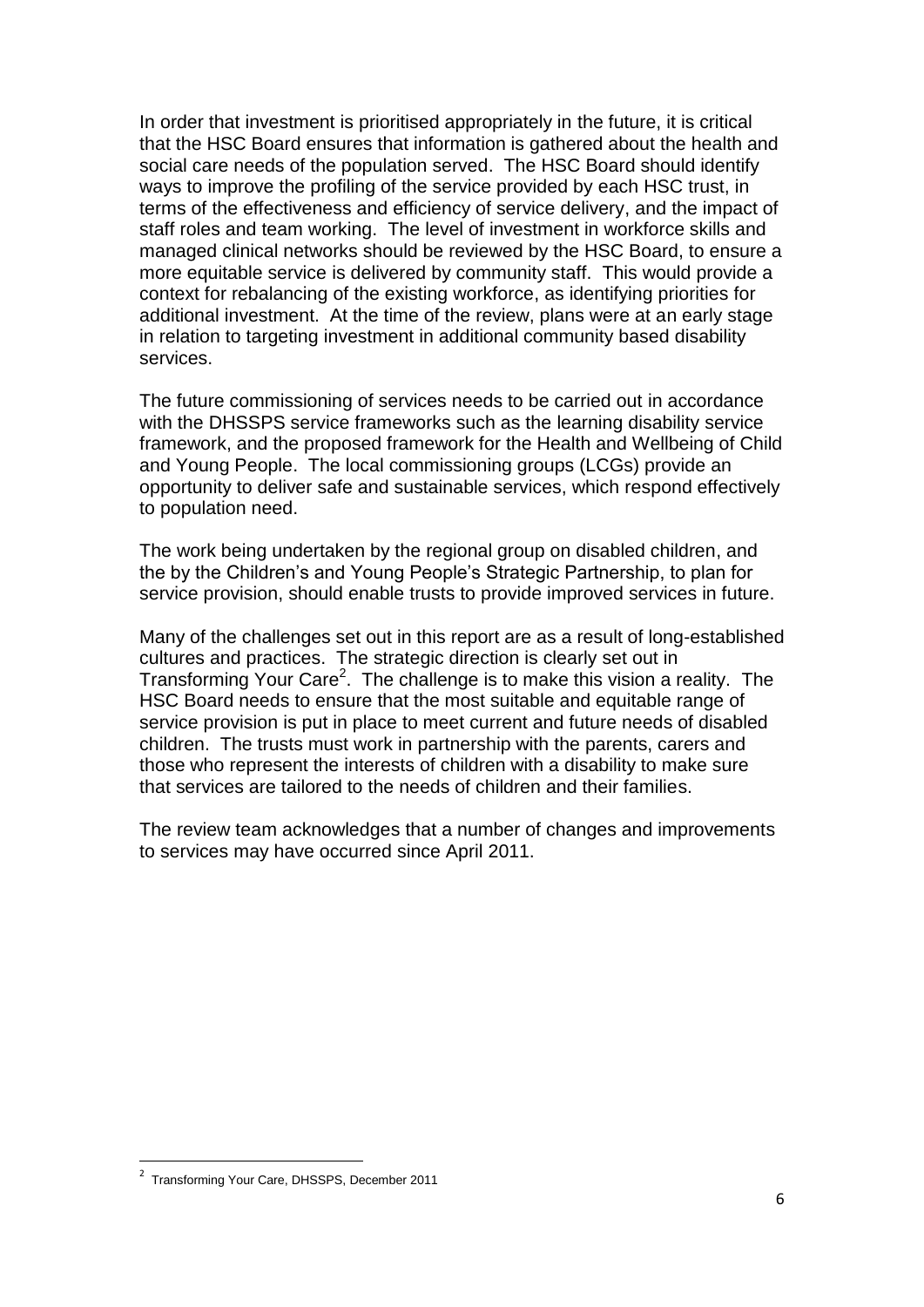# **1.0 Children with a Disability - Introduction**

The vast majority of children with disabilities live at home and are supported by their natural families, with others living with foster or adoptive parents. A small number of children with a disability, mostly adolescents, live in residential care settings.

Service for children with a disability operate under the principles of Every Child Matters (DHSSPS, 2004) $3$ , The Strategy for Children and Young People in NI: "Our Children & Your Young People – Our Pledge 2006-16", <sup>4</sup> DHSSPS "A Healthier Future: A 20 Year Vision for Health and Wellbeing in NI 2005- 25<sup>5</sup>, DHSSPSNI Priorities for Action 2010-11<sup>6</sup>. The Equal lives Report of the Bamford Review, Chapter 4, also outlined recommendations for children, young people and families.

The UNCRC Article 23<sup>7</sup> states that 'Children who have any kind of disability should have special care and support so that they can live full and independent lives'. Children with a disability need early access to responsive and high quality services. Trusts reported increasing numbers of children with complex physical health needs, including those who are dependent on assistive technology, or who require 24 hour care.

Families of young people with disabilities provide care and support well beyond what is normally expected and over a longer period of time. Support for families is critical, particularly at times of transition, such as birth, hospital to home, getting ready for school, leaving school and when moving to live independently.

Children with disabilities experience a greater incidence of health problems requiring access to primary health care, for example respiratory and cardiovascular problems, and mobility difficulties. A Children and Young People"s Health and Wellbeing Service Framework was under development at the time of the review. It is anticipated that the framework will have a section devoted to children with disabilities.

During school years it is critical that health, social care and education services work collaboratively as the key agencies providing support to children with disabilities, to ensure appropriate planning, coordination and commissioning of services.

Effective services for children and young people with a disability and their families are characterised by:<sup>8</sup>

- provision of clear information and transparency of decision making
- putting families in control of the design and delivery of their care  $\bullet$

 $\overline{a}$ <sup>3</sup> Every Child Matters DHSSPS, 2004

<sup>4</sup> The Strategy for Children and Young People in NI, Our Children & Your Young People – Our Pledge, 2006-16

<sup>&</sup>lt;sup>5</sup> 'A Healthier Future: A Twenty Year Vision For Health and Wellbeing in Northern Ireland 2005-25 DHSSPS

<sup>6</sup> Priorities for Action 2010-11 DHSSPS

<sup>7</sup> Article 23, The Convention on the Rights of the Child. (1989)

<sup>&</sup>lt;sup>8</sup> Children with Disabilities Strategic Alliance Manifesto Review and Update (2012)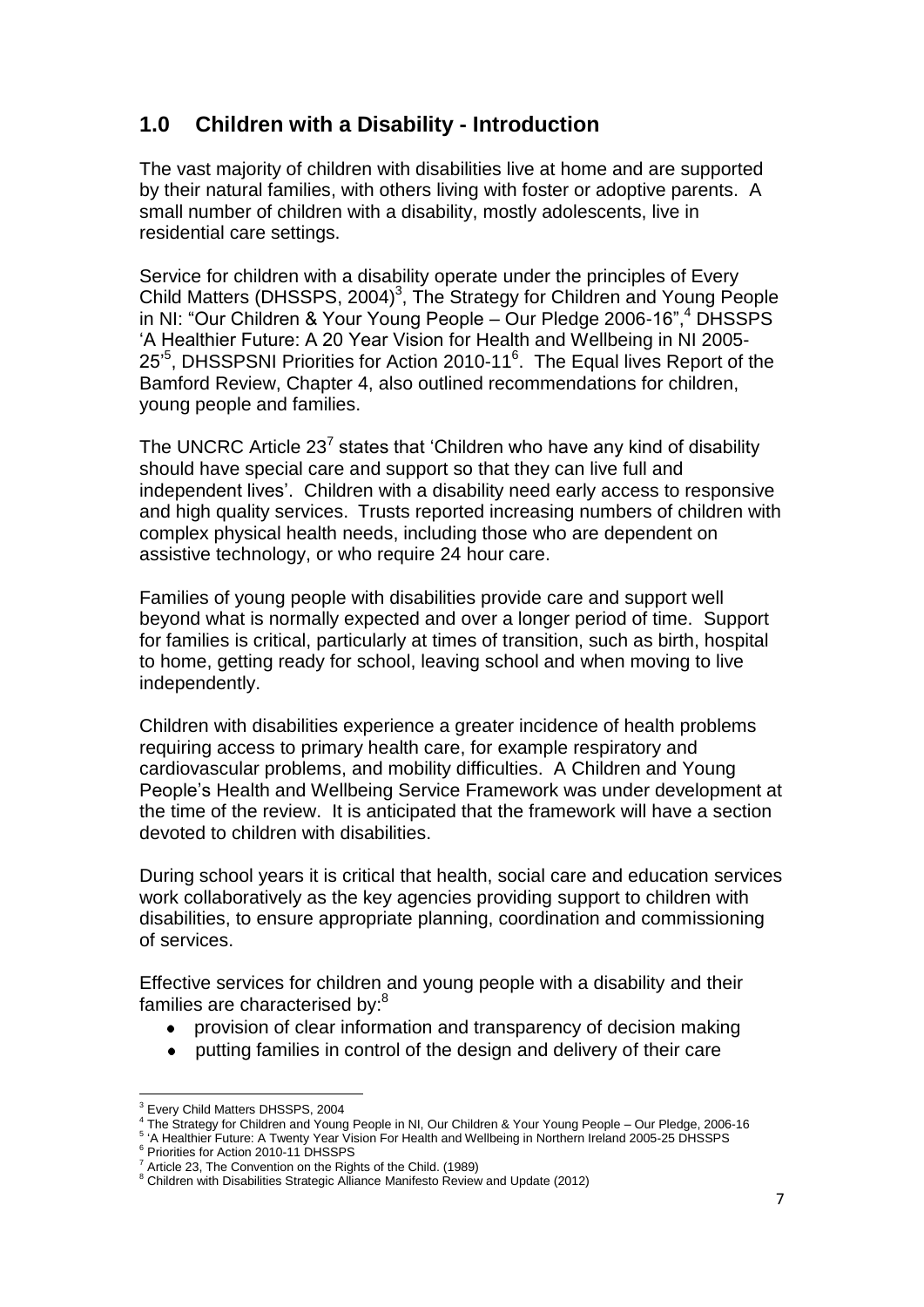- ensuring services are responsive and provide timely support  $\bullet$
- early intervention through good prioritisation of needs
- provision of joined up care across services
- provision if high quality short breaks
- provision of wheelchairs and equipment
- sufficient investment to meet the assessed needs of children and young people with a disability and their families.

Children"s disability services require a focus on prevention, early intervention and specialist support in the community. The Children and Young People Strategic Partnership (CYPSP) had been established to ensure that the needs of children and young people are reflected in the planning, commissioning and provisions of health and social care. This includes a focus on children with a disability. Agencies involved in supporting children with a disability must develop a more consistent and person centred approach to transition planning.

It is estimated that the number of people with a learning disability will increase by one per cent each year over the next 15 years, and that the number of children with complex physical health needs will be an area of significant growth (DHSSPS 2005)<sup>9</sup>. This is due to increasing life expectancy, advances in medical care, mothers delaying childbirth and increased survival rates of "at risk" infants due to improved healthcare.

The Autism Act 2011 places a statutory duty on the trusts to provide DHSSPS with data on the prevalence of autism in their respective areas. Trusts, at the time of the review, were examining how processes and mechanisms to gather data on prevalence of autism could be adapted to provide useful data on a wider range of disabilities and conditions. From April 2011, the review team were advised that no child should wait longer than 13 weeks, for assessment of autism following referral, and a further 13 weeks for commencement of specialized intervention.<sup>10</sup>

A Children and Young People"s Health and Wellbeing Service Framework is under development by the DHSSPS. This will include a specific focus on children with disabilities, including early intervention, inclusive ethos, multidisciplinary teams, participation in education, respite, equipment, transition and palliative care. There have been a number of drivers for the modernisation, reform and restructuring of traditional models of community learning disability services and other services for children with autism. Transforming Your Care (TYC) 2011 sets out a summary of key proposals for services for children with a disability.

 $\overline{a}$ <sup>9</sup> Equal Lives. DHSSPS, 2005

<sup>&</sup>lt;sup>10</sup> HSCB, PHA, Draft Commissioning Plan 2011-12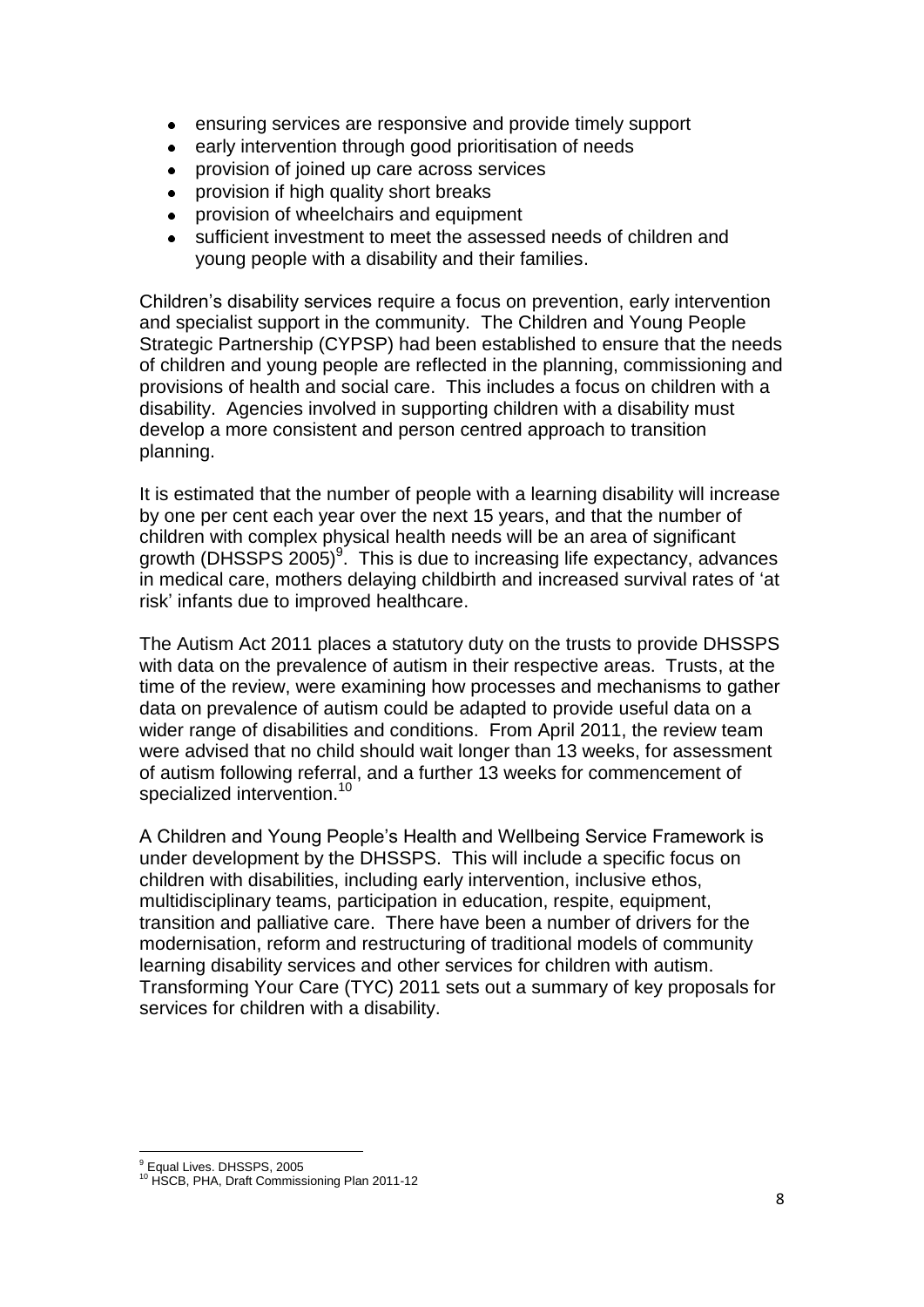# **1.1 Background to the Review**

RQIA, as part of its three year review programme 2012-15, undertook a review of learning disability community services. The Bamford Review of Mental Health and Learning Disability Services<sup>11</sup> sets out guiding principles for the development of community services. These promote person centred and needs-led approaches to service delivery.

The Bamford Review stated the needs of children with a learning disability were "a footnote, an afterthought" within health and social service (HSS) programmes of care. Such programmes were dominated by the needs of adults and lacked initiatives to improve services for children.

It became apparent in the early stages of the review that trusts were providing integrated services for children with physical disabilities and children with a learning disability. Trusts were unable to disaggregate information about services for children with a learning disability. The review team sought and received approval from the DHSSPS to extend the scope of the review to include all children with a disability.

The reasons for focusing on children with a disability and not just children with a learning disability were as follows:

- 1) All trusts provide integrated services for children with a disability in common with other regions in the United Kingdom. It is extremely difficult for trusts to disaggregate the information by a learning disability label only.
- 2) The inclusion of all children with a disability would further validate the extent and style of work of the community services teams across the region. This type of information would also be very helpful in informing the future service framework for children"s services and hence may be more useful to the DHSSPS.

The review examined the source of referrals; access criteria; the evaluation of service effectiveness; the provision of services; unmet need; transitional arrangements; engagement with carers; and challenges facing the service.

# **1.2 Terms of Reference**

It was agreed that this review should be undertaken in two stages.

Phase 1 - (2011-12) to facilitate a baseline assessment of teams for children with a disability and of service provision as at 1 April 2011.

 $\overline{a}$ <sup>11</sup> The Bamford Review of Mental Health and Learning Disability. DHSSPS. 2007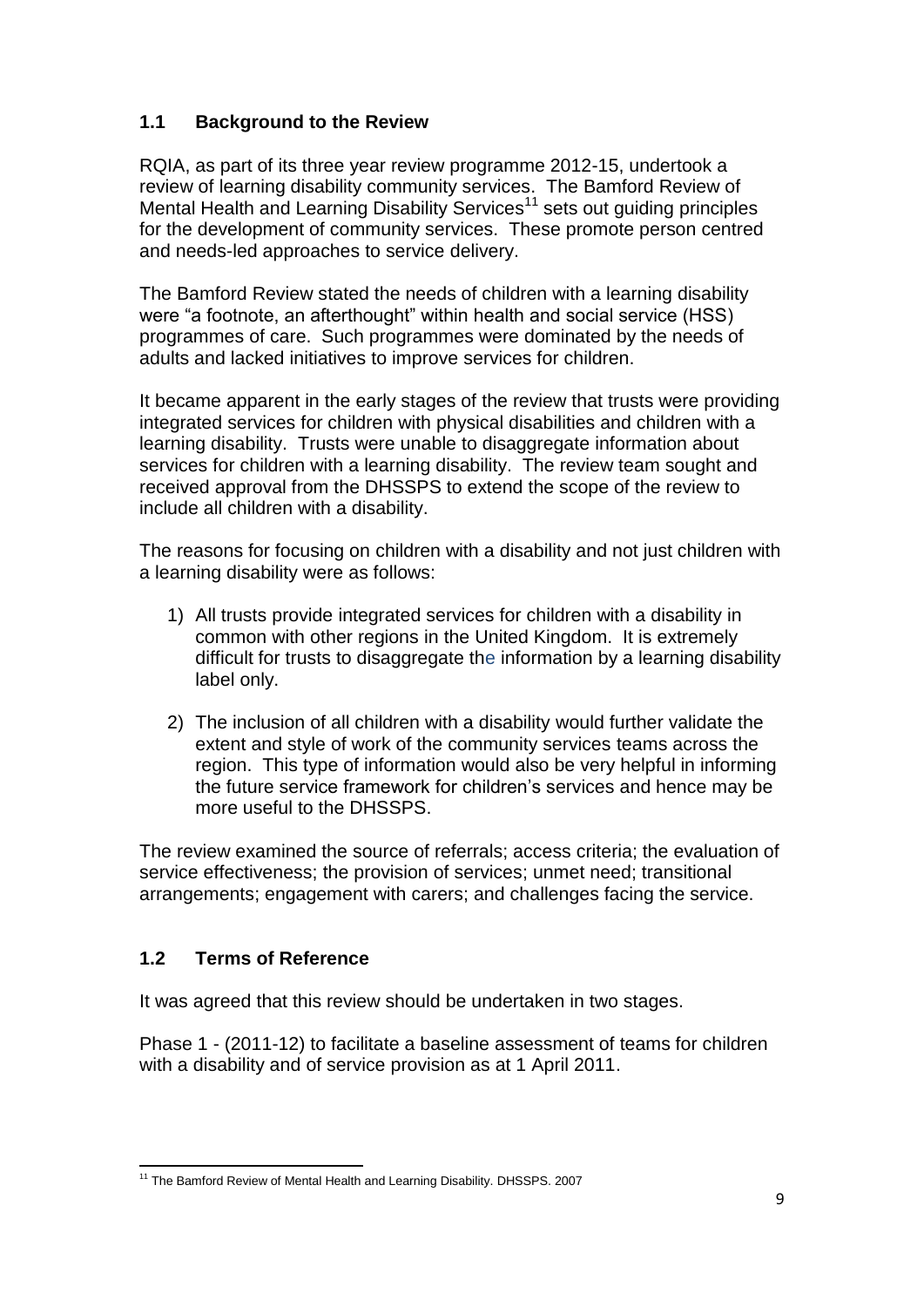Phase 2 - (2014-15) to provide an assessment of the quality and effectiveness of trusts' disability services for children, against the DHSSPS's Learning Disability Service Framework, and other frameworks, as agreed.

The review team excluded services for children with a disability that are currently regulated by RQIA, as outlined below:

| • Children's Homes | <b>Domiciliary Care</b> | • Residential Family |
|--------------------|-------------------------|----------------------|
|                    | Agencies                | Centres              |

# **1.3 Membership of The Review Team**

| <b>Ashok Roy</b>         | Consultant Psychiatrist, Conventry and     |
|--------------------------|--------------------------------------------|
|                          | <b>Warwickshire Partnership Trust</b>      |
| <b>Theresa Nixon</b>     | Director of Mental Health, Learning        |
|                          | Disability and Social Work, RQIA           |
| <b>Patrick Convery</b>   | Head of Mental Health and Learning         |
|                          | Disability, RQIA                           |
| <b>Audrey Murphy</b>     | Inspector, Learning Disability, RQIA       |
| Jill Munce               | <b>Complaints Manager, RQIA</b>            |
| David Philpot            | Project Manager, RQIA                      |
| Janine Campbell          | Project Administrator, RQIA                |
| Professor Roy McConkey - | Advisor to the Project Organisational Team |

# **1.4 Methodology**

All five HSC trusts were asked to complete a self-assessment questionnaire to provide information on the:

- role and composition of community services for children with a disability  $\bullet$
- profile of staff and the level of investment in childrens' disability community teams
- core functions, services provided and management/leadership arrangements
- referral and access criteria
- $\bullet$ information database systems in use by each trust
- evaluation of service effectiveness
- carer"s assessments and direct payments  $\bullet$
- engagement and communication with children and young people with a  $\bullet$ disability
- models of good practice  $\bullet$
- transitional arrangements between children and adult learning disability  $\bullet$ services
- information on unmet need for community services for children with a  $\bullet$ disability and challenges facing the service.

RQIA met with a team in each trust which included representation from management of front line services. The trust was requested to select a second team to demonstrate current practice.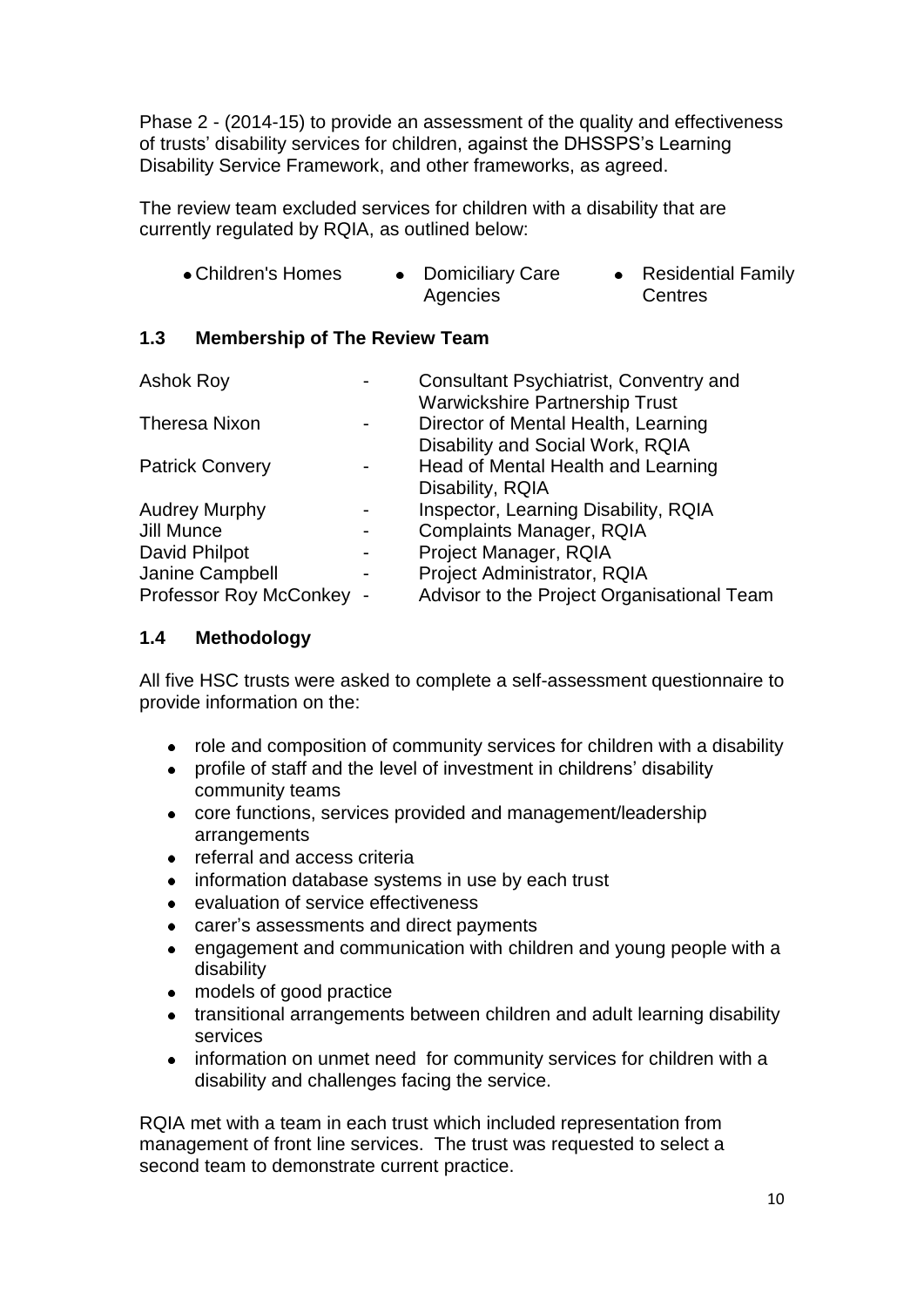Meetings were held with members of staff who provided children"s disability services. Presentations were made by children's disability teams (chosen either by their specialty or locality).

Meetings were also held with representatives from the HSC Board, with responsibility for children"s disability services, and with the DHSSPS.

A number of consultations were undertaken by the review team with young people and their families before, during and after the visits to trusts.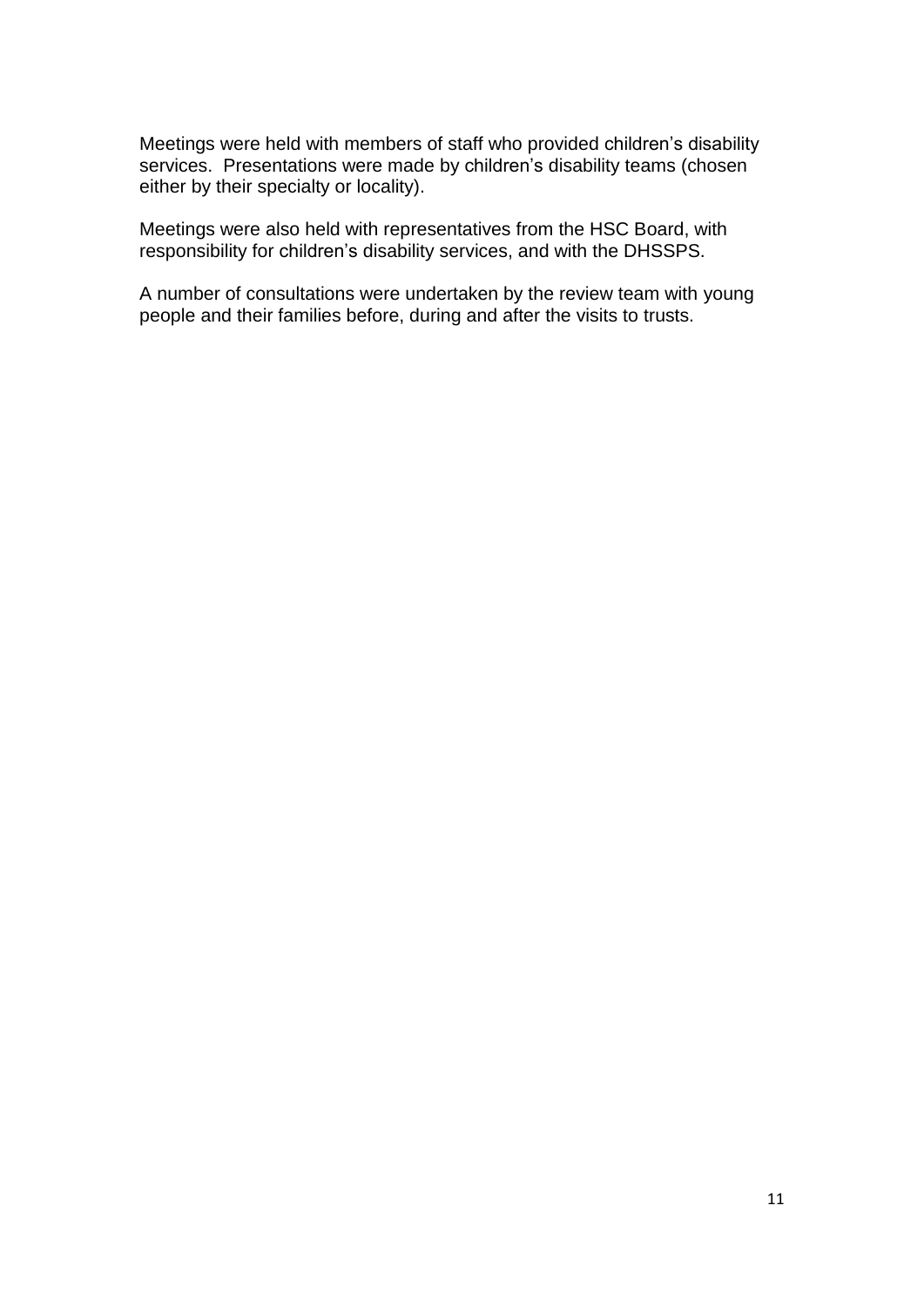# **2.0 Profile of Investment in Staff**

The five HSC trusts were requested to provide details of the staffing profile for the Community Services/Teams for children with a disability. Information was requested on the working time equivalent (WTE) staff numbers in post as at 1 April 2011 for each grade of staff, along with the total gross salary costs (inclusive of employer"s costs). For simplicity it is the latter that are reported in this section of the report - see Table 1. (Details of WTE staffing are in Appendix 1).

It is not clear the extent to which trusts disaggregated the services provided to children with a disability from those provided to all children by the various disciplines, notably in terms of the therapies, as there are variations in the information provided.

| <b>Discipline</b>                                      | <b>Belfast</b><br>Trust | Northern<br><b>Trust</b> | South<br>Eastern<br>Trust | Southern<br><b>Trust</b> | Western<br><b>Trust</b> | <b>Total for</b><br>five trusts |
|--------------------------------------------------------|-------------------------|--------------------------|---------------------------|--------------------------|-------------------------|---------------------------------|
| <b>Social Workers</b>                                  | £652,475                | £677,043                 | £874,000                  | £602,634                 | £800,986                | £3,607,138                      |
| Community<br>Children's Nursing &<br><b>Assistants</b> | £604,307                | £1,507,000               | £744,891                  | £309,696                 | £592,184                | £3,758,078                      |
| <b>Community LD</b><br>Nursing                         | £165,640                | £86,314                  | £206,000                  | See CCN                  | £178,545                | £636,499                        |
| Occupational<br>Therapy                                | £522,000                | £119,000                 | £218,000                  | £330,062                 | £457,434                | £1,646,496                      |
| Speech & Language                                      | £744,515                | £682,000                 | £289,000                  | £386,524                 | £676,241                | £2,778,280                      |
| Physiotherapy                                          | £496,978                | £530,000                 | £129,000                  | £358,413                 | £387,226                | £1,901,617                      |
| Clinical Psychology <sup>1</sup>                       | £37,321                 | £107,900                 | £234,000                  | £47,263                  | £70,500                 | £496,984                        |
| Challenging<br>Behaviour Services <sup>1</sup>         | £39,064                 | £203,083                 | £129,000                  | £59,039                  | £133,500                | £563,686                        |
| $P$ sychiatry <sup>1</sup>                             | £24,937                 | $\overline{\phantom{a}}$ | £104,000                  | £35,595                  | £128,000                | £292,532                        |
| Family support<br>workers                              | £13,472                 | $\overline{\phantom{a}}$ | £118,000                  | $\frac{1}{2}$            | $\blacksquare$          | £131,472                        |
| Management &<br>Admin                                  | £142,193                | £207,000                 | £202,951                  | £90,525                  | £79,775                 | £722,444                        |
| Total reported by<br>trust                             | £3,815,970              | £4,119,340               | £3,248,842                | £2,219,751               | £3,504,391              | £16,535,226                     |
| <b>RBHSC regional</b><br>social work <sup>2</sup>      |                         |                          |                           |                          |                         | £373,068                        |
| <b>Total Northern</b><br>Ireland                       |                         |                          |                           |                          |                         | £16,908,294                     |

#### **Table 1: Total Expenditure in 2010-11 in Community Services for Children with a Disability across the Five HSC Trusts**

1 The South Eastern and Western Trusts provide these services from a joint budget that covers children and adult services. A

50-50 apportionment has been applied. The Southern Trust apportionment is 75% adult: 25% children.<br><sup>2</sup> The Belfast Trust manages a regional social work service at the Royal Belfast Hospital for Sick Children (RBHSC). The is included in the total costs for Northern Ireland.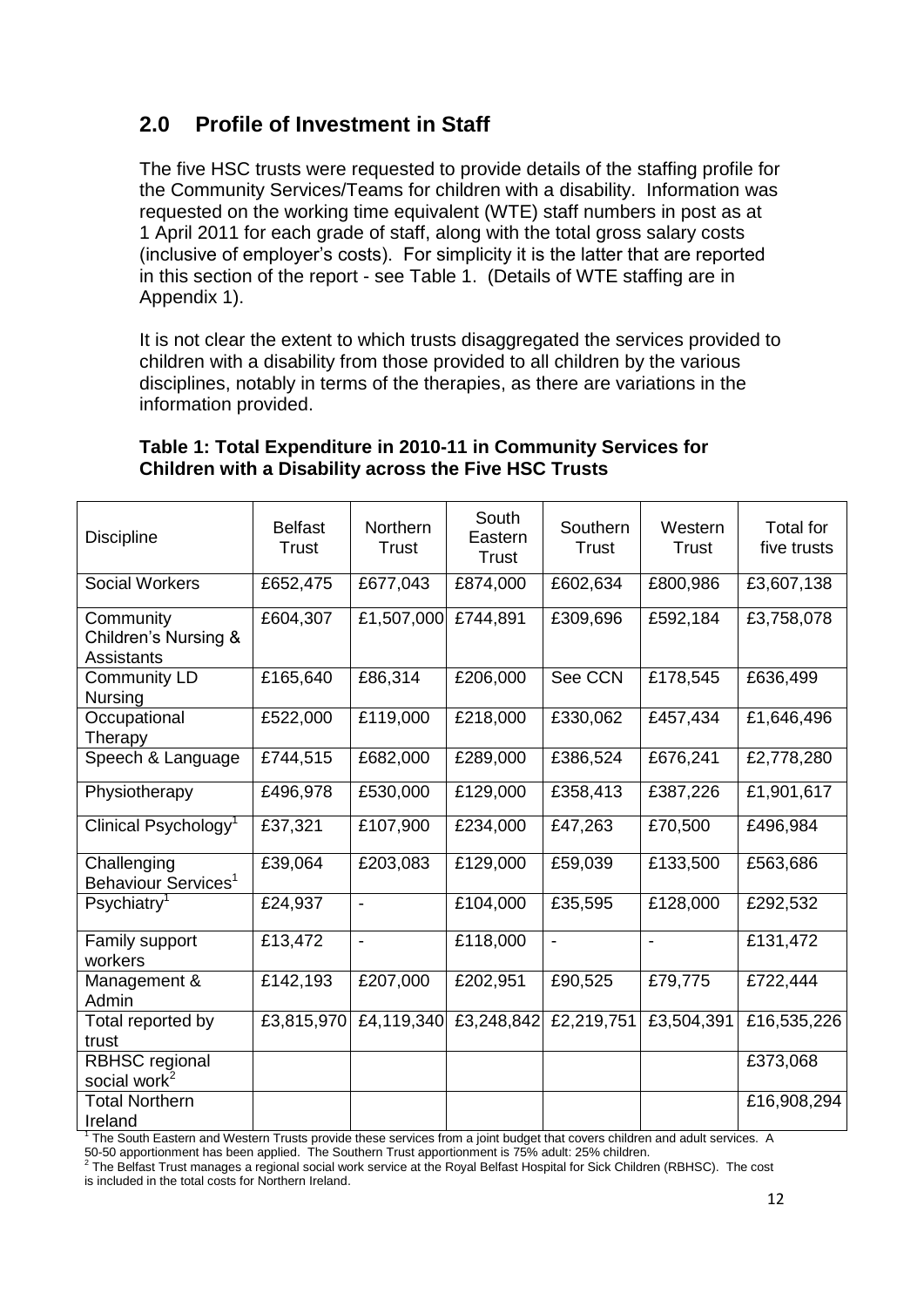Figure 1 illustrates the proportion of spending in children"s services across the various disciplines for NI as a whole, *without any pro rata adjustments for missing information*. Hence community nursing accounts for just over one quarter of the spend, followed by social work at 22 per cent. The three allied health professionals (AHP), i.e. speech and language therapy, occupational therapy and physiotherapy account for 38 per cent of the spend, with clinical psychology and challenging behaviour services accounting for a further six per cent. The psychiatry costs are an estimate of those spent in direct community services. Likewise the management costs relate to the direct management and administration of community services and do not include support services such as human resources and finance.





# **Comparisons Across the Five Trusts**

Spending within each discipline was calculated as an amount per child (aged 0 to 18 years inclusive) within the trust, based on 2010 population statistics (mid-year estimates). Table 2 presents the findings and illustrates the variations between trusts, as well as the differential spending across disciplines within trusts. There would appear to be significant variations across trusts in the range and extent of community services available to children with a disability; notably in social work, community children"s nursing and AHPs.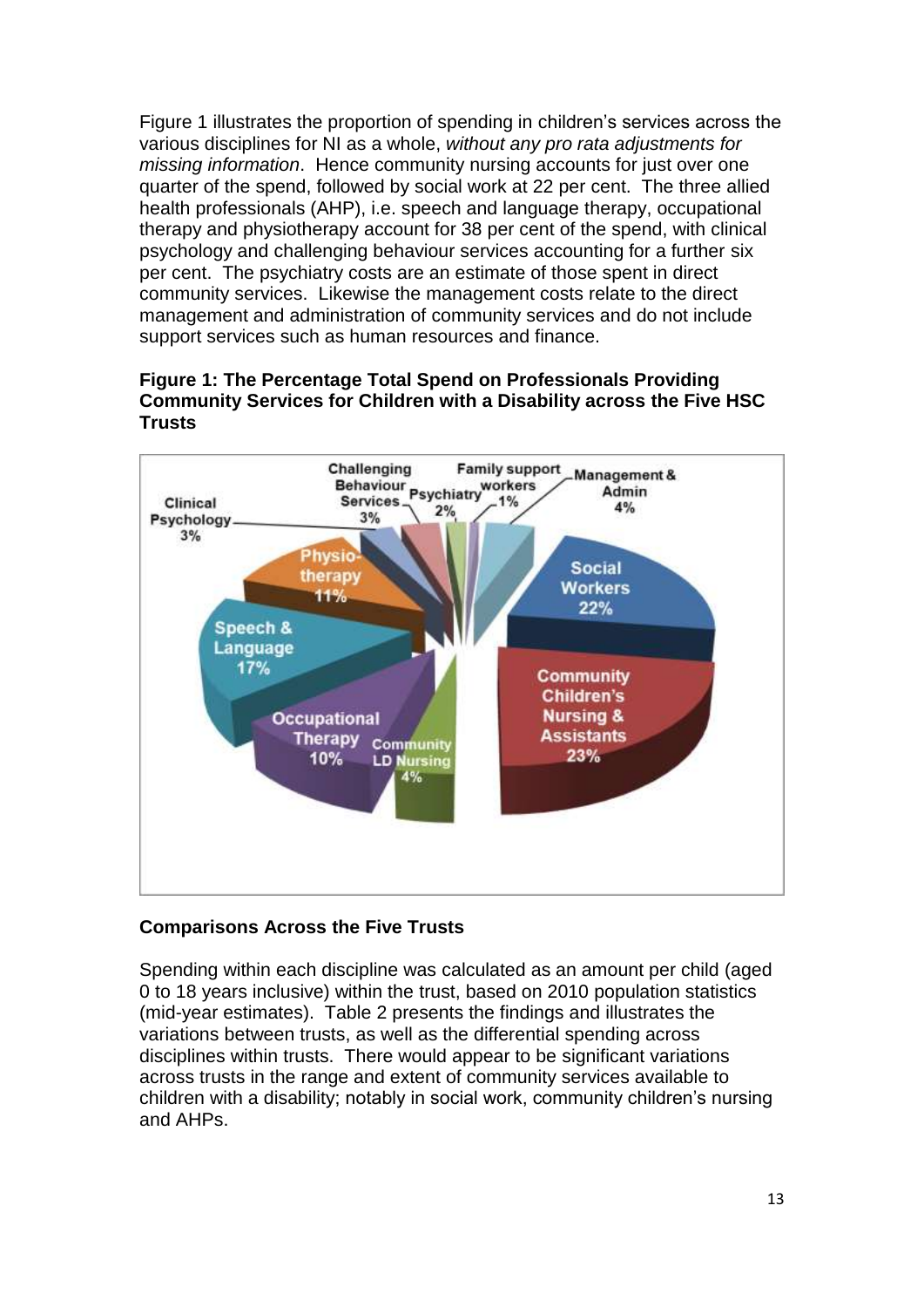#### **Table 2: The Number of Children with a Disability in Receipt of Services from Community Learning Disability Teams in Financial Year 2010-11 and the Total per capita Spend for Each Child**

|                                                    | <b>Belfast</b><br><b>Trust</b>                                         | <b>Northern</b><br><b>Trust</b>                                | <b>South</b><br><b>Eastern</b><br><b>Trust</b>         | <b>Southern</b><br><b>Trust</b>                                                                             | Western<br><b>Trust</b>                                            | <b>Northern</b><br><b>Ireland</b><br><b>Total</b> |
|----------------------------------------------------|------------------------------------------------------------------------|----------------------------------------------------------------|--------------------------------------------------------|-------------------------------------------------------------------------------------------------------------|--------------------------------------------------------------------|---------------------------------------------------|
| Number of children<br>with a disability            | 730<br>(estimated<br>65% have<br>a learning<br>disability<br>i.e. 474) | $481^1$ (of<br>whom<br>331 had<br>a<br>learning<br>disability) | 604<br>(including<br>86 with<br>sensory<br>disability) | 959<br>(services to<br>children<br>and young<br>people<br>including<br>those with<br>sensory<br>impairment) | 796<br>(inclusive<br>of those<br>with a<br>physical<br>disability) | 3,570                                             |
| Child population of<br>trust                       | 85,226                                                                 | 120,588                                                        | 89,256                                                 | 101,481                                                                                                     | 84,347                                                             | 480,898                                           |
| Number of children<br>with disability per<br>1,000 | 8.56                                                                   | 3.99                                                           | 6.77                                                   | 9.45                                                                                                        | 9.43                                                               | 7.42                                              |
| Total spend on<br>Children's<br><b>Disability</b>  | £3,442,902 £4119340 <sup>2</sup>                                       |                                                                | £3,248,842                                             | £2,219,751                                                                                                  |                                                                    | £3,504,391 £16,908,294 <sup>3</sup>               |
| Per capita spend<br>for child with a<br>disability | £4,716                                                                 | £8,564                                                         | £5,379                                                 | £2,315                                                                                                      | £4,402                                                             | £4,736                                            |

<sup>1</sup> Recorded on SOSCARE

<sup>2</sup>Includes total cost of children's community nursing

<sup>3</sup>Includes the cost of RBHSC regional social work service

Table 2 provides an analysis of expenditure. It is likely that the Northern Trust has under-estimated the number of children, due to reliance on SOSCARE returns.

The five trusts have reported a combined spend of nearly £17M per annum on community services for children with a disability, with an average per capita spend of £4,736 per child. The table does not include the full cost of psychiatric services provided in community settings to children, nor the apportionment of management and administrative costs.

As detailed in Appendix 1, around 650 WTE equivalent staff are deployed in the services provided to children with a disability and to adults with a learning disability.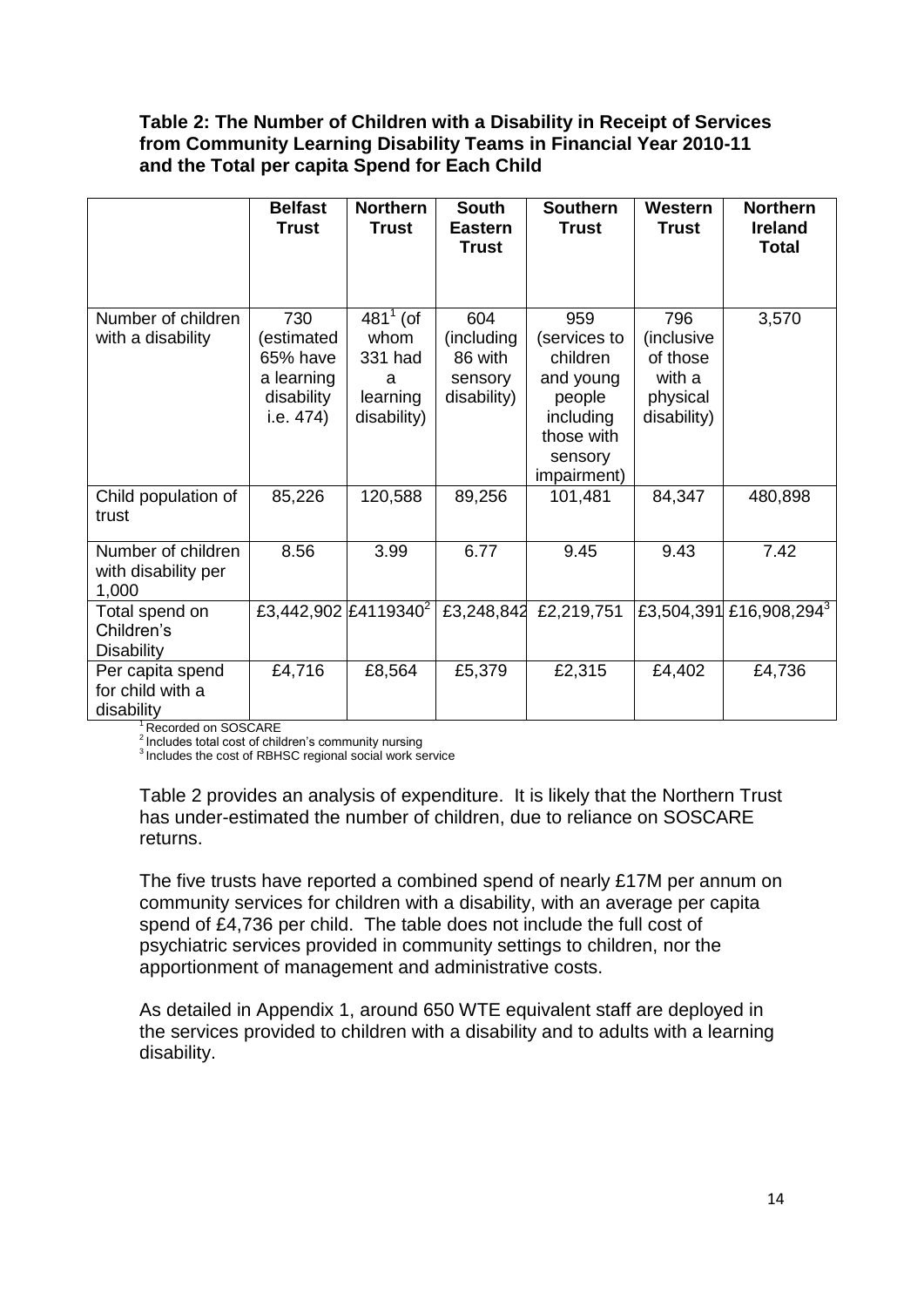# **3.0 Structure of Community Disability Teams – Children: Models of Service Delivery and Outcome Measures**

Trusts were asked to describe the role and composition of community services for children with a disability. Table A2 in Appendix 2 summarises the responses received.

Each trust was asked for a range of information in relation to:

- the profile of children"s disability services  $\bullet$
- referral criteria
- database systems and how team effectiveness is evaluated  $\bullet$
- carers" assessment and direct payments  $\bullet$
- $\bullet$ engagement with service users
- models of good practice  $\bullet$
- management of transitions, assessment and recording of unmet need  $\bullet$
- challenges facing the service.

#### **3.1 Belfast Health and Social Care Trust**

The Children"s Disability Service consists of six teams working in partnership with the voluntary sector, to deliver a flexible service responsive to local need. The service aims to help families to meet the specific needs of children at home, with appropriate support when necessary. A trust service request panel for children"s disability services was reported to meet monthly to prioritise need and respond to unmet need. The trust reported on a wide range of multi-disciplinary inputs in relation to the provision of children"s disability services, review arrangements and care planning. The trust reported a number of approaches to preparing child centred plans, including liaising with service users, schools, families and other professionals.

Community learning disability nursing take the lead in health promotion and relationship building. Sex education is provided in partnership with the Family Planning Association (FPA) and Health for Youth through Peer Education (HYPE). Access is available to a health facilitator nurse whose role is to maintain links with palliative services, epilepsy and diabetes specialists in mainstream services. Trust staff were reported to have received training in personal relationships and local champions act as a resource within services.

The review team enquired about the interface between the community adult learning disability team and staff at Iveagh Unit (specialist treatment unit for children with a learning disability). The trusts identified the main reasons for hospital admissions, including mental health issues and families inability to deal with children with challenging behaviour. Admissions to hospital were often triggered by a crisis at home or the breakdown of care arrangements at home. The trust reported difficulties in making adequate arrangements for the timely discharge of children from hospital, due to the lack of appropriate Tier 3 community assessments and interventions.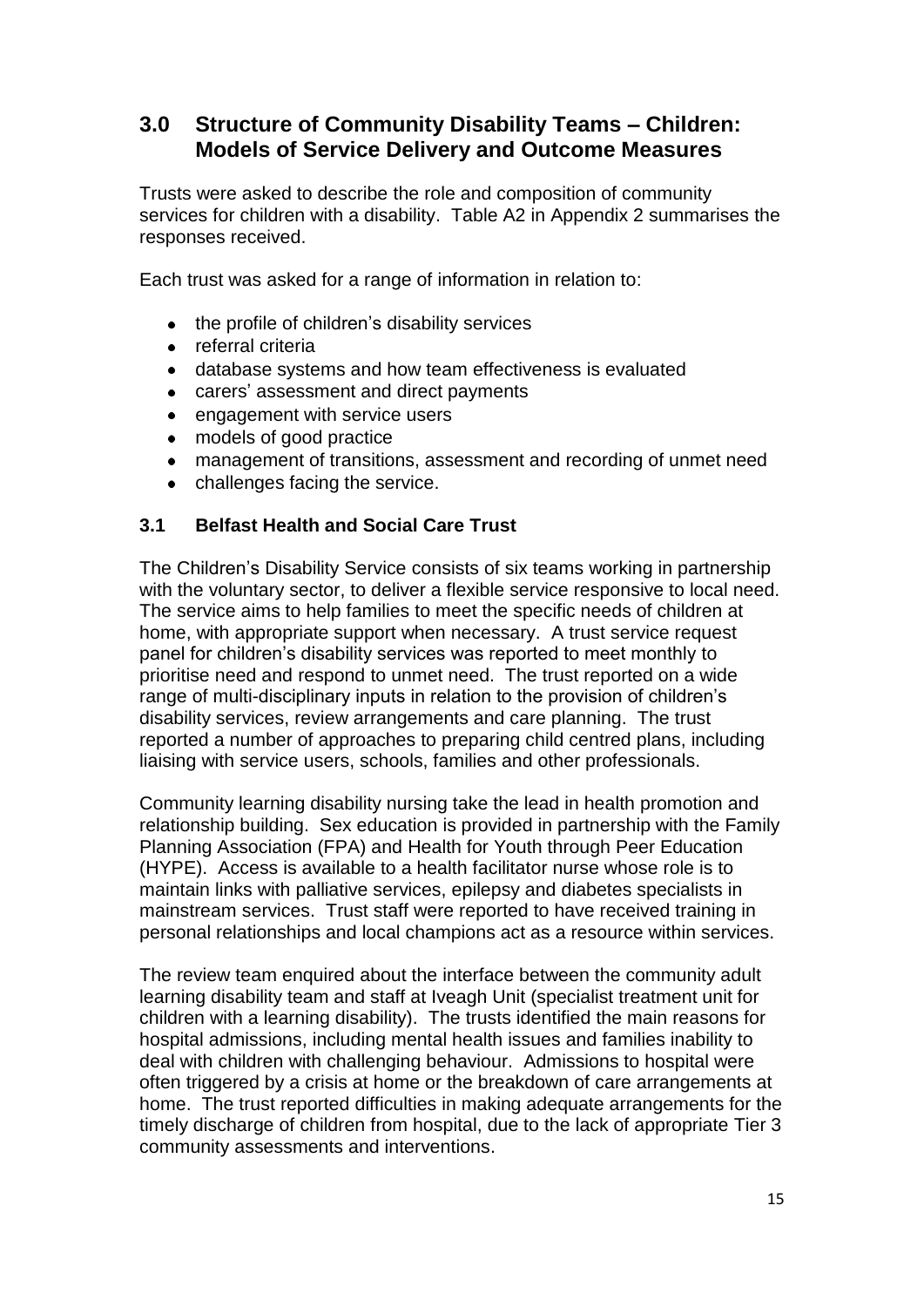The community learning disability teams described links with the trust"s out-ofhours duty team and the sharing of information in relation to risk assessments and emergency management plans. The Adult Challenging Behaviour Support Service (ACBS) planned out-of-hours work with individuals in regulated services but this was not routine practice. At the time of the review, the trust had no plans to develop a crisis response or home treatment model of service provision in the community.

Palliative services are provided to children in partnership with NI Hospice and children"s community nursing.

The trust reported an annual £1M spend on community self-help groups, including mainstream parents' support groups and an autism post-diagnosis support group.

# **Referrals and Access Criteria**

Referrals are received primarily from children's services/schools, GP or primary care or through probation services. The current criteria, which is currently the subject of both local and regional review is:

- 1. A child (aged 0-18) has a diagnosed learning disability.
- 2. A child with a significant physical disability, health condition or sensory impairment.

New referrals are allocated to the community teams on a locality basis.

#### **Information Database Systems**

The trust described a range of electronic systems for recording service user information. A range of disciplines were reported to have access to these systems. The trust reported limitations in relation to SOSCARE<sup>12</sup>. A Patient Record Information System (PARIS) database was reported to provide trust staff with current information quickly and accurately, and to promote better information flows between disciplines.

#### **Evaluation of Service Effectiveness**

Service evaluation was reported to take place through the process of audit, feedback from service users and carers, and through supervision of staff and monthly monitoring reports.

 $\overline{a}$ <sup>12</sup> SOSCARE; Social Services Client Administration and Retrieval Environment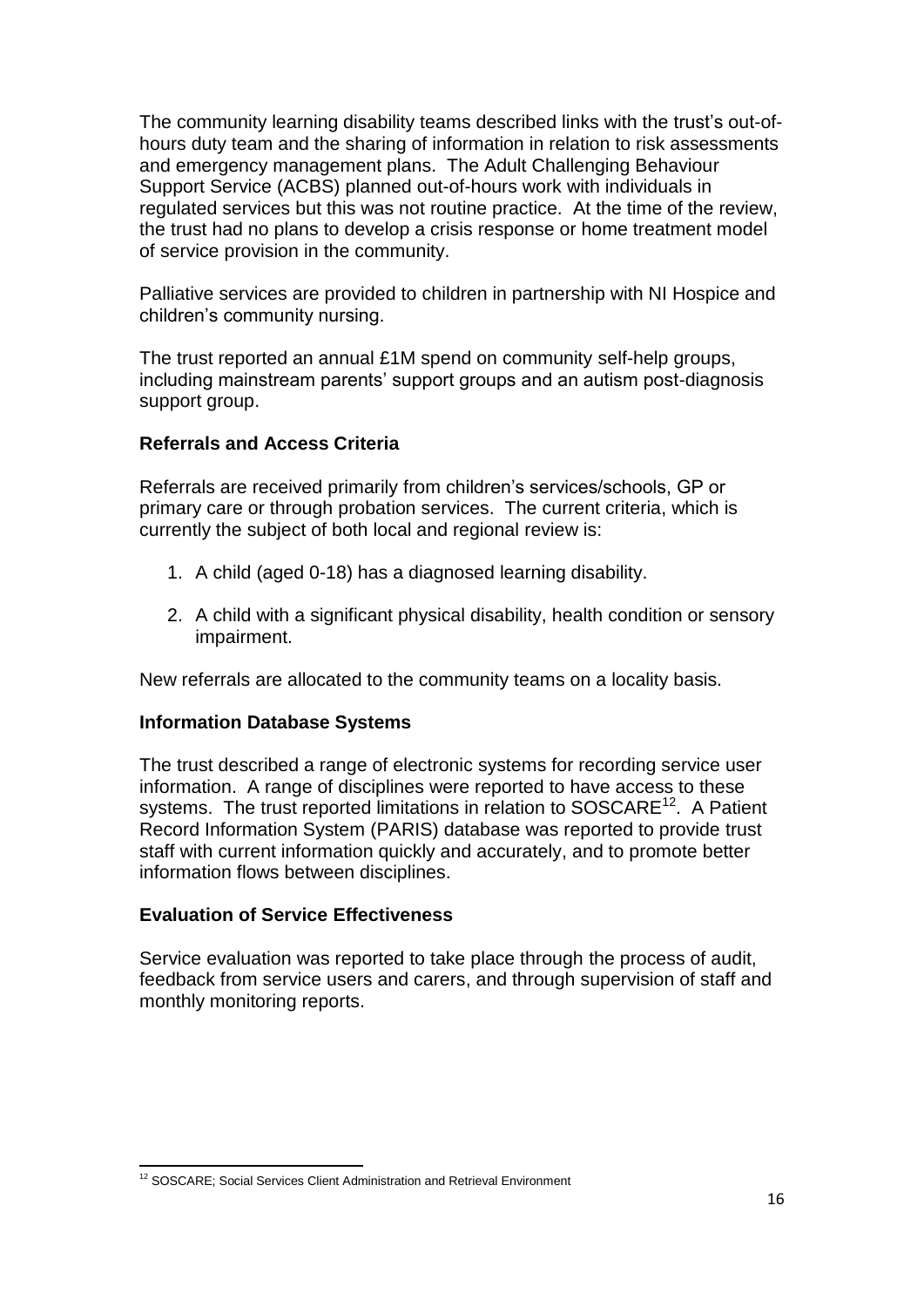# **Carers' Assessments and Direct Payments**

The trust reported that there were 86 direct payments being received by children at the time of the review (9 January 2012); 12 per cent of children known to the trust.

#### **Engagement with Service Users**

The trust referred to information on children's disability services being available on its website and of work being undertaken by the trust to update leaflets, in relation to direct payments and autism intervention services. The trust is also involved in the Children"s and Young Peoples" Strategic Partnership.

The trust reported that service users' views are captured during the Looked After Children (LAC) review process. The voluntary agency Voice of Young People in Care (VOYPIC) provides insight into the effectiveness of services. The trust reported positively on their Children"s Interdisciplinary Schools Team which communicates information to children. Frontline staff were reported to have liaised with speech and language therapy colleagues to promote more effective communication, particularly for children with a learning disability.

#### **Model of Good Practice**

The Leicester model<sup>13</sup> of home based assessment and treatment was referenced as an example of good practice. However, the trust had no plan to move to the Leicester model, at the time of the review.

#### **Challenges Facing the Service**

Challenges include the availability of appropriate placements or support packages for children and young people leaving care or leaving hospital. The trust also referred to higher public expectations of carers for additional services in light of the autism legislation $14$ .

The trust reported challenges in relation to developing local services for children to prevent hospital admissions or admissions to residential care. The development of community based treatment services and the lack of tier 3 specialist intervention services were also described as a challenge. The trust had produced a strategy on partnership working with other agencies to assist in the process of change and improvement.

 $\overline{a}$ <sup>13</sup> http://www.leicspart.nhs.uk/\_OurServices-ChildrensDisabilityService.aspx

<sup>14</sup> http://www.official-documents.gov.uk/document/cm84/8438/8438.pdf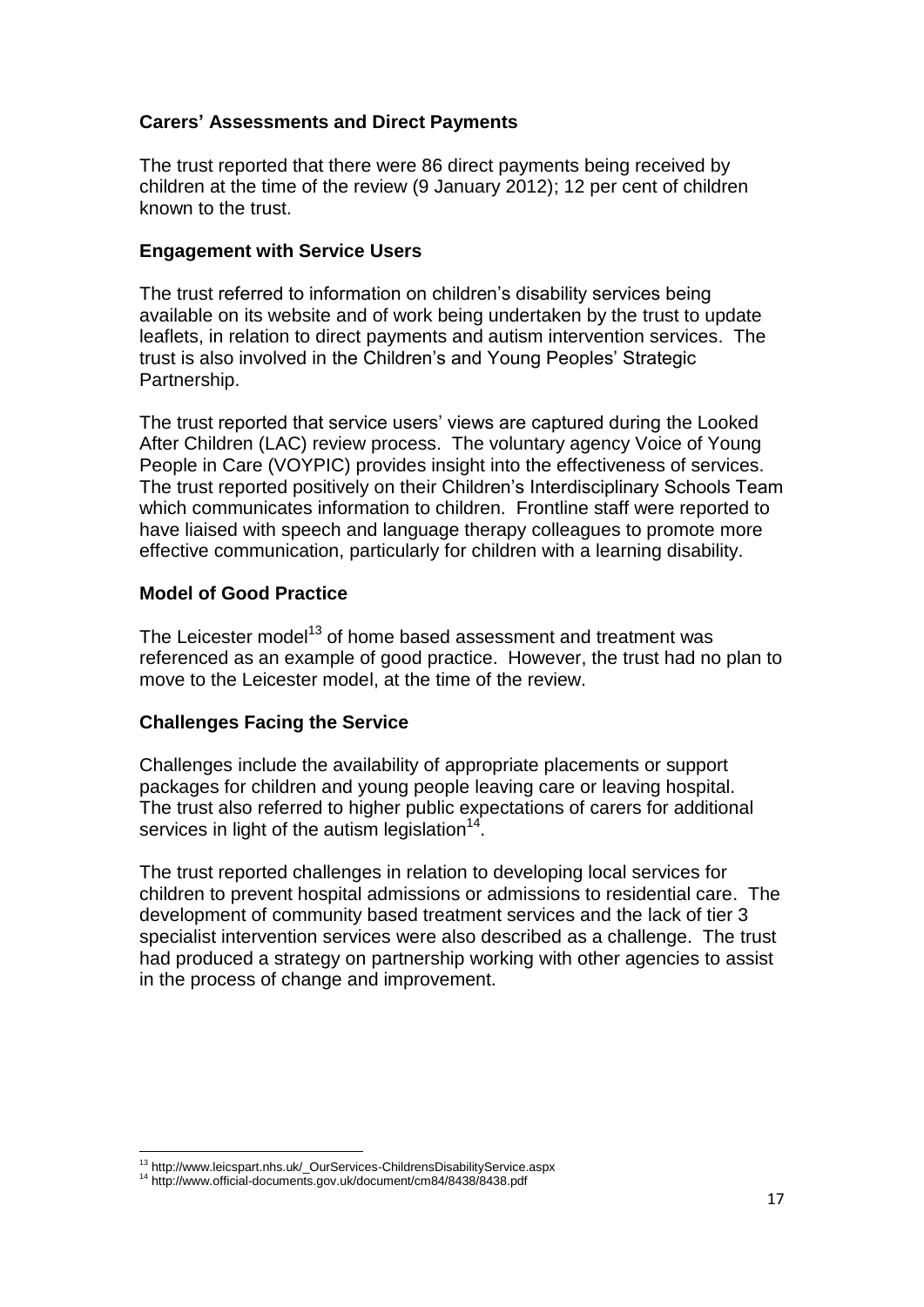# **3.2 Northern Health and Social Care Trust**

The Northern Trust reported having four locality teams and a range of residential and shared care services for children with a learning disability.

The trust described a range of services provided to carers of children with a learning disability. These included sponsored child minding, Article 18 payments, domiciliary support, respite care/short breaks. Palliative care needs are met by children's community nursing staff and there is a children's palliative care forum with input from the Northern Ireland Hospice. The team reported working with service users with a number of co-existing conditions including autism and complex physical health needs. The review team noted that autism figures are not being compiled, but a database was reported to be under development.

Emergency out-of-hours arrangements are in place and reflect the geographical spread of the trust area, with a case alert system for high risk cases.

The review team met with the children's challenging behaviour service team which consists of a planner, programmers, consultant clinical psychologist and an educational psychologist. The team is jointly funded by NSHCT and North Eastern Education and Library Board and is managed through the clinical psychologist. This team operates across three trust sectors. The team reported that 75 per cent of time is spent in schools, assessing and undertaking interventions. There is also input into service users" homes and into respite placements.

# **Referrals by Source and Access Criteria**

Referrals to services for children with a disability come, in the main, from social workers, relatives/families or from paediatric staff. All newly referred service users have a social work assessment which includes service user and carer involvement. Multi-disciplinary inputs are noted in the care plan. The trust reported that all meetings concerning children with a disability, such as child protection, LAC<sup>15</sup>and family support meetings are multi-disciplinary in nature, with emphasis placed on the involvement and participation of the service users and family.

Access to the service is defined by use of Emerson"s definition of challenging behaviour: "culturally abnormal behaviour(s) of such intensity, frequency or duration, that the physical safety of the person or others is placed in serious jeopardy, or behavior which is likely to seriously limit or deny access to the use of community facilities<sup>"16</sup> and refers to the individual's long term future as likely to lie in learning disability services. There was no waiting list for access to the service at the time of review. There were 72 service users, with the average length of contact with the service being approximately one year.

 $\overline{a}$ <sup>15</sup> LAC; Looked After Children

<sup>&</sup>lt;sup>16</sup> Emerson, E. (1995) Challenging Behaviour. Analysis and Intervention in People with Learning Difficulties. Cambridge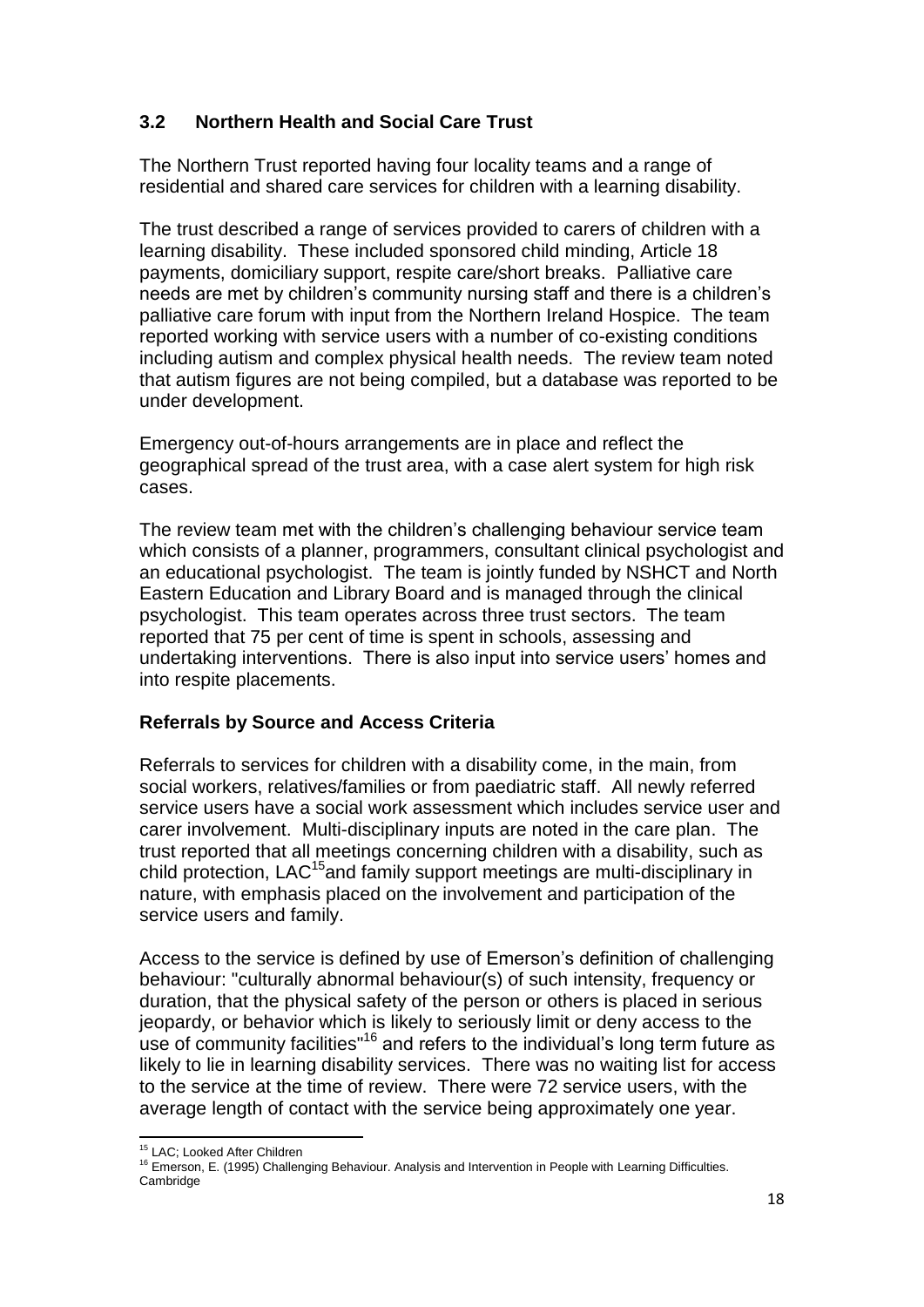# **Information Database Systems**

The Northern Trust reported on a range of electronic systems. These include SOSCARE, LCID<sup>17</sup> and a number of standalone, uni-disciplinary spread sheets. These databases are used by a range of professional staff. The trust acknowledged limitations with regard to Social Services Client Administration and Retrieval Environment (SOSCARE), particularly in relation to the sharing of information across disciplines and in the recording of specific conditions. The Local Community Information Development (LCID) was reported to be used by nursing and speech and language therapy professionals.

# **Evaluation of Service Effectiveness**

The evaluation of effectiveness by professionals is outlined in the monthly data collected in relation to referrals, Looked After Children (LAC) targets, and the annual discharge of statutory functions report. Supervision procedures are also used as a means of checking outcomes, along with feedback from service users.

# **Carers' Assessments and Direct Payments**

The Northern Trust reported that all parents and carers of children with a disability are advised of their right to a carers" assessment. In children"s services, monthly and quarterly monitoring is undertaken in relation to advice given to carers. The trust reported that information about the outcomes of carers" assessments is not routinely collated by the trust.

The trust reported that 49 clients were in receipt of direct payments (children"s nursing reported 11 clients) during the April 2010 - March 2011 period; 10 per cent of children known to the trust.

# **Engagement with Service Users**

Nursing, community paediatrics and speech and language therapy have developed information leaflets about their roles. The trust highlighted the valuable role of speech and language therapy services in providing augmentative communication systems for children and adults, including the use of Makaton and visual strategies.

The trust uses its website as a source of information for service users, carers and GPs. The trust outlined that parents and service users are asked to comment on services and particularly within the LAC/child protection processes. The trust acknowledged at the time of the review there were limited opportunities in relation to consultation on the design of services.

 $\overline{a}$ <sup>17</sup> LCID; Local community information development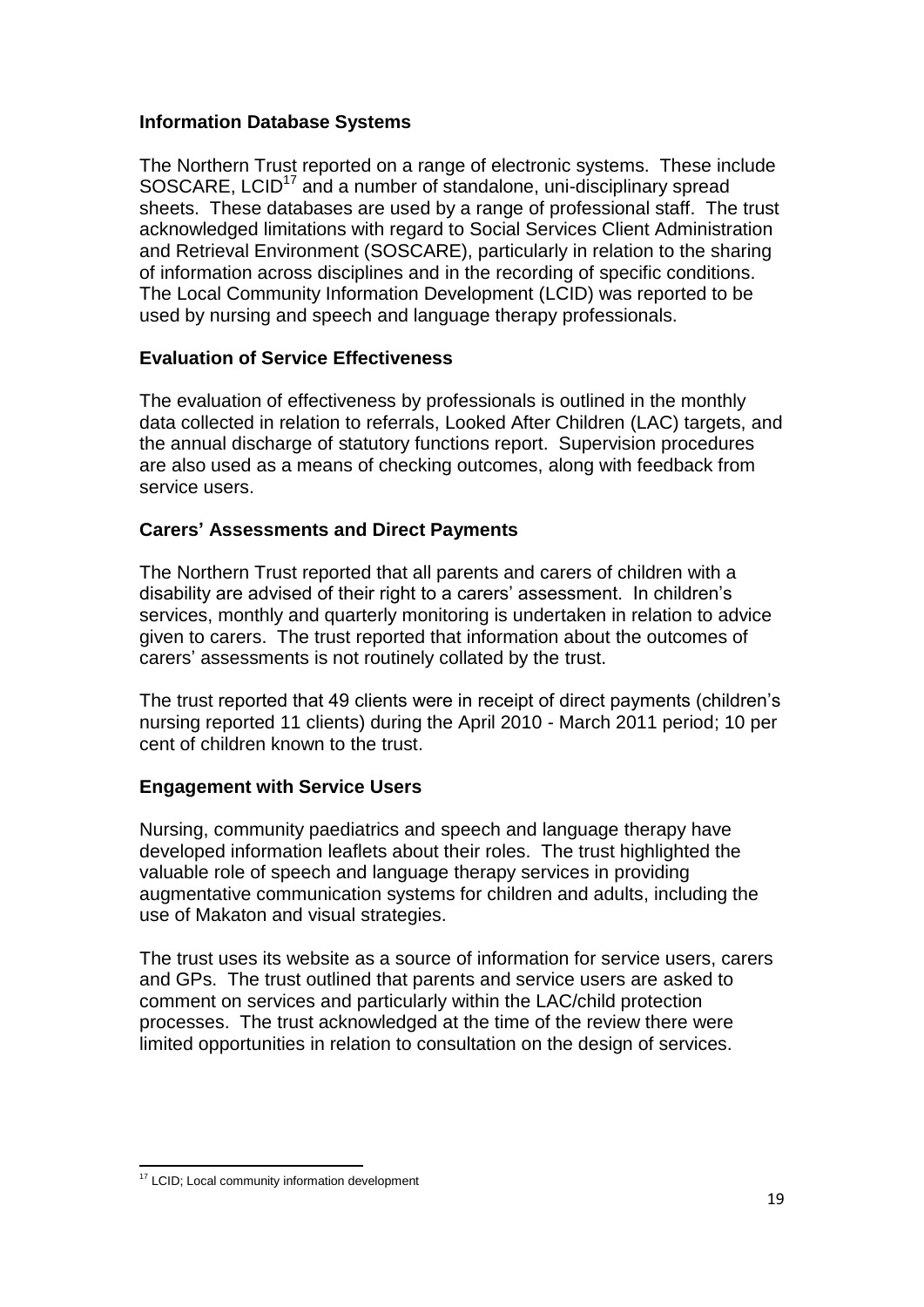# **Models of Good Practice**

Children with a disability who require social work input have one social worker allocated from the children"s disability team with responsibility for all statutory responsibilities for that child. This differs from other trusts where children have a number of social workers from different teams responsible for different aspects of their needs. The model within the Northern Trust ensures that the child"s needs are viewed and addressed holistically and consistently.

# **Challenges Facing the Service**

The trust referenced challenges to decision making, following a judicial review; time spent responding to Freedom of Information requests; budgetary constraints; high expectations of families; retention of staff; strict referral criteria and insufficient resources allocated to specialist services.

The trust identified the needs of children with challenging behaviour and complex physical health needs as a priority for development at the time of the review.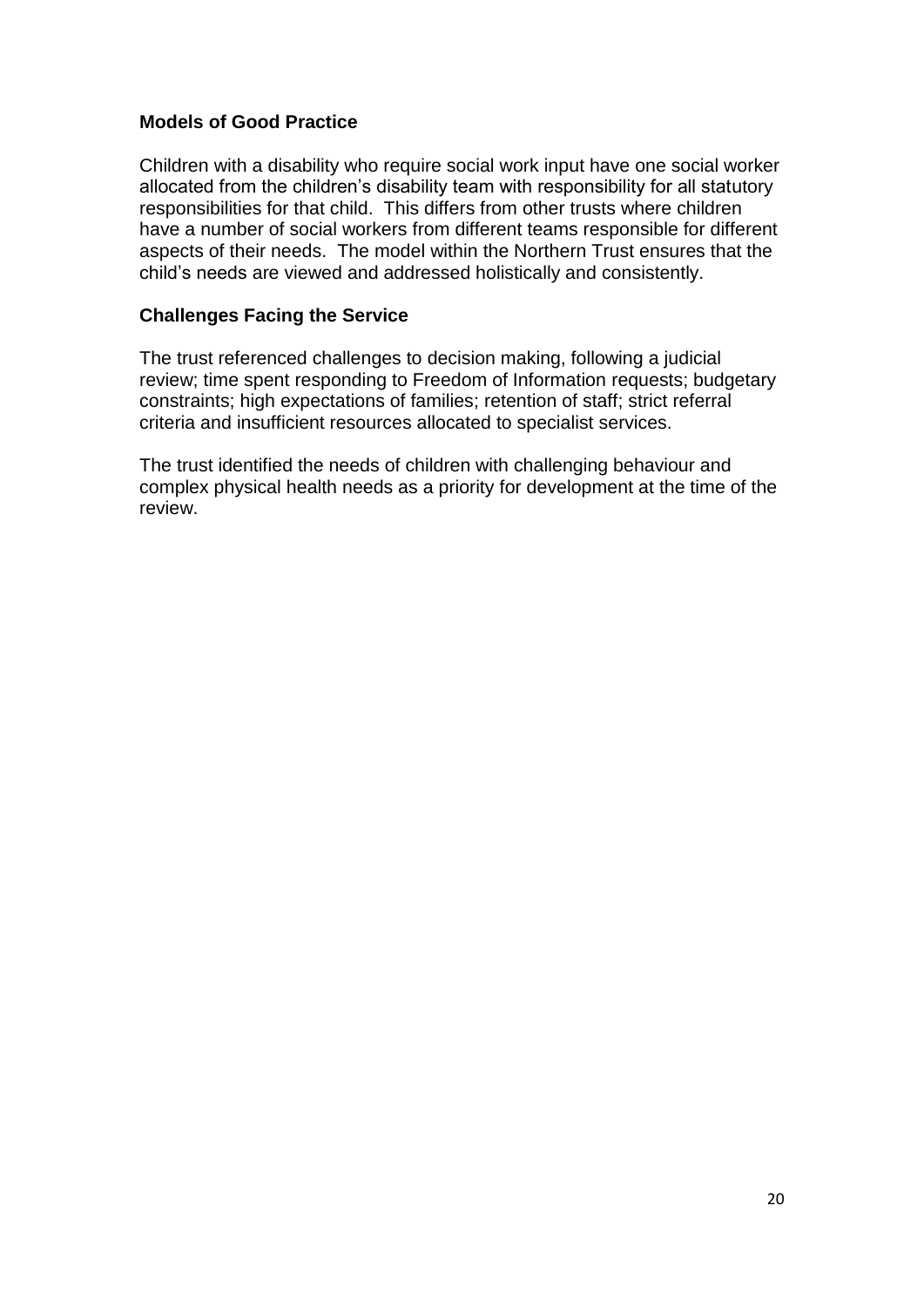# **3.3 South Eastern Health and Social Care Trust**

The South Eastern Trust children"s disability service is part of the overall cared for children"s service. The trust has teams for children with disabilities, which cover geographical catchments under the supervision of the senior manager for children with disabilities and a senior practitioner for transitions and volunteering. The children"s disability service had participated in a trust review process to assist in service reform and safe practice.

The trust reported the use of essential lifestyle planning principles in the preparation of person centred plans. Service users are encouraged to sign their person centred plan and are given a copy of the plan.

Out-of-hours support for children with a learning disability is provided by the trust"s emergency duty team.

# **Referrals by Source and Access Criteria**

The main sources of referral are through paediatric services, schools and through gateway teams. Referrals are allocated to either a social worker, community learning disability nurse or to the behaviour support team. Referral criteria apply and individuals must have a diagnosis of a learning disability. ICD  $10^{18}$  and DSM IV<sup>19</sup> criteria must apply.

There were 604 children in receipt of a service during the reporting period; 86 of these were receiving services in respect of their sensory needs.

# **Information Database Systems**

The South Eastern Trust reported the use of a number of electronic systems. These included SOSCARE, PROCARE, LCID, Trojan and a range of Microsoft Office programmes. A range professionals and administrative staff are involved in the use of these systems. The trust outlined a number of advantages and disadvantages associated with each system and made suggestions for improvements, including adding new fields to SOSCARE to capture specific information. The trust reported at the time of the review, a lack of uniformity across systems since the legacy trusts merged. Further training was required for relevant staff using the systems.

#### **Evaluation of Service Effectiveness**

The South Eastern Trust reported that effectiveness of service delivery is monitored through complaints/comments processes, LAC reviews, and through monitoring and contracts meetings with voluntary organisations, and audits. Recent work with the community learning disability nursing service has resulted in the development of a better skill mix and enhanced multidisciplinary team working. A family support resource panel has been

 $\overline{a}$ <sup>18</sup> ICD-10; Tenth revision of the International Statistical Classification of Diseases

<sup>&</sup>lt;sup>19</sup> DSM IV; Diagnostic and Statistical Manual of Mental Disorders Fourth Edition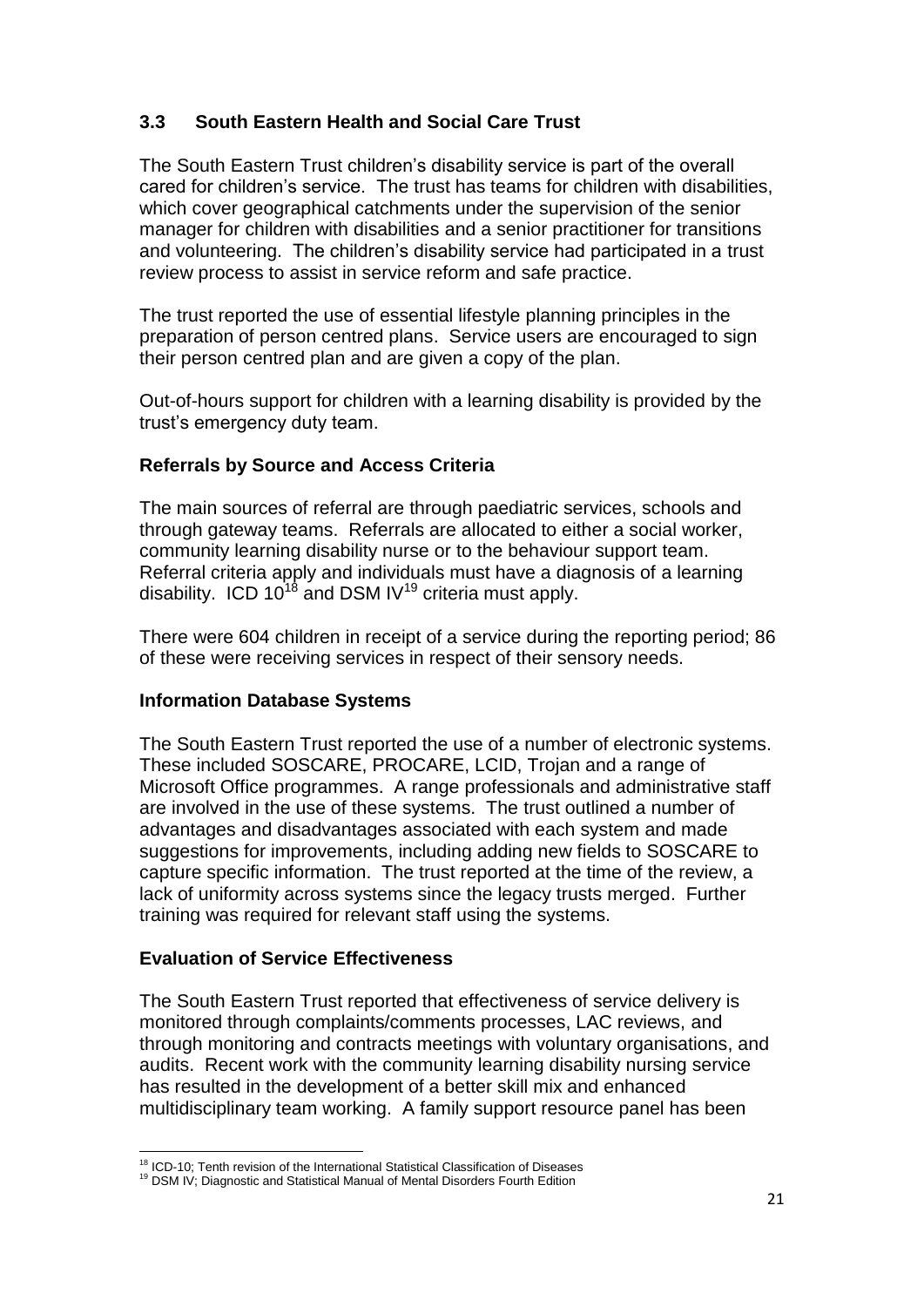established to maximise equity of access and service provision across the trust. Appropriate standards for supervision are in place for all social work staff.

#### **Carers' Assessments and Direct Payments**

Staff routinely advise carers of their right to a carers' assessment. Additionally, respite care services are not allocated without a carer"s assessment of need being completed. At the time of the review, 117 carers" assessments were offered and 75 completed.

The trust reported there were 87 direct payments being received by children with a disability; 14 per cent of children known to the trust.

#### **Engagement with Service Users**

The trust reported a number of methods for consulting and involving service users and their carers. These include parents' groups, community access workers and feedback from VOYPIC. The trust highlighted some methods of communication with children, including a booklet on a respite care service, complaints leaflets for children, sharing documentation from LAC reviews and the role of VOYPIC in providing advocacy services.

The trust acknowledged that the provision of written information for service users and their carers is an area requiring further improvement and described a plan for achieving this. The trust website provides information about services. The trust had appointed new community access workers who will develop literature for service users and carers. They also had appointed an autism coordinator to help signpost families to services.

#### **Models of Good Practice**

The South Eastern Trust has drawn up a proposal to establish an intensive therapeutic, rapid response service to reduce the need for admission to the Iveagh Unit in Belfast and to support disabled children in the community.

The trust has been involved in a HSC regional disabilities group which has undertaken work on team structures and referral processes. A paper has also been developed on short breaks.

#### **Challenges Facing the Service**

The trust reported challenges such as; responding to increasing numbers of looked after children, pressures from increased referrals in relation to autism and children presenting with severely challenging behaviours. Gaps were also cited in access to specialist forensic services for young people with a learning disability. Difficulties were also cited in recruiting foster carers for children with complex physical health needs. The lack of a tiered model of service intervention, including therapeutic intensive supports, was also a challenge for trust staff.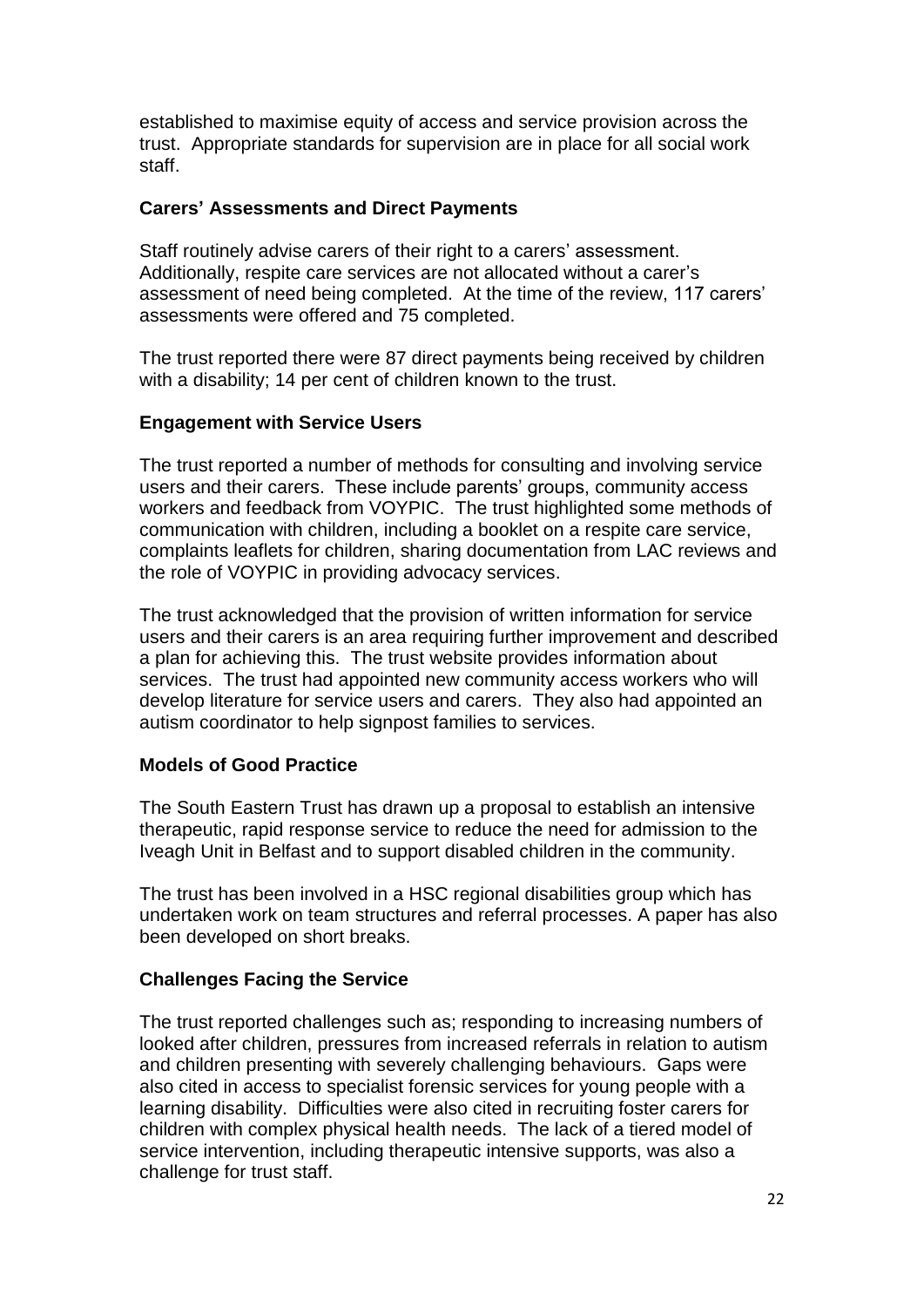# **3.4 Southern Health and Social Care Trust**

The Southern Trust reported the ongoing development of three integrated care teams for children with a disability with a single point of entry. These teams are based in Newry, Armagh and Craigavon. There is a multidisciplinary children"s support service, in addition to an autism support service including a diagnostic and intervention team.

Out-of-hours arrangements include emergency social work and psychiatry service. The trust reported that extended services for children"s community nursing provision is currently under development.

Children living in residential or foster care have their transition needs met through the LAC processes; core group meetings and use of Understanding the Needs of Children in Northern Ireland<sup>20</sup> (UNOCINI). Trust transition coordinators become involved at age 14. Adult services are also invited to attend LAC reviews for young people aged 17. The trust reported positively on its involvement of children in the LAC process, in person centred planning and transition work, and highlighted these areas as examples of good practice in relation to communication with children. The trust reported the processes of case planning meetings and core group meetings in which key professional staff involved in the child/family"s life meet together. Other meetings included school reviews, hospital review/discharge meetings.

Children with life limiting conditions who require palliative care are referred to the relevant professions including allied health professionals, children"s community nursing, Children"s Hospice, social work, who can provide the appropriate care including end of life care supported by Horizon House and Hospice at Home.

# **Referrals by Source and Access Criteria**

The trust acknowledged that referrals to community teams come from a range of sources, but are mainly from community paediatricians, health visitors and parents/carers. The referral criteria reflect the requirements of trusts as set out in Children's Order<sup>21</sup> to undertake an assessment of a child in need. Referrals are screened by line managers and, if appropriate, allocated to social work staff. Allied health professions (AHP) referrals have admission criteria which are applied at the screening/triage stage. The trust reported that all newly referred individuals have a comprehensive assessment and care plan and are reviewed on an annual basis. The trust referred to the use of essential lifestyle planning and to person centred Planning Alternate Tomorrows with Hope (PATHs), and "Listen to Me" booklets. Service users are encouraged to sign their person centred plans and are given copies.

 $\overline{a}$ <sup>20</sup> UNOCINI, DHSSPS. 2008

<sup>&</sup>lt;sup>21</sup> The Children (Northern Ireland) Order 1995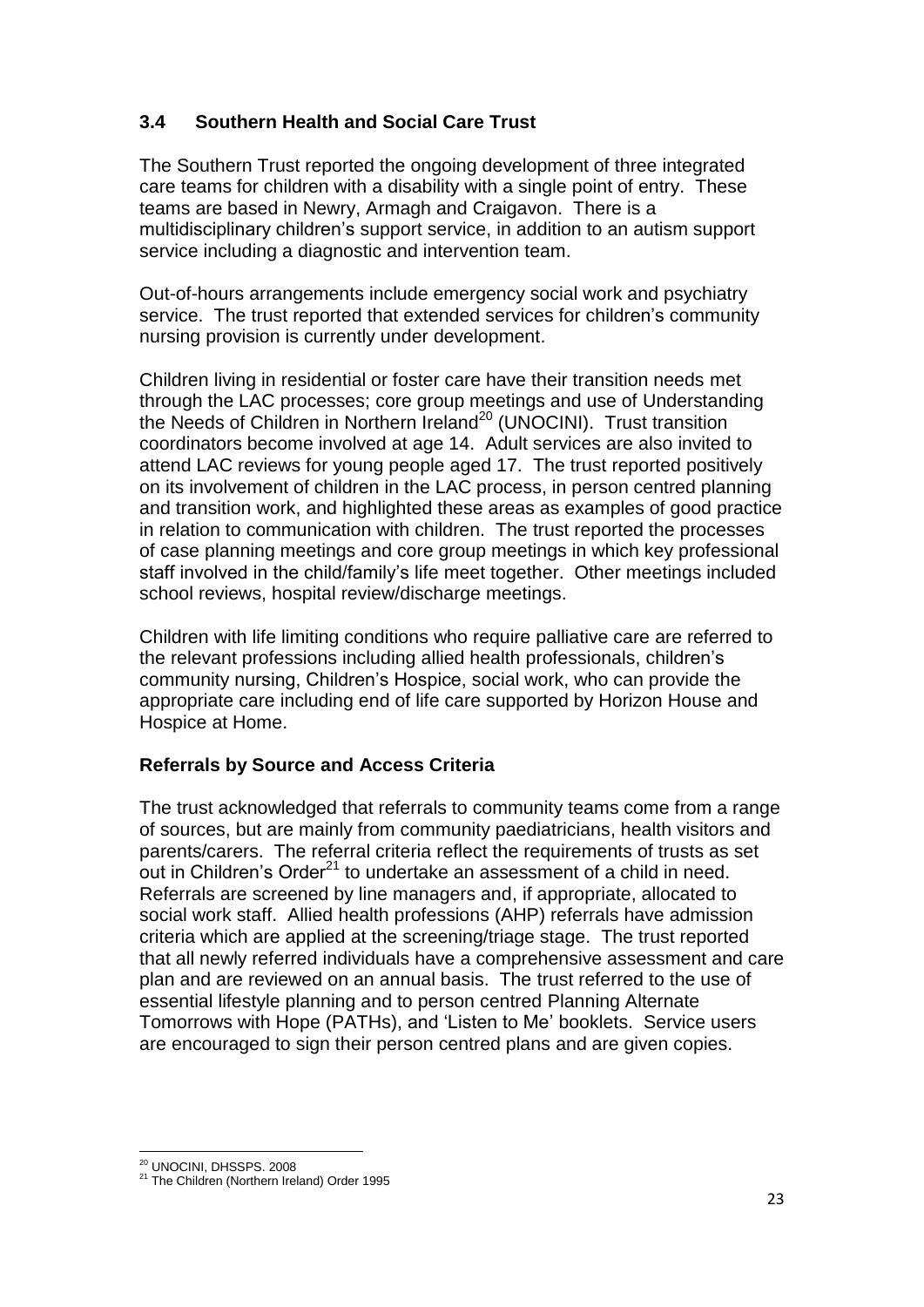#### **Information Database Systems**

The Southern Trust outlined a range of information data systems including SOSCARE, Clinical Research Information System (CRIS), and Community Care Client Management System (COMCARE) used by a range of professional and administrative staff. A number of disadvantages have been identified by the trust in relation to these systems including the inability of client assessments and treatment plans to be shared electronically across disciplines.

#### **Evaluation of Service Effectiveness**

The trust reported that service evaluation is undertaken through supervision, feedback from service users and their parents, regular audits and through discussions, involving carers at a Wraparound<sup>22</sup> forum, established by the trust.

#### **Carers' Assessment and Direct Payments**

The trust reported that all carers of children and young people with a disability are offered a carer"s assessment, in accordance with trust policy. Team managers regularly monitor and report on the uptake of assessments. During the reporting period the trust completed 126 new assessments for carers of children and adults.

The trust reported as at November 2011 there were 130 children with a disability in receipt of direct payments; 14 per cent of children known to the trust.

#### **Engagement with Service Users**

The trust referred to written information explaining the role of the community learning disability services team for children. Information sources include team leaflets, information packs for parents about shared care, respite care and the out-of-hours social work service. The trust"s website provides information to carers, service users and GPs.

The trust involves Sixth Sense<sup>23</sup> service users and their carers in the design of services in children's services planning. There is also a parent's council as part of the Children's Strategic Partnership<sup>24</sup>. Parent's support groups are involved with respite care services. The trust has developed partnerships with a network of organisations including a range of voluntary organisations.

 $\overline{a}$  $^{22}$  Wraparound enables children with disabilities to have access to information, assessment and, where appropriate, services which provide the social, health and educational support<br><sup>23</sup> Sixth Sense – a group of children and young people who advocate for children with a disability in Southern HSC

Trust area<br><sup>24</sup> A advisory reference group of parents who are consulted by Southern Trust about the needs young people with a

disability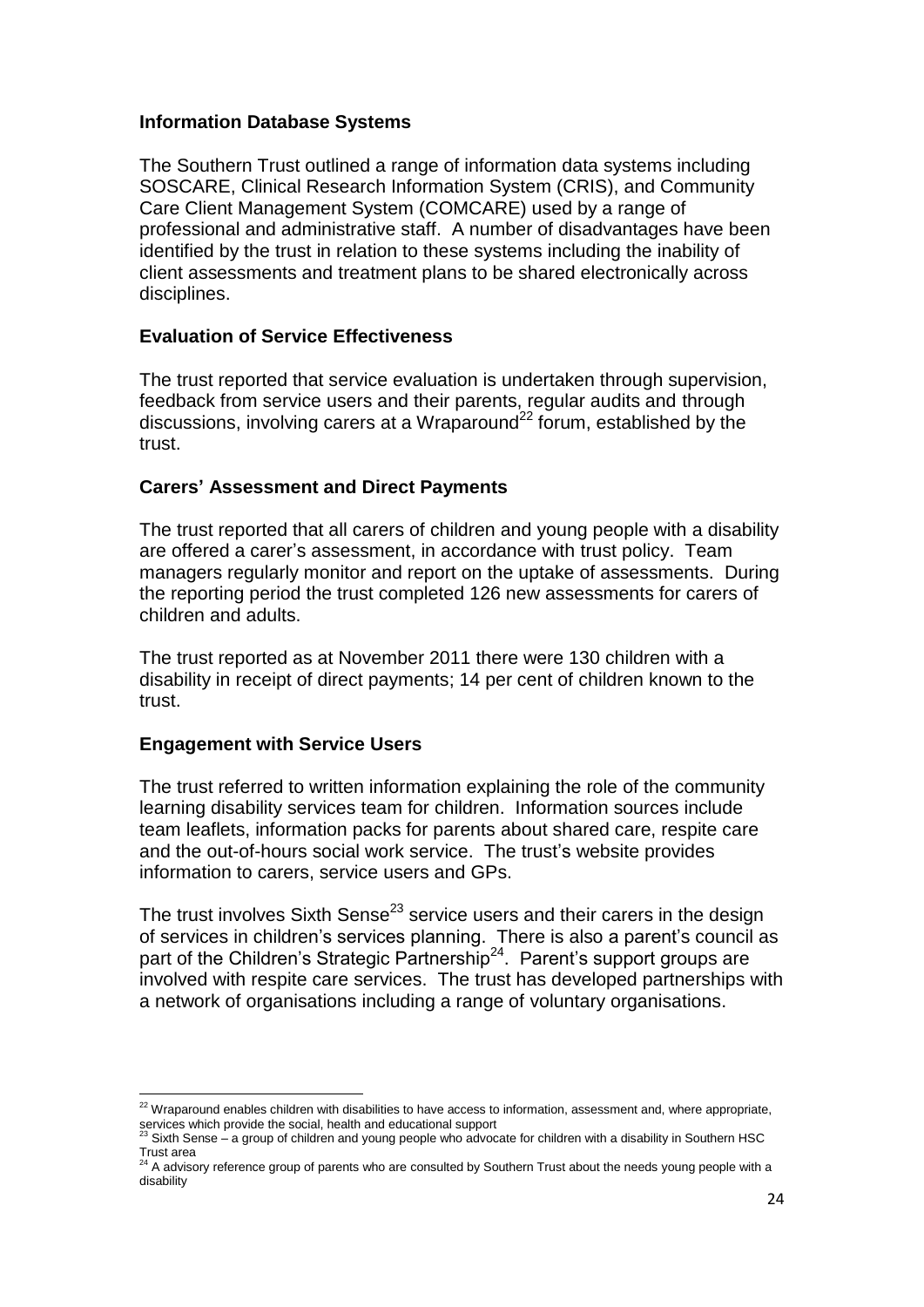#### **Model of Good Practice**

A Wraparound service has been developed, which seeks to improve the quality of life for children with disabilities and their families. Wraparound specialises in developing new ways of working in partnership with carers of children with a disability. Families have access to information, assessment and, where needed, services to enable the child/young person to live socially included lives. Services are designed to support or wrap around the child and his or her family and to prevent hospitalisation.

# **Challenges Facing the Service**

The trust reported challenges in accessing psychological therapy, medium and long term service provision for children with disabilities, and difficulty in accessing behaviour support for children over 12. There was also a lack of services to meet the transition needs of children moving from hospital to the community.

The trust identified a number of priority areas for investment. These included palliative care services, the provision of a step down facility for children with complex physical health needs leaving hospital. The trust proposed developing integrated care teams for under 11 and 12+ age groups.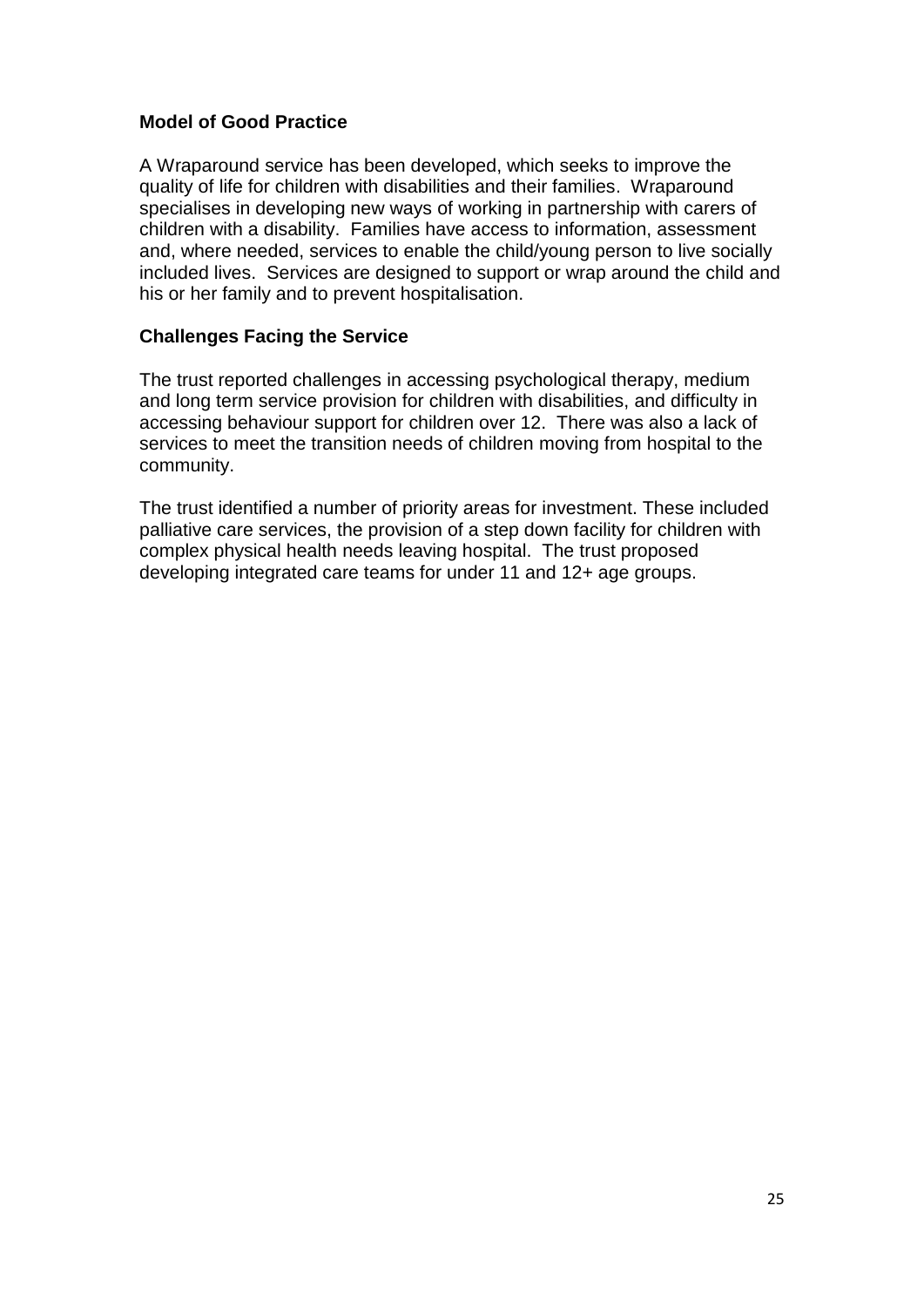# **3.5 Western Health and Social Care Trust**

The Western Trust has three children"s disability teams: in Derry/Londonderry, Omagh and Fermanagh. Each team consists of social workers and a community nurse for learning disability. In addition, children with a learning disability have access to behaviour support, psychology and psychiatry inputs. There are two behaviour support services, one located in the northern sector of the trust, covering the Derry/Londonderry area and the other located in the southern sector covering Omagh and Fermanagh. The psychology and psychiatry services are located in Derry/Londonderry and cover the entire trust. The behaviour support and psychology services are shared between children"s and adult learning disability directorates.

The review team was advised that a home assessment and treatment service has been established, led by a consultant psychiatrist and operationally managed by a lead nurse. The trust reported organising services to children with a learning disability around a four tier model, and had adopted the Leicester model for the provision of home based assessment and treatment.

# **Referral Criteria and Access to the Service**

Criteria for referrals include ICD  $10^{25}$ , to establish the presence of learning disability. Psychiatry and clinical psychology staff assess referrals using a range of assessment tools, including the Adaptive Behaviour Assessment System (ABAS)<sup>26</sup> and the Wechsler Intelligence Scale for Children<sup>27</sup> (WISC). Referrals are received from GPs, paediatricians/social workers, consultant psychiatrists from carers.

Children"s community nursing services operate an open referral system. Referrals are allocated by team leaders within the geographical areas. Out of hours arrangements include social services for disabled children and on-call psychiatry.

The trust reported that all staff within children's community disability services had received training in person centred planning and that all service users are encouraged to sign their person centred plan and to retain a copy of the plan.

Sex education with children is undertaken by children's community nurses. The trust reported links with the Children"s Hospice and children"s community nursing for children with palliative care needs. Children were reported to be accessing Horizon House, the children"s hospice in Belfast. A new four bedroomed children"s hospice has opened since the review, March 2012, to provide a local palliative care service. There is no provision for children"s community nursing to operate out-of-hours, and there are many constraints in relation to the provision of care at home on a 24 hour basis.

 $\overline{a}$ <sup>25</sup> Tenth revision of the International Statistical Classification of Diseases

<sup>&</sup>lt;sup>26</sup> Adaptive behaviour includes the age-appropriate behaviours necessary for people to live independently and to function safely and appropriately in daily life

individually administered [intelligence test](http://en.wikipedia.org/wiki/Intelligence_test) for children between the ages of 6 and 16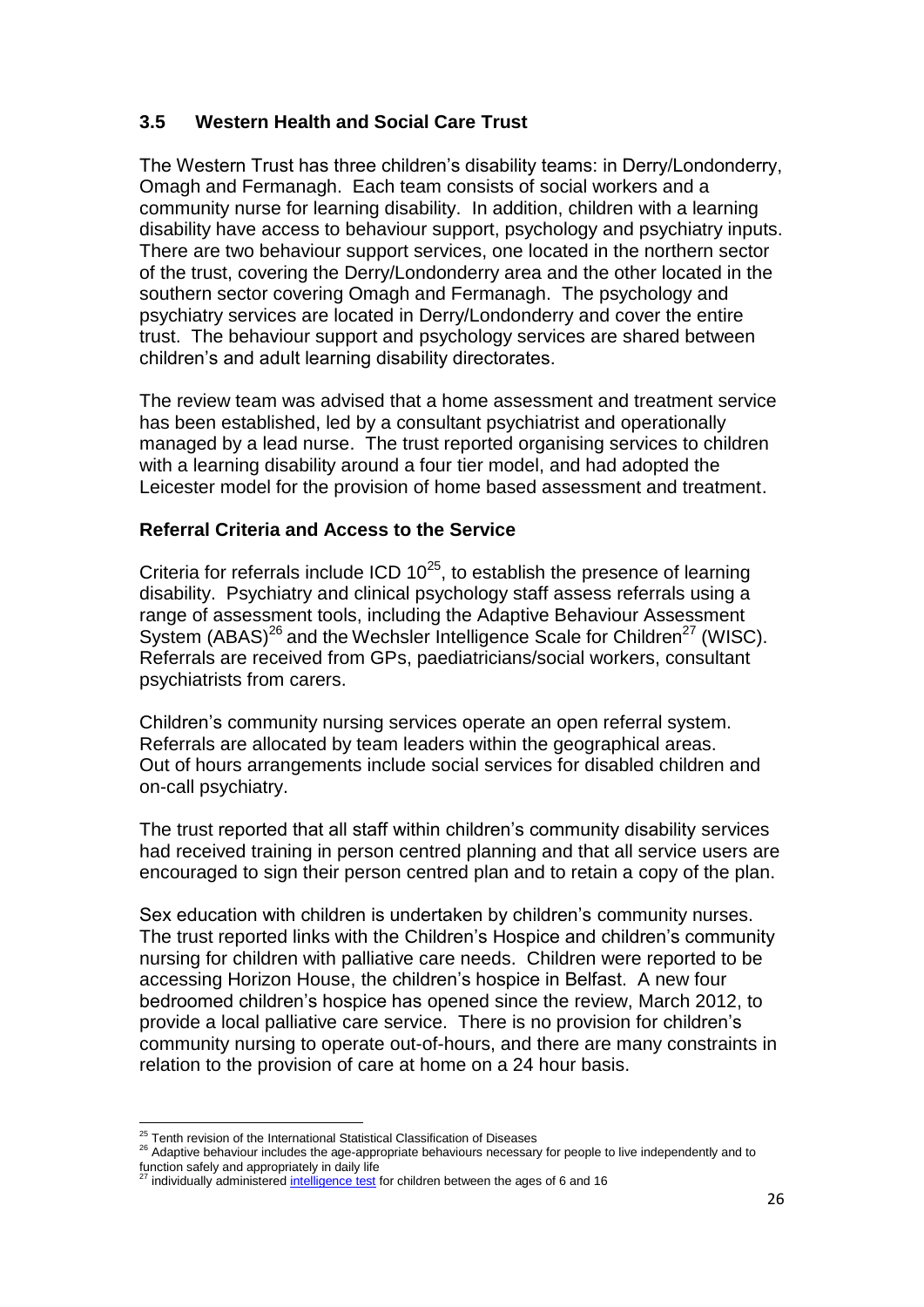Children residing in residential or foster care were reported to have their transition needs managed in accordance with trust guidance for the transition of disabled children who are looked after. This process was also reported to be monitored by the trust"s Disability and Looked After Children Services Joint Forum.

# **Information Database Systems**

The trust referred to a number of electronic systems including: SOSCARE,  $ePEX<sup>28</sup>$ , and UNOCINI. The trust highlighted the limitations of using SOSCARE as an information database.

# **Evaluation of Service Effectiveness**

Service effectiveness is evaluated through trust management arrangements in the Women and Children"s Directorate and the Children"s Disability Team. Service user feedback is sought during LAC processes and at family support panels. Caseload analysis, analysis of unmet need, monitoring of delegated statutory functions and team health checks are used to evaluate effectiveness of outcomes.

# **Carers' Assessments and Direct Payments**

The trust reported that all carers are advised of their right to a carer"s assessment. One hundred and fifty-five carers' assessments were offered for carers of children with a disability. Of these, 94 assessments were taken up.

The trust reported that 58 children were receiving direct payments during the reporting period: seven per cent of children known to the trust.

# **Engagement with Service Users**

The trust reported having a range of leaflets for service users and their families in relation to the role of community learning disability teams. The trust also distribute information packs, which provides a range of information on transitions and respite services. The trust"s website is a further source of information.

The trust"s consultations and involvement of service users and their carers was reported to have focussed on the development of a respite facility in 2011. Service users and carers were represented on a commissioning group. The trust also referred to an advocacy project which had taken place in 2009- 12 and from which the "Choices and Voices" Advocacy and Participation for Disabled Children and Young People Guide was developed. The trust reported on contractual arrangements for the independent sector to incorporate service user involvement in the design and delivery of services provided.

 $\overline{a}$ <sup>28</sup> Electronic information database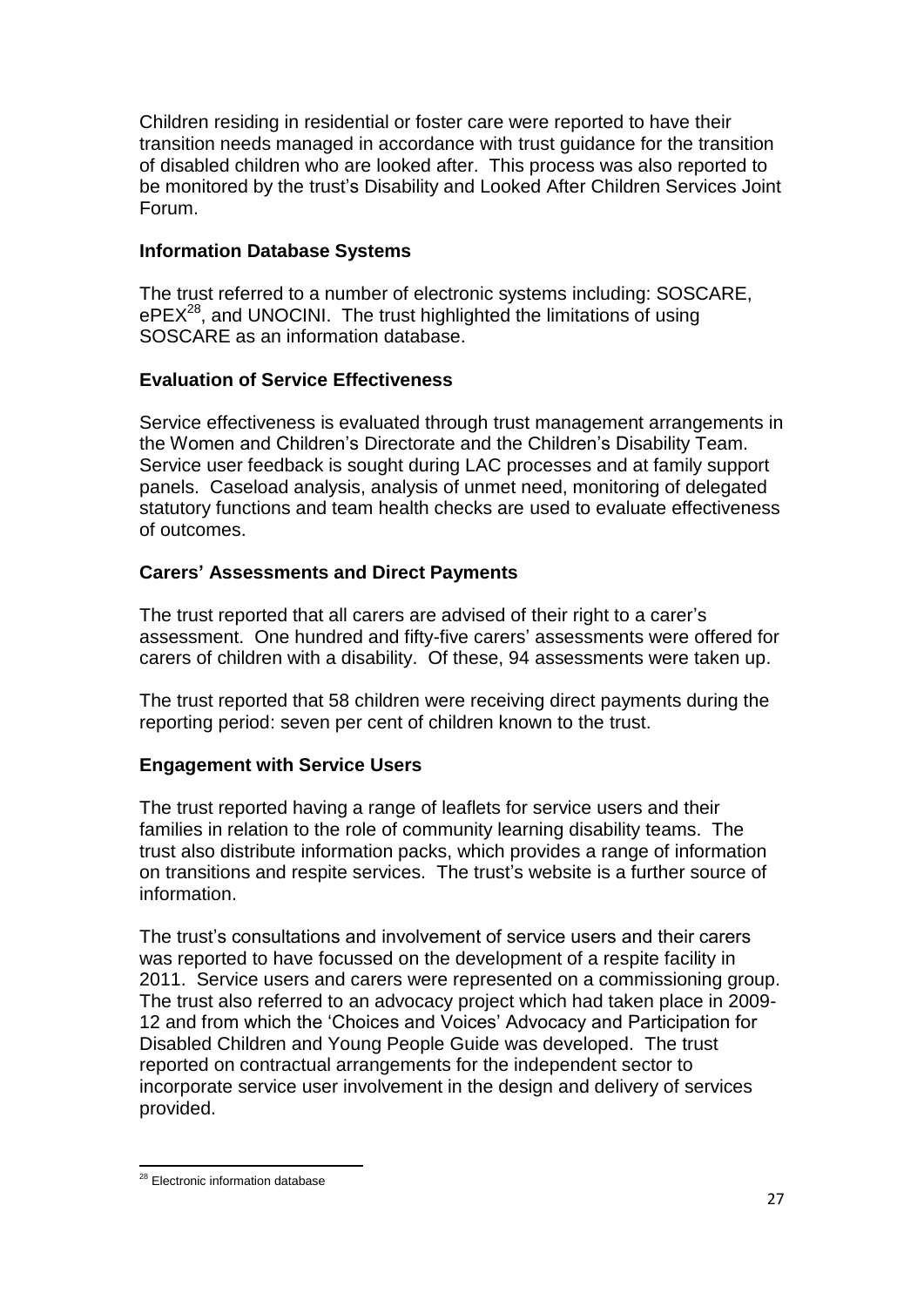The trust also reported the promotion of carers' assessments and direct payments by team members and the use of LAC processes, and UNOCINI to promote service user and parental participation.

# **Model of Good Practice**

The development of the intensive treatment team within the children's health and disability service provides therapeutic interventions with particular emphasis on family support within the home. This also supports children with a learning disability who require inpatient psychiatric care. This model ensures that children receive multi-disciplinary specialist acute psychiatric care within their own home and community, while also reducing the difficulties faced in receiving treatment in a hospital setting. This service also helps families and communities to build skills to support and care for children in their local area. It is anticipated that this service will reduce the number of children requiring admission to hospital for psychiatric care.

# **Challenges Facing the Service**

Challenges impacting on services for children with a disability include the provision of services for children with complex physical health needs; high cost of care packages; and care supports required to facilitate discharge from hospital.

Lack of funding for hospice at home services had increased pressure on the service, as disability teams needed to cover the shortfall. End of life care was cited as difficult to provide, as symptom management necessitates 24/7 nursing cover, which the teams are not resourced to provide at the time of the review.

There is an increasing demand to provide short break/respite care for families.

The trust highlighted a number of priorities for investment in their Women and Children"s Directorate Development Plan, 2012-13.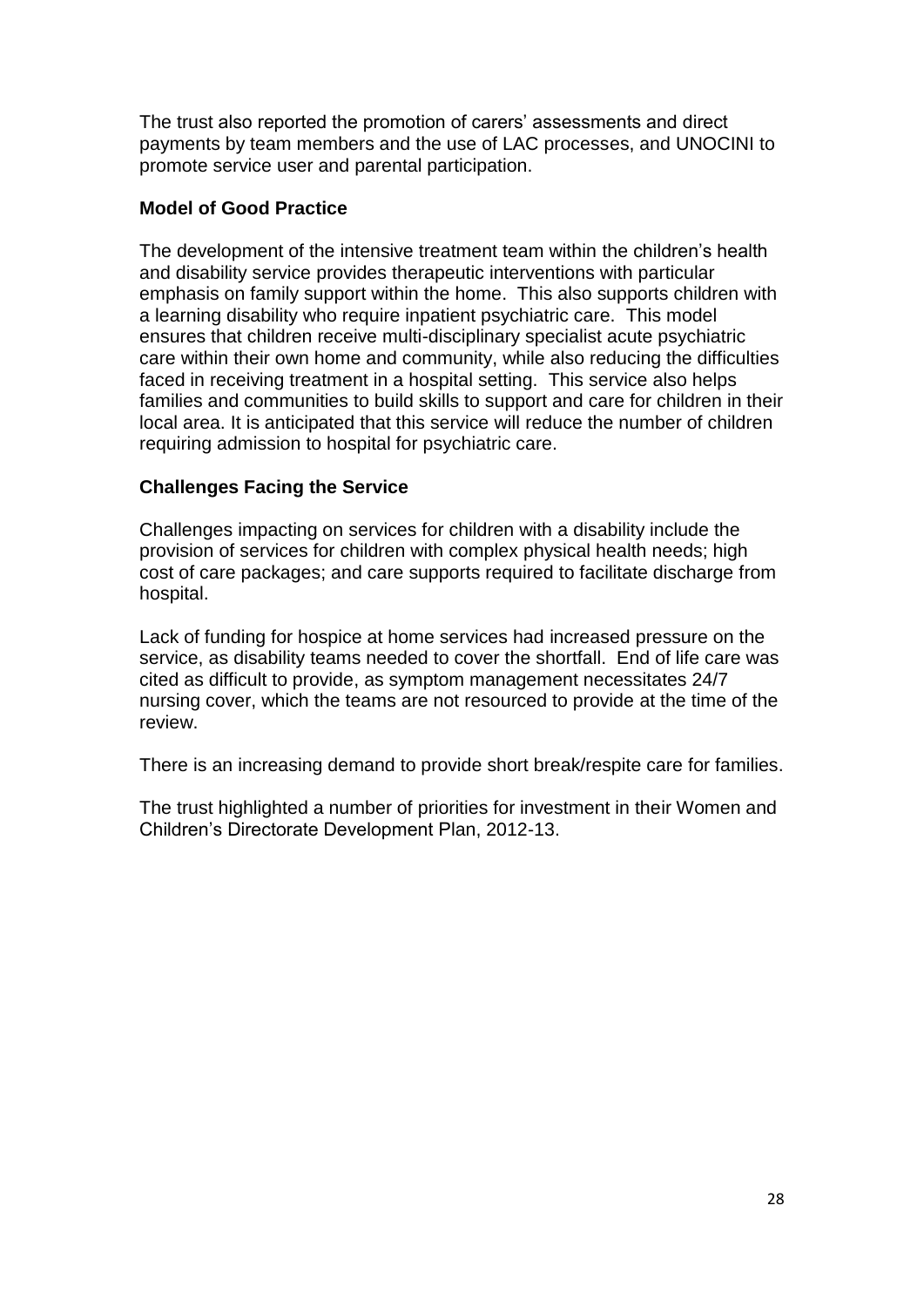# **4.0 Management of Transitions**

# **Introduction**

Transition is a term used to refer to the time in a young person"s life when plans are made with the young person leaving full time education and becoming an adult. Successful transition is contingent on a number of factors. Core to this process are five C"s, communication, coordination, comprehensiveness, continuity and choice (Heslop, P. et al 2002)<sup>29</sup> It is important that services are responsive to a range of assessed needs in the transition stage, including transition from education to employment.

Young people with a learning disability, should have a transition plan in place before their 18<sup>th</sup> birthday and arrangements made for the transition to adulthood, following their  $14<sup>th</sup>$  birthday. The review sought to assess the individual trusts' arrangements for ensuring that children with a disability receive appropriate assessment and support throughout their lives.

Arrangements for joint working across disciplines and agencies were reviewed, including information about any formal and informal working arrangements.

Management of transitions to adult services for young people with a learning disability, in particular, was cited by trusts as a continuing challenge. Young people and carers reported significant difficulties on transition from school and from child to adult health and social care services. Trusts reported that there are no statutory obligations to support young people with learning disabilities on transition into further education and from further education into employment. There is also variation across Northern Ireland in terms of supported employment opportunities and available work placements. Parttime working can impact on entitlement to social security benefits. Families of young people with learning disabilities indicated that they do not always receive appropriate information about options and supports available to young people when leaving school.

Parents of young people who have attended further education courses expressed concerns on the lack of support for the young people when settling into further education, and a lack of genuine options and subsequent opportunities for progression when a training course comes to an end.

The availability of age appropriate, flexible day care and short break services are limited and vary across trusts. Some parents said they do not always have access to detailed information on the real options available, including information on the range of accommodation choices, alternative sources of support and on eligibility or entitlement to services.

 $\overline{a}$ <sup>29</sup> Heslop, P., et al (2002) Bridging the Divide at Transition. Kidderminster: British Institute of Learning Disabilities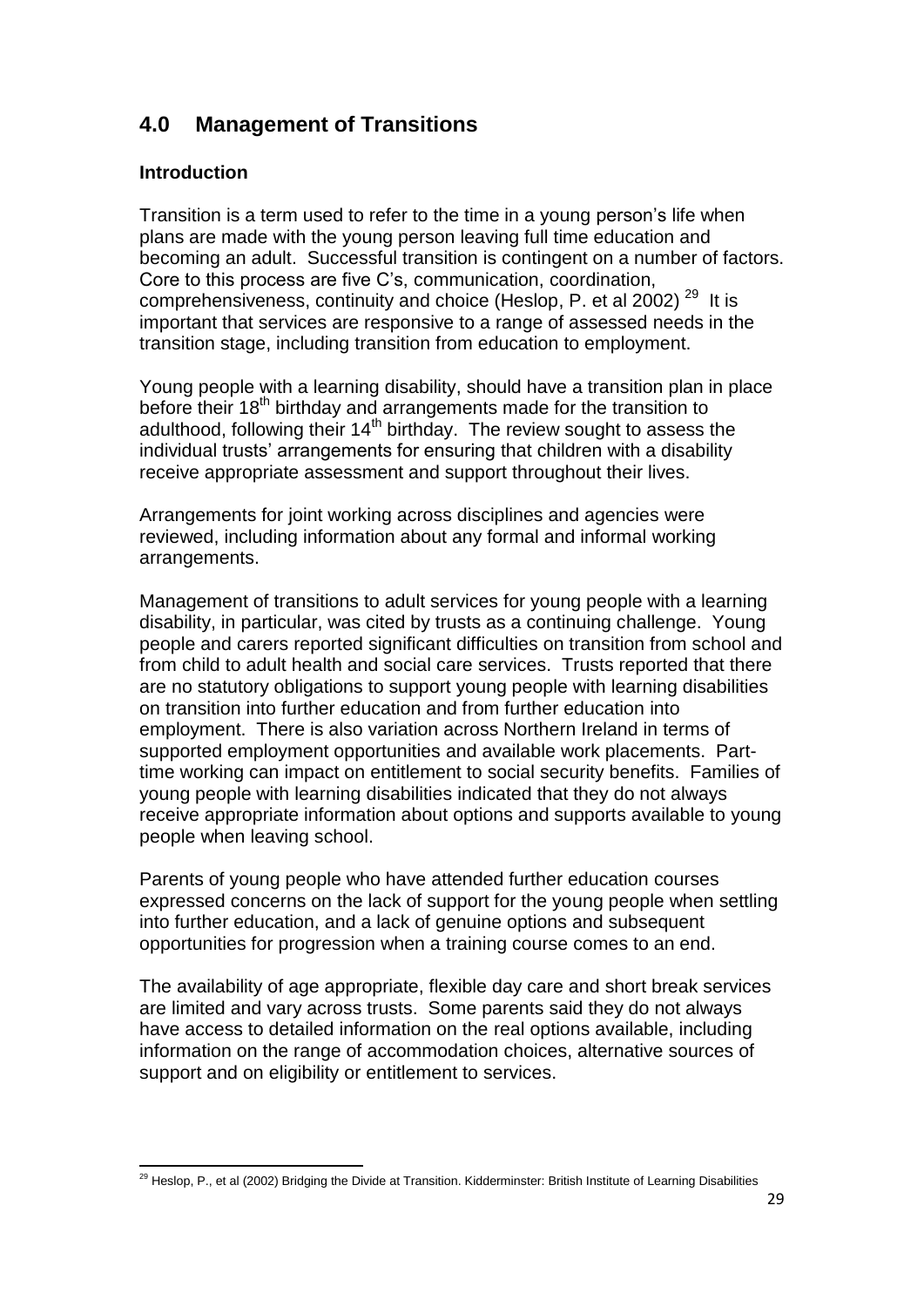The Autism  $Act^{30}$  places a statutory duty on the health and social care trusts to provide the DHSSPS with data on the prevalence of autism in their respective areas. At the time of the review health and social care trusts had begun to examine how processes and mechanisms to gather data on prevalence of autism could support, inform and guide the gathering of data on a wider range of disabilities/conditions. A regional network for children with autistic spectrum disorders and a regional reference group for carers was established to inform planning and service delivery. Area based approaches should ensure that geographically dispersed populations such as children with disabilities and their families are given fair and equal consideration in the planning and commissioning of services, and in delivery resources.

# **Belfast Health and Social Care Trust**

The trust reported having effective transition planning arrangements and good collaborative working across children"s and adult services to help young people bridge the transition to adult services.

The trust provided information in relation to joint working arrangements with a range of other services including education, mental health, employment, educational psychology, leisure services and further education. The trust indicated that information about the roles and responsibilities of staff working in these services could be clarified and improved.

The trust described regular liaison between children"s disability services and child health services and referenced a range of professionals involved, including social work, nursing and medical staff. Transition work for individuals with complex physical health needs is supported by community nursing, paediatrics, social services, AHPs and education services.

Transition work with looked after children in residential or foster care is a trust performance management target. Transition planning for children in residential and foster care is undertaken by children's disability teams in consultation with adult services from the age of 14. Admissions of children to the Iveagh Treatment Centre are considered at multi-disciplinary referral meetings and community team members remain in contact with children admitted to the centre throughout their placement. The trust reported that reducing the number of children admitted to this specialist assessment and treatment centre could only be achieved through further investment in alternative community based support. The priority areas were identified as home treatment services, development of short breaks, respite and shared care services.

# **Northern Health and Social Care Trust**

The trust reported that there is a clear and documented strategy and transition planning across services and pathways. The trust highlighted established links between the children's disability team and health visitors, community

 $\overline{a}$ <sup>30</sup> The Autism Act (Northern Ireland) 2011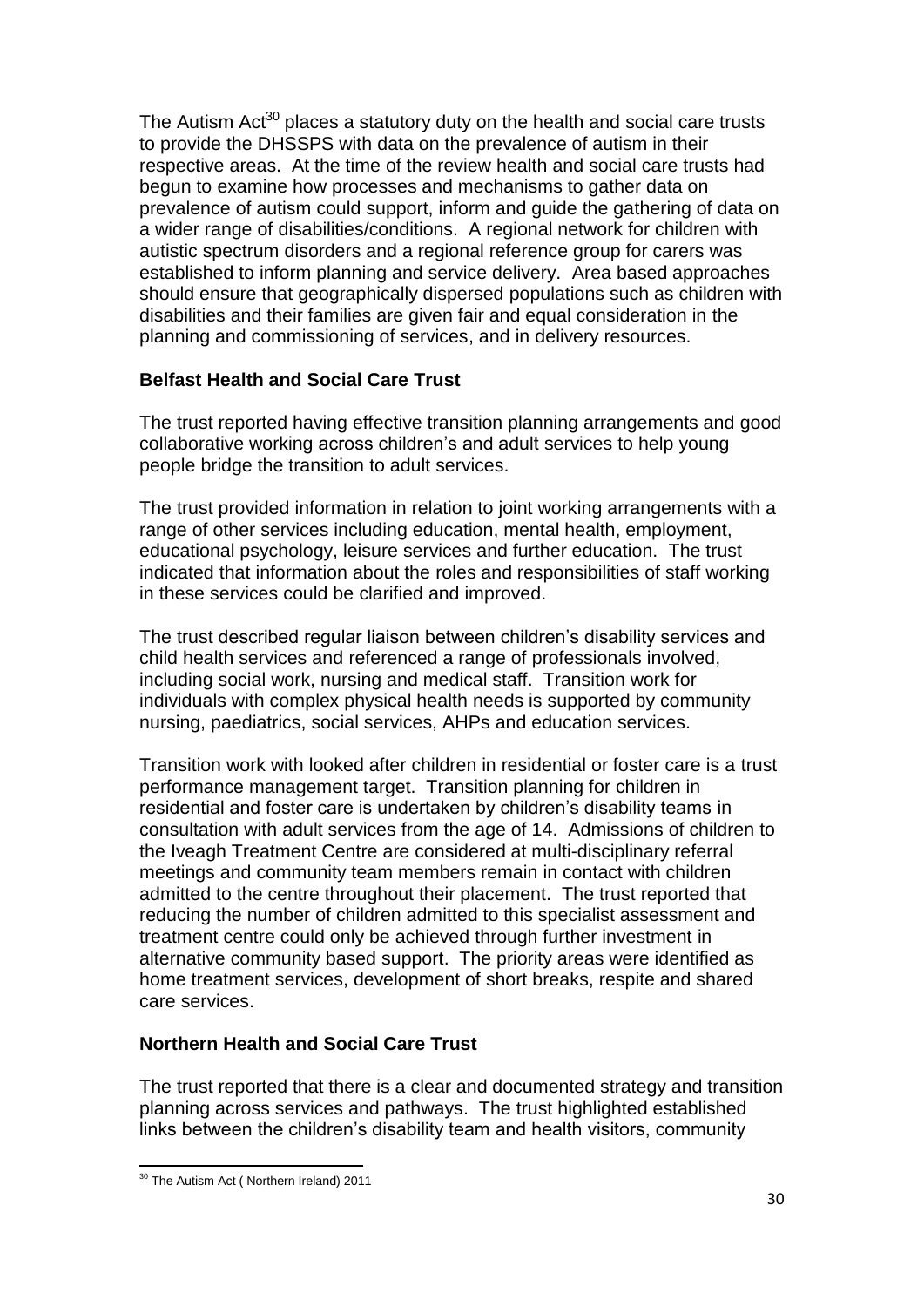paediatric nursing, clinical psychology, children"s challenging behaviour services and a range of allied health professionals.

The trust undertakes transition work with children with a moderate to severe learning disability from the age of 16, when it is clear that they require adult learning disability services. The trust has arrangements for team members from adult services to attend review meetings and gather information in relation to assessment and future involvement. Six months prior to the individual's  $18<sup>th</sup>$  birthday a social worker, from adult services, is appointed to co-work with the young person"s social worker. The trust has agreed arrangements within disciplines to assist in improving the transition from children to adult services.

The trust outlined a number of joint working arrangements between the trust and education services, sensory support, mental health, private and voluntary sector providers. Children's services were reported to have limited links with further education or leisure services. The trust has identified a number of areas for improvement in terms of transition arrangements between these services.

The referral for children to specialist assessment and treatment services is made by the child's GP. Social work staff can refer to children's challenging behaviour services and to a specialist residential facility for children with challenging behaviours. Trust staff retain links with children during their admission to the specialist unit and are involved in discharge planning with the community team.

The trust reported that admissions to inpatient assessment and treatment units could be reduced by the provision of community based assessment and treatment services.

#### **South Eastern Health and Social Care Trust**

The South Eastern Trust reported that a draft protocol had been developed for the transition of looked after children (LAC) to adult services.

The trust described a number of joint working arrangements with education, private and voluntary organisations and further education. The trust also reported on a number of community based clinics in which nursing, behaviour support, psychiatry and psychology services can be accessed. These clinics are not trust wide and the trust identified this as an area for improvement.

The trust reported that children"s access to the specialist assessment and treatment unit (Iveagh Unit) in Belfast was through the consultant psychiatrist and that children are reviewed through the LAC process. The increased availability of intensive therapeutic support services and the flexible use of residential care home beds were highlighted as possible methods of reducing the need for children to be admitted to the Iveagh specialist unit. The trust compiles figures on the prevalence of children with autism.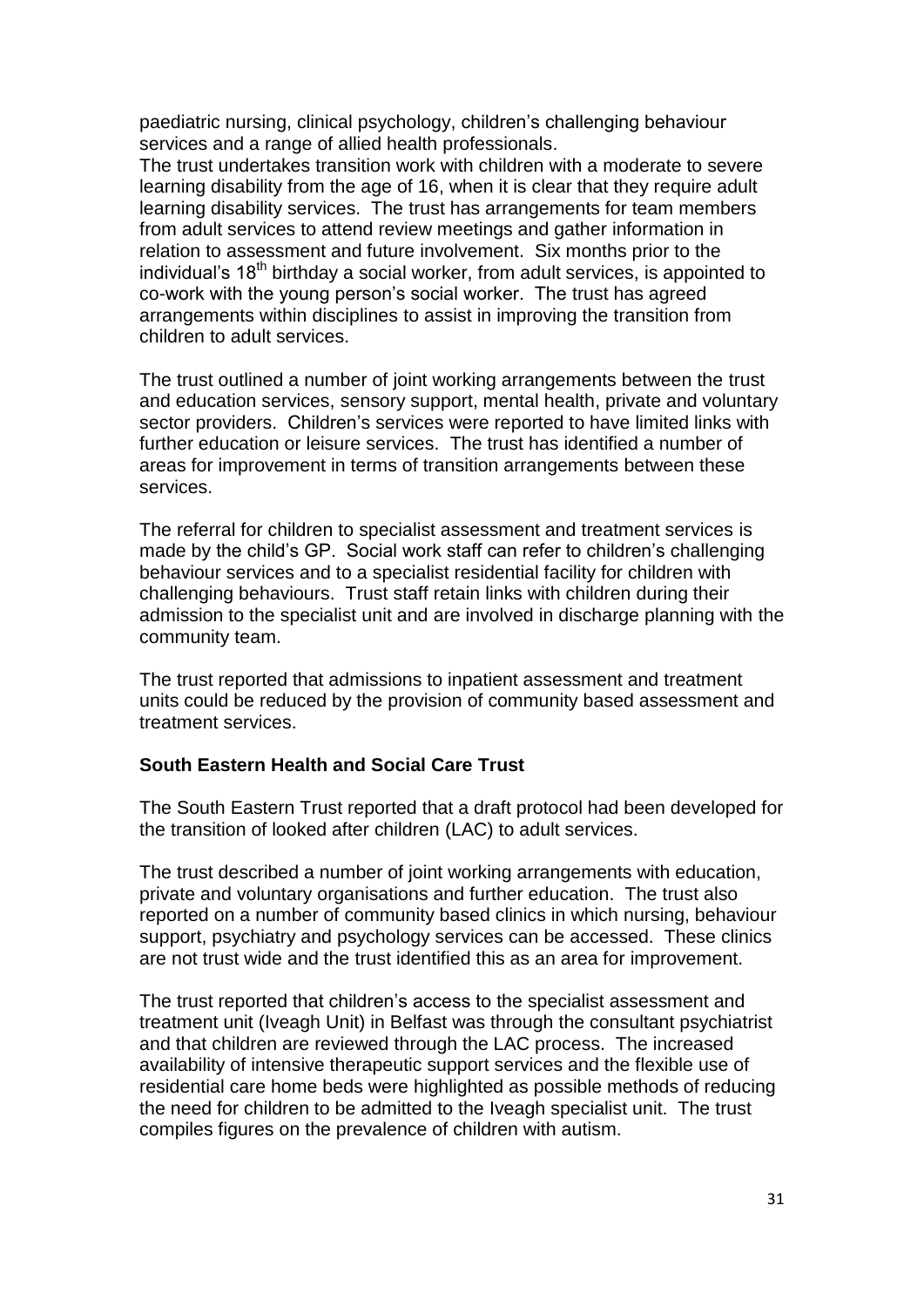# **Southern Health and Social Care Trust**

The Southern Trust reported having a transition protocol for children with a disability transferring between children and adult services which includes a person centred transfer meeting.

The trust has a range of joint working arrangements with providers of education, sensory support, employment, private and voluntary providers, leisure services, and further education.

Transition planning between community teams and primary care are provided by all professionals involved with the child/young person and his/her family.

The needs of young people with autism were highlighted and, in particular, the need for alternative methods of testing IQ, in order to determine the most appropriate transition pathway. The trust has developed creative partnerships with voluntary and private agencies and promotes direct payments.

Children have access to the Iveagh specialist assessment and treatment unit through their GP and relevant consultant, and this decision is based on assessed need. Children using the specialist unit maintain contact with their community social worker and have input in relation to their needs on discharge.

The trust identified gaps in service provision which result in unnecessary admissions to the specialist assessment and treatment unit. These included access to appropriate residential and long term accommodation. The provision of early intervention and intensive behaviour support and increased access to psychology services is also required.

#### **Western Health and Social Care Trust**

The Western Trust referred to a range of protocols and procedural guidance in relation to the transition arrangements for looked after children (LAC) moving from children"s to adult services.

The trust referred to its adherence to The Good Practice Guidance on Transition Planning for Young People Leaving Care with a Disability<sup>31</sup> (Western Trust, Looked After Children Disability Forum).

The children"s disability team had established joint working arrangements with education psychology, further education, and children have access to leisure services and sensory support services. Mental health services are provided mainly by learning disability teams and  $CAMHS<sup>32</sup>$  were reported to exclude referrals from children with an IQ less than 70.

 $\overline{a}$ <sup>31</sup> A good practice guide produced by the Western HSC Trust, Looked After Children Disability Forum on Transition

Planning on Young People Leaving Care with a Disability <sup>32</sup> Child and Adolescent Mental Health Service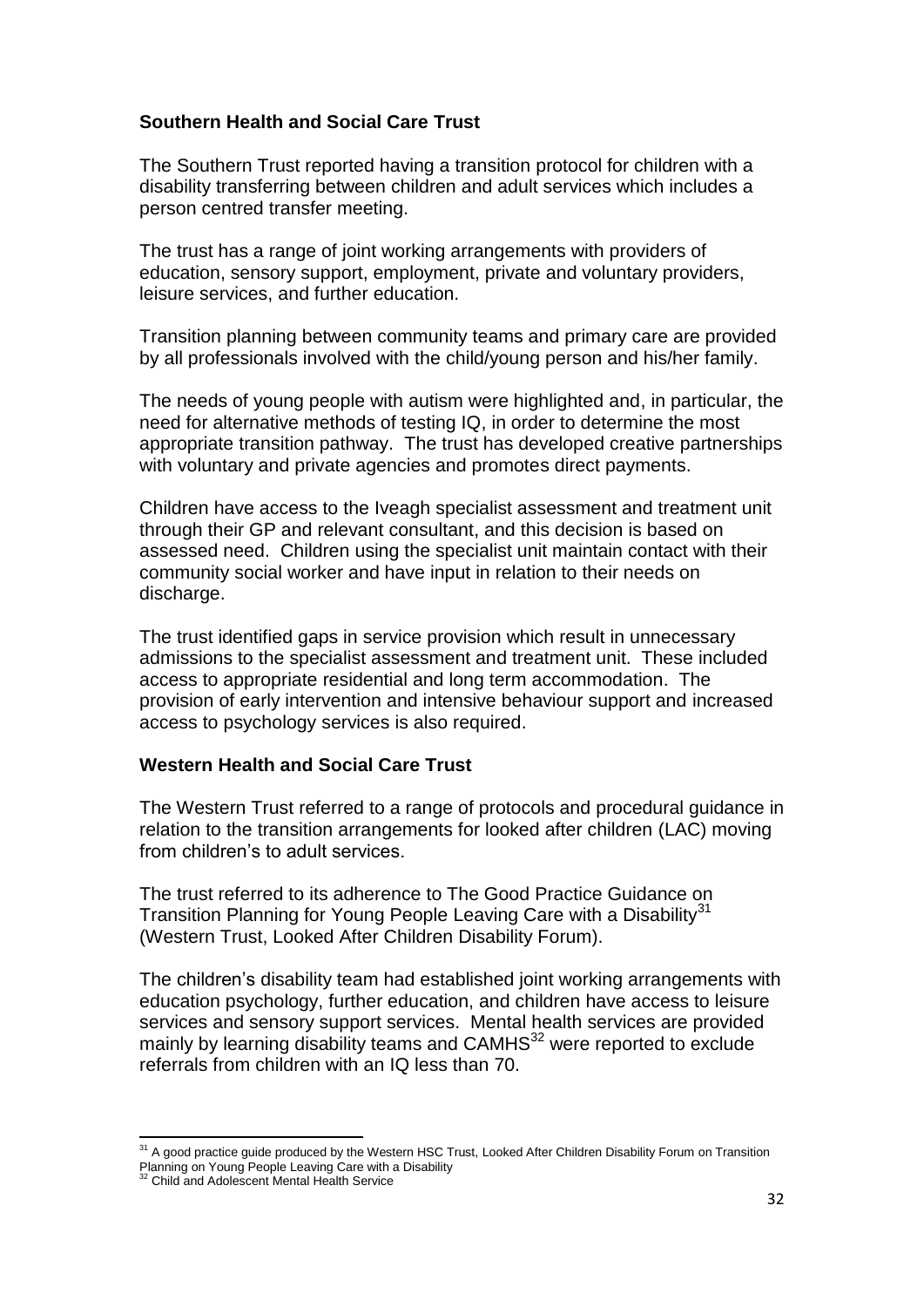There are established links with primary health care staff in relation to children with complex physical health needs and bi-monthly meetings between children"s disability teams and children"s community nursing staff.

There are arrangements in place for referring children to the trust home assessment and treatment service. The trust also reported on accessing specialist assessment and treatment services in Belfast for children with complex physical health needs.

The trust identified gaps in existing services which if remedied could reduce the need for hospital admissions. These included more training for staff working in specialist assessment and treatment services, co-ordinated input from behaviour support and psychology into tier 3 services, emergency respite provision and therapeutic supports within tier 2 services.

The trust reported that there were ongoing service improvement arrangements in place in respect of refining pathways across CAMHS and autistic spectrum disorder (ASD) services. The trust is committed to refining these processes. This includes improving information systems to provide prevalence data.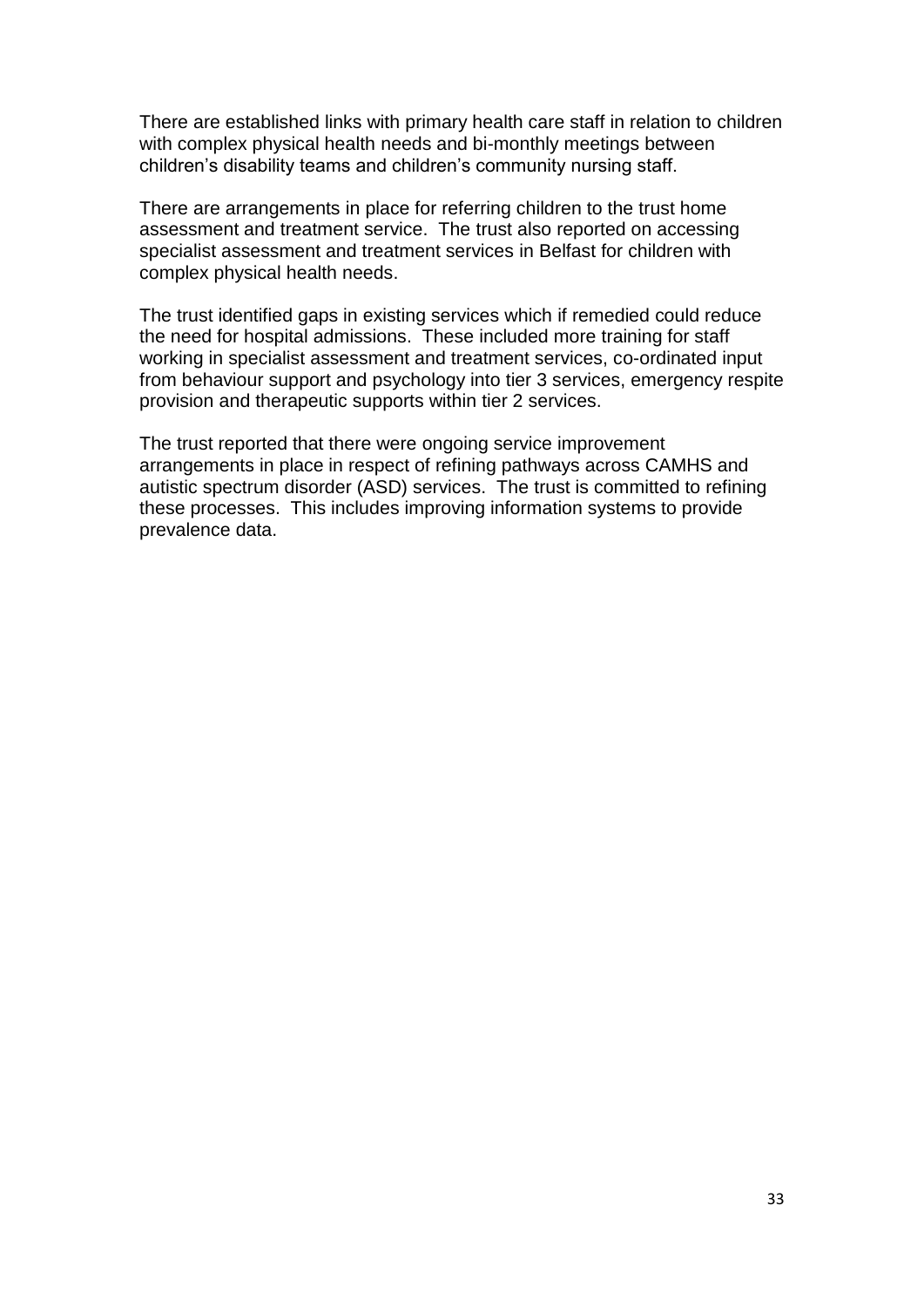# **5.0 Assessment and Recording of Unmet Need**

# **Introduction**

The arrangements for recording and reporting unmet need were assessed. Trusts provided comments on difficulties experienced in trying to meet unmet need and the impact of this on service users and their carers.

# **Belfast Health and Social Care Trust**

The trust completes a statutory function report annually, and reports on a six monthly basis through the trust"s Corporate Parenting Report, on unmet need. These formal processes are supplemented by internal trust reviews of potential unmet need by the governance leads.

The trust reported ongoing efforts to improve and develop family support services including respite, short breaks and shared care. The trust outlined a need for additional investment in specific service areas, as follows:

- accommodation and intensive support for individuals in transition from children to adult services, including young people in residential care
- domiciliary care and family support, to reduce unnecessary hospital admissions.

The Autism Act 2011 and the absence of adequate funding was cited by the trust as a challenge, given the growing public expectations of service providers.

The impact of unmet need has led to some dissatisfaction, as families experience increasing pressures in their role as carers.

# **Northern Health and Social Care Trust**

The trust referred to weekly case returns of unallocated cases, resource panel records and waiting times. The trust also reports on unmet need through the risk register. The trust has established a Children with Disability Task Force which was reported to be undertaking a root and branch review of unmet need. Difficulties in responding to unmet need were reported to result in:

- extended stays in residential care
- accommodation of a child in a respite bed on a full-time basis
- the emergency use of respite beds for children who require a full-time  $\bullet$ placement in a crisis, pending care planning.

The impact of unmet need was described by the trust as placing additional pressure on families which has resulted in an increase in formal complaints.

The trust identified a growing demand for direct payments, shared care and full time placements for children. The trust also referenced the needs of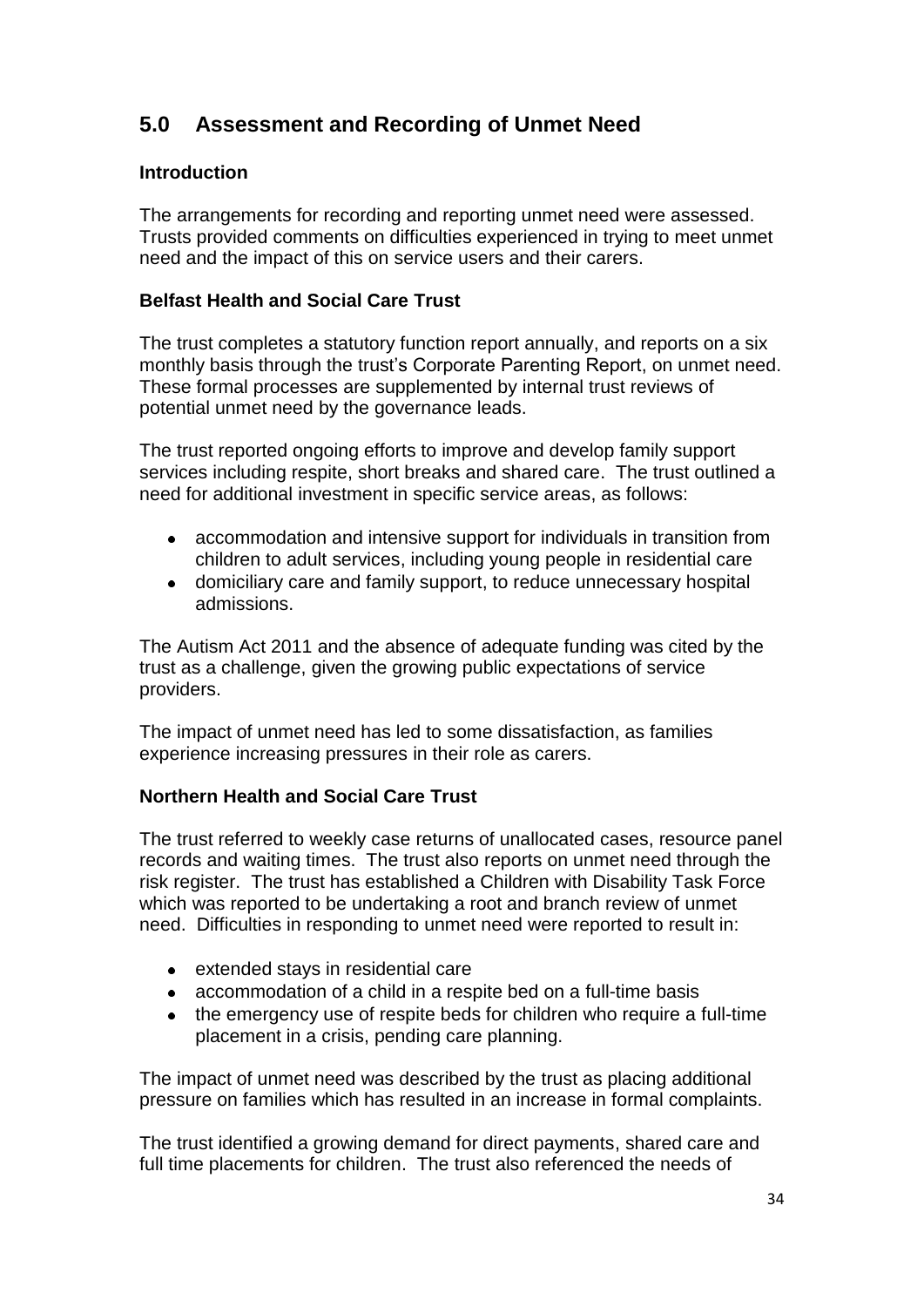children with complex physical health issues and nursing care needs and inpatient beds for children with severe learning disability/challenging behaviour. Psychology services reported on the needs of children with milder forms of learning disability not necessarily having their needs met by children"s disability services.

# **South Eastern Health and Social Care Trust**

Unmet needs are recorded in monthly monitoring and governance records and through the statutory functions report. The trust also maintains records of unallocated cases, refers to the risk register, collates information in relation to unmet needs and forwards this to the trust board.

The trust highlighted a range of actions taken in response to unmet need. These included:

- the establishment of a children"s residential home
- joint working with Belfast Trust to meet the accommodation needs of children young people leaving Iveagh
- development of a monthly resource panel
- development of enhanced domiciliary care
- more signposting to other agencies  $\bullet$
- provision of support and training for parents and carers.  $\bullet$

The trust also reported gaps in specialist skills in residential care settings, a lack of psychiatry input within community settings and a gap in forensic service provision. A therapeutic intensive intervention service would reduce the need for admissions to Iveagh specialist assessment and treatment unit.

The impact of unmet need was reported by the trust as potential family/placement breakdown and risks to other family members/carers when caring for a child with challenging behaviours.

#### **Southern Health and Social Care Trust**

The response to unmet need is reported in terms of individual responses, complaints procedures and sharing of information with HSC Board and DHSSPS. Difficulties in attempting to address unmet needs were described in the context of waiting lists for respite services and lack of access to appropriate residential and fostering placements for young people. Other areas of unmet need for children included; access to medium/long term residential care for children with challenging behaviour; gaps in clinical psychology support, and skilled staff to work with children who present with challenging behaviour.

The trust identified the impact of unmet needs on carers and service users experiencing additional stress, and undermining of carers' ability to care. The trust also referred to the additional pressures on frontline staff.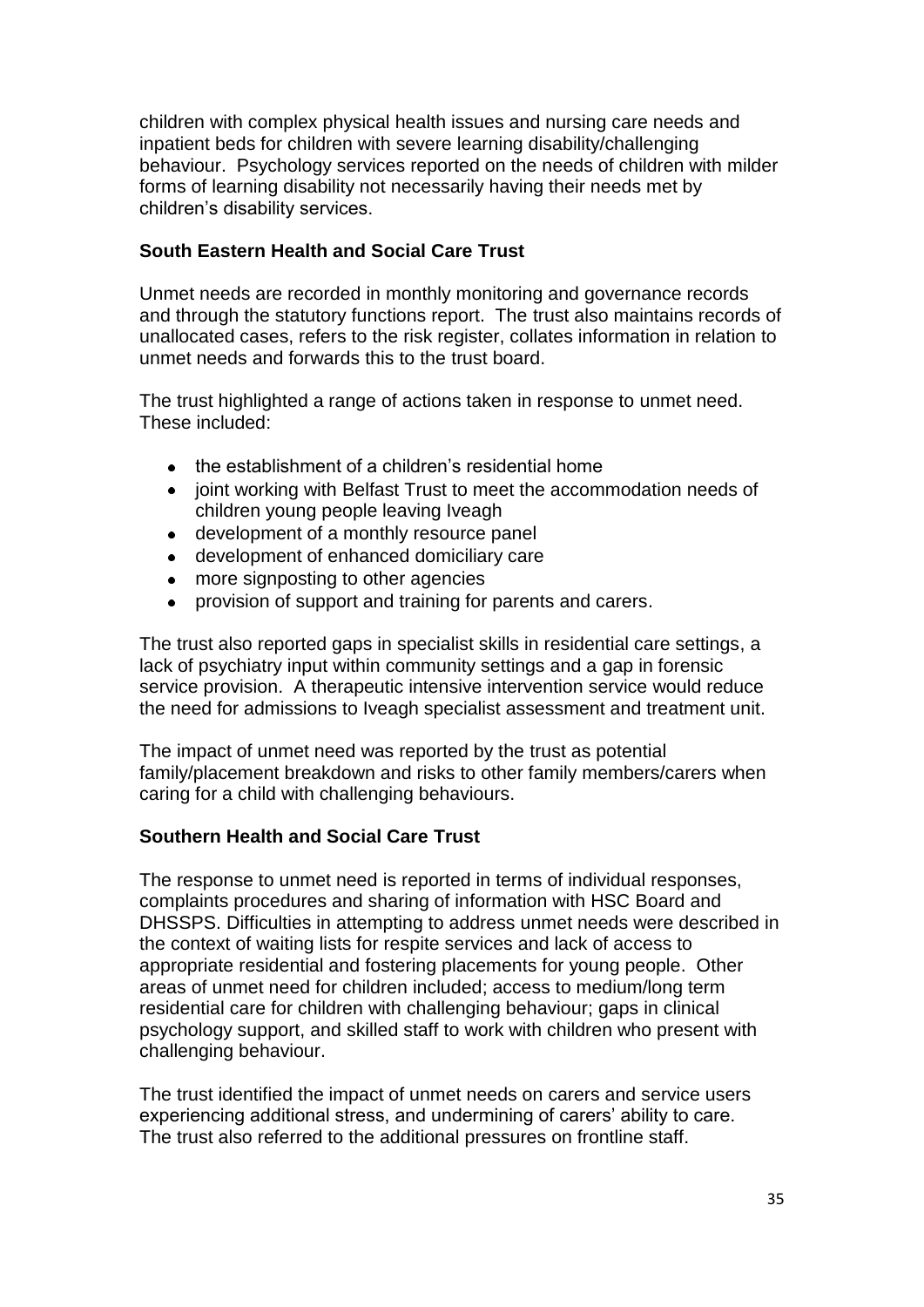# **Western Health and Social Care Trust**

Unmet need is reported within teams and through trust management structures. The trust's statutory functions report and meetings with HSC Board are also used to report unmet need, alongside professional and clinical accountability arrangements within the trust for highlighting unmet needs.

The trust identified a number of areas of unmet need and gaps in service provision including:

- tier 2 key workers not having capacity to engage in therapeutic work with children or parents
- tier 3 children not able to access autistic spectrum disorder (ASD) assessments and limited input from speech and language therapy and occupational therapy in relation to ASD intervention
- a gap in service provision for under 5"s presenting with developmental  $\bullet$ delay
- inadequate clerical and administrative infrastructure
- hospice at home services.  $\bullet$

The trust reported experiencing significant financial pressures when attempting to address unmet need and the impact of this on service users and carers.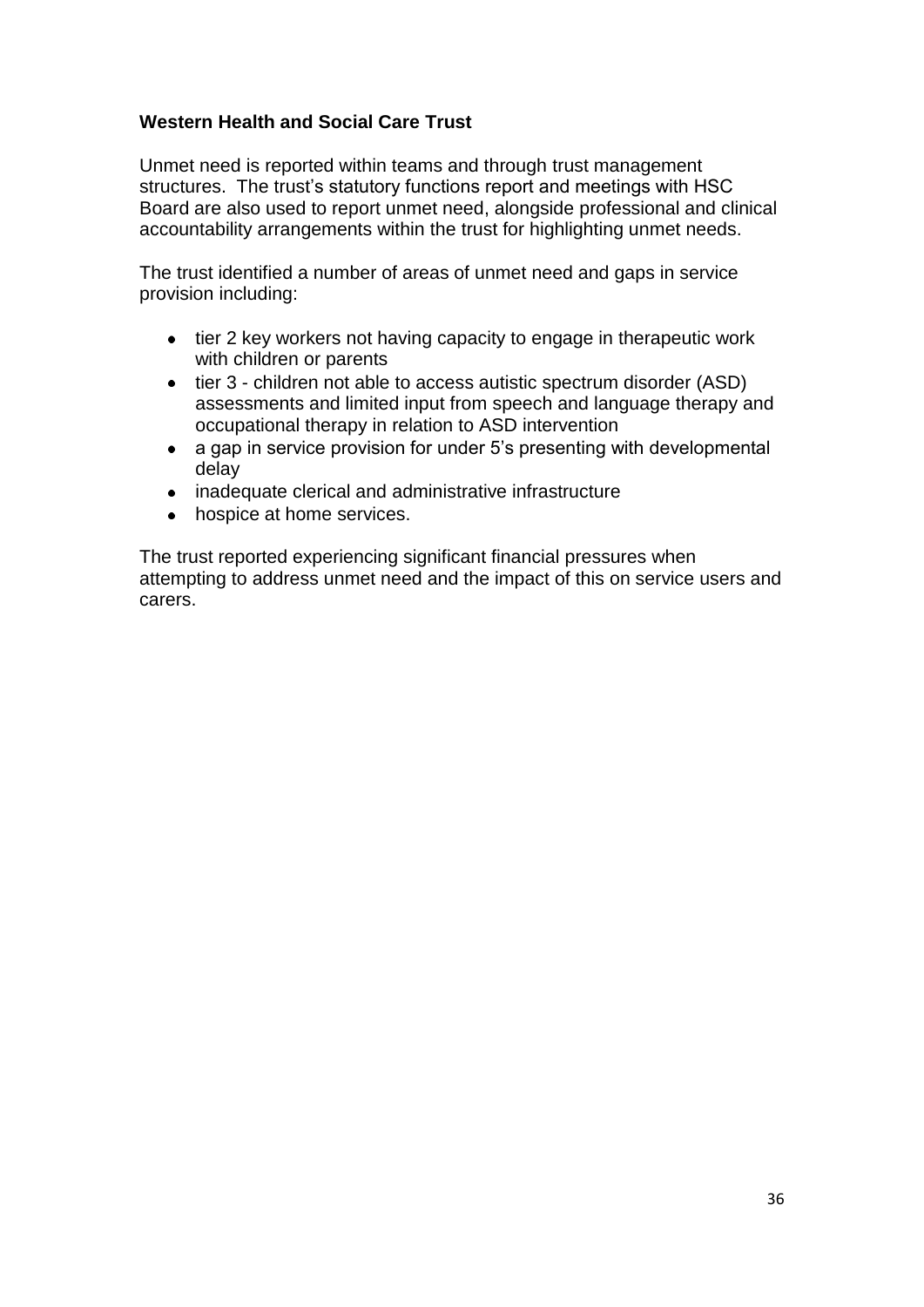# **6.0 Conclusion on Community Teams and Services for Children with a Disability**

The trusts reported a combined spend of over £17 million per annum on community services for children with disabilities, at the time of the review. This does not include the full cost of psychiatric services provided in community settings nor the full management and administrative costs. The extent to which all trusts split the costs of services provided to children with a disability from those provided to adults was unclear. Specialist behavioural teams continue to work with both children and adults. Trusts rely more on unidisciplinary teams in children"s services rather than the multi-disciplinary community teams found in adult services.

Half the costs in children disability services are spent on social work and nursing staff, with proportionately more spent on allied health professionals compared to adult learning disability services. By contrast, there has been much less investment in clinical psychology and challenging behaviour services.

Whilst the range of support provided through community services has grown, the staffing figures presented illustrate marked variation across trusts in the range and extent of staff working in children's disability services. Nonetheless, this represents a considerable investment when averaged over the number of children and families known to the trusts.

However, the lack of suitable community support services for children with a learning disability, may give rise to inappropriate admissions to the regional inpatient facility, Iveagh Unit. Delays in discharge from this service was commented on by trusts. Moreover, some children with complex physical health needs may not survive into adulthood. The resources to undertake preventative work with children and teenagers is limited; a situation that all trusts commented on.

In terms of clinical practice, community teams continue to practice in fairly traditional professional roles. The model of service provision presented was mostly that of generic social service departments undertaking specialist functions, with a range of services provided by social workers, nurses, psychologists and AHPs. Little evidence was presented by trusts of a vision of future roles, relationships, or the reconfiguration of services required to manage the service differently, in terms of Transforming Your Care<sup>33</sup>. There is a requirement for trusts to review the duplication of effort by community disability teams. They should consider how best they can reform and modernise service provision in the community, in order to meet the needs of all disabled children.

The failure of agencies and departments to work in a holistic manner, or in partnership with each other, appears to have compounded the barriers faced by disabled children and young people. The establishment of the disability

 $\overline{a}$ <sup>33</sup> Transforming Your Care, DHSSPS, December 2011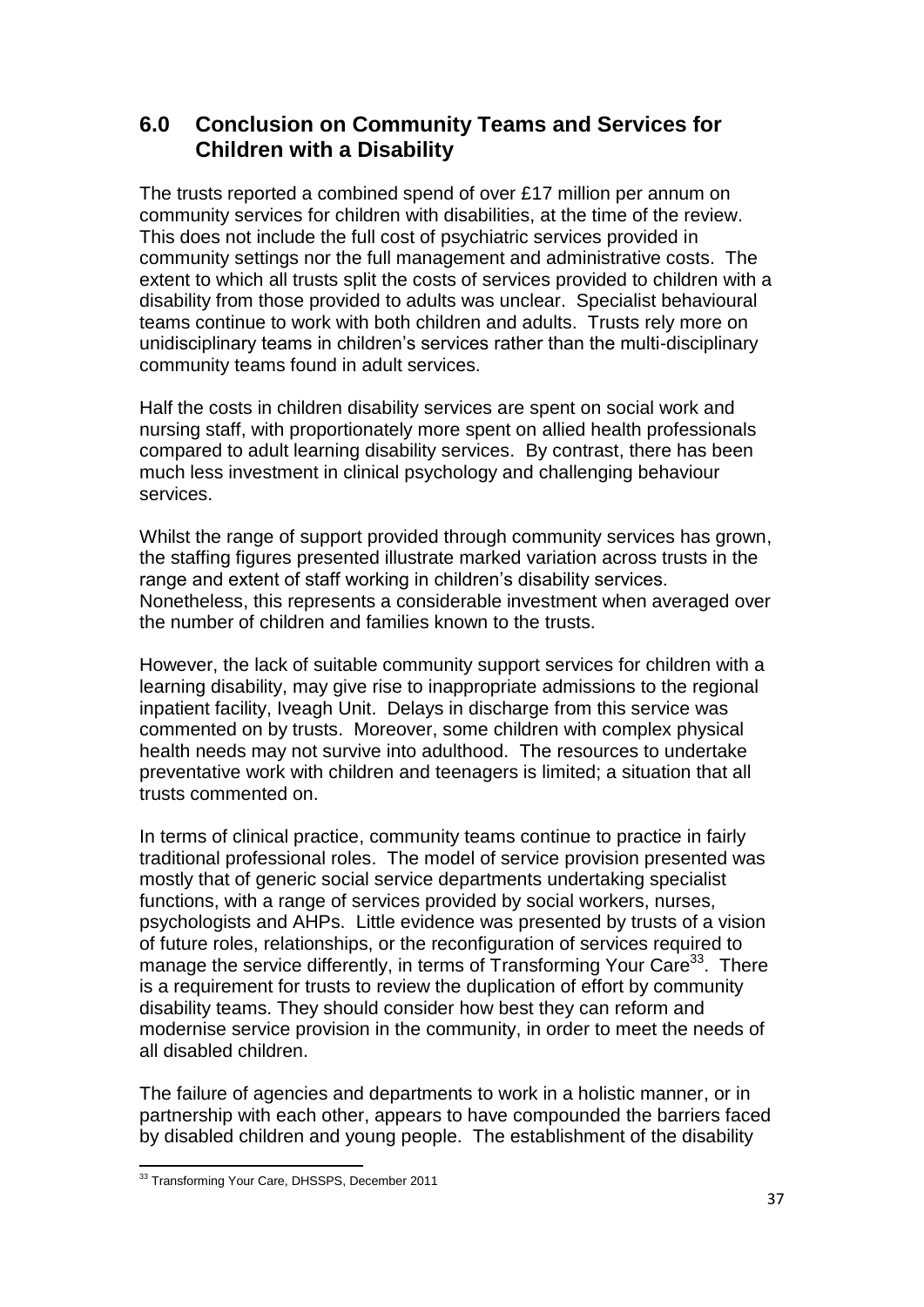subaroup as part of the Children and Young People's Strategic Partnership should assist in ensuring that the needs of disabled children are reflected in the planning, commissioning and provision of health and social care.

The proposed new service framework for the Health and Wellbeing of Children and Young People should also help improve the quality of care and outcomes for young people and their families.

# **Transition Planning**

While there is improved communication and cooperation between education and health and social care overall, in effect, two separate planning and delivery processes for transition remain, which often occur at different points in time in a young person"s life. The review team was made aware that this issue is currently under review by The Children and Young People"s Strategic Partnership (CYPSP) Transition Group. An opportunity therefore exists to provide more meaningful information and guidance to ensure that these young people have their rights of equal access to health, social care and education upheld, to enable them to develop to their full potential.

#### **Views of Service Users and Families**

Trusts revealed a complex and varied picture of how services are commissioned and provided to children with a disability, their families and carers. The review team spoke to a number of carers about their experience of service provision. Many experienced frustration in not receiving the support they needed, services not being joined up and a lack of communication and concern about the effectiveness of service provision.

Article 2 of the Convention on the Rights of the Child $34$  requires provision to be made for all young people with disabilities, without discrimination. Children with disabilities and their families face many additional barriers. Children with disabilities are much less likely to avail of training and employment opportunities. They often encounter difficulties in accessing services, or simply having their voices heard.

Young people with disabilities, in particular children with learning disabilities, encounter difficulties on transition from school and from child to adult health and social care services. The systems for planning for transitions are complex and require negotiation with a range of agencies. It is important that interfaces are managed. Staff said that it is difficult to transfer cases, particularly when there are no secondary behaviour teams to deliver the services required. There is a necessity for a review of the configuration of service provision for disabled children. The integrated nature of work undertaken by teams to manage the transition from hospital to home and from children to adult and other services requires review. Some significant improvements have begun to occur, including the appointment of a Transition Coordinators Service in some HSC trusts.

 $\overline{a}$  $34$  Convention on the Rights of the Child, Office of the High Commissioner for Human Rights, 1989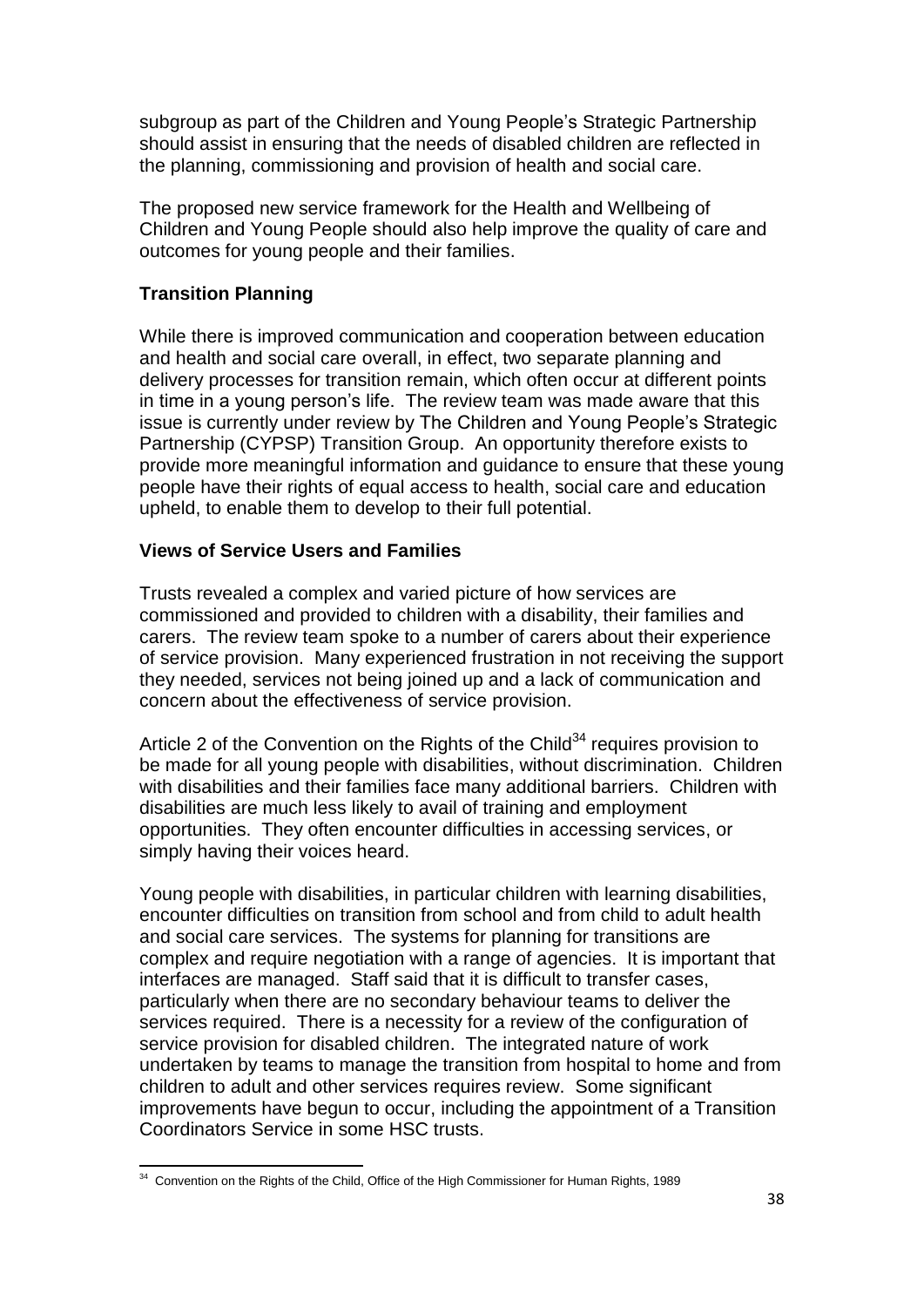Some carers of disabled children expressed concerns about the absence of accessible information for young people with a disability. Service users and carers are seeking access to more flexible respite care packages. These appear to be better developed in some trusts than in others. The delay in accessing respite care arrangements can cause stress and anxiety for service users and their parents.

It was difficult to access accurate data on how many disabled children are awaiting access to specialist services across trusts, or how many children/young people with autism there are in any trust. Without a basic awareness of the needs of the local population, it is hard to understand how the Health and Social Care Board or the trusts can be assured that services are being commissioned appropriately. The HSC Board, as commissioner, needs to review the quality of information about the needs of young people with disabilities, including autism.

Commissioning of services in the future needs to be carried out within a framework of formal and evidence based guidance about standards and outcomes, as set out in the service framework for learning disability and the principles of:

- 'Every Child Matters (DHSSPS) (2004)'
- The Strategy for Children and Young People in NI: "Our Children & Your Young People - Our Pledge 2006-16"
- DHSSPS "A Healthier Future: A Twenty Year Vision & Wellbeing in NI 2005-25", DHSSPSNI Priorities for Action 2010-11
- Transforming Your Care 2011.

The purpose of the review was to provide a baseline review of community services for children with a disability. The findings highlight the challenges facing the trusts and what needs to be done to improve services. The review team considered that the development of stronger partnership arrangements by trusts with other providers of care, and a drive for modernisation based on the principles of Transforming Your Care, will help to bring about sustainable transformation. The local commissioning groups (LCGs) provide an opportunity for the system to focus on improvement and the development of innovative models of service provision, that should help meet the needs of disabled children and their families.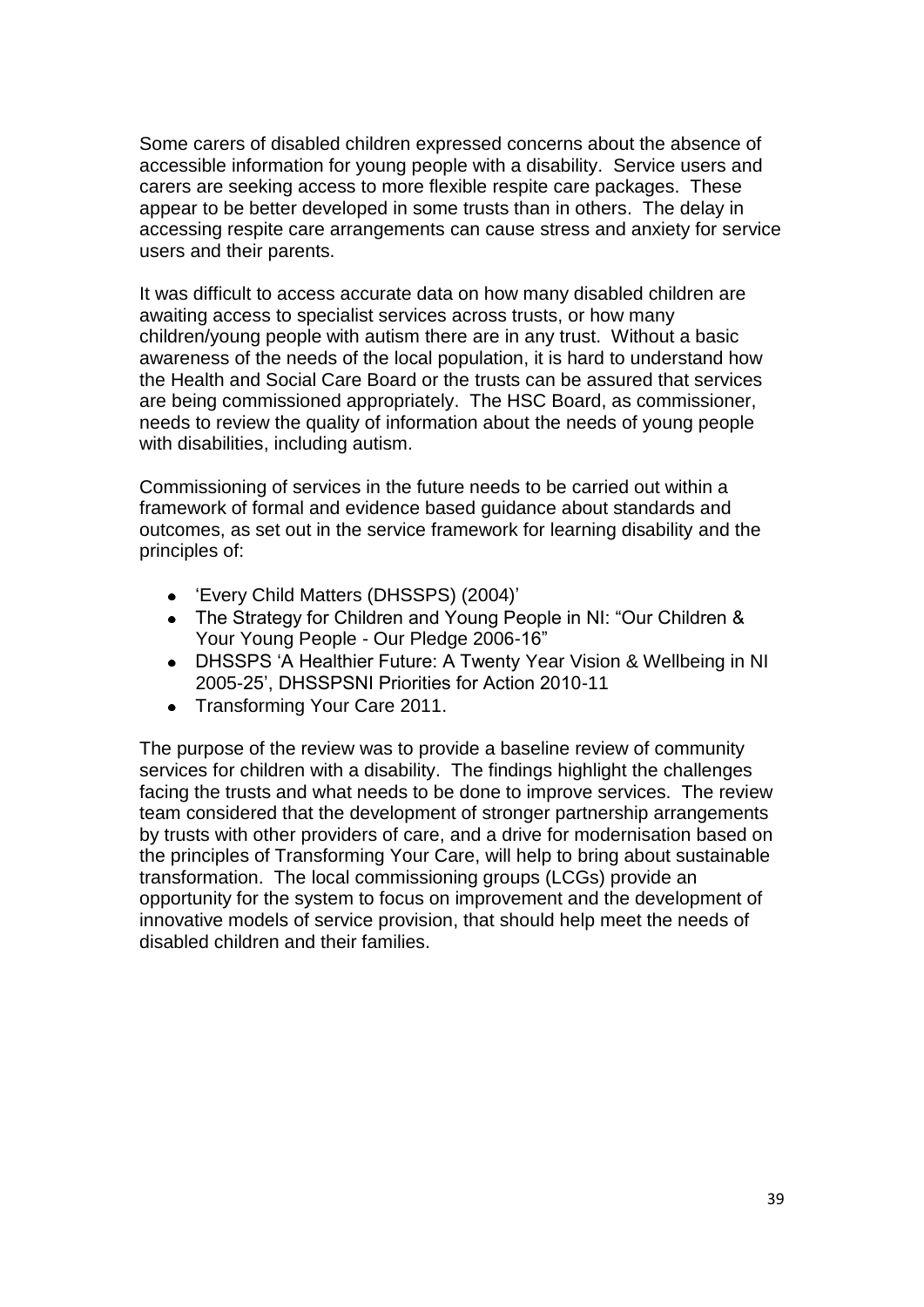# **7.0 Recommendations for Trusts - Children with a Disability**

The review team appreciates that the new organisational arrangements for disabled children"s services within trusts require time to become fully established. As part of that process, there are a number of areas for service improvement that need immediate consideration. These echo some of the issues identified in the review of adult learning disability services. Common approaches may well be found to tackling them. We would also urge greater sharing of information across trusts with respect to innovative practices. The review team note the value derived from such initiatives to date.

The per capita spend on community services for children with a disability exceeds that of the adult population with a disability. Hence it is even more crucial that trusts critically review the efficiency and effectiveness of the services currently provided to children to address current challenges and unmet needs.

# **Review of Investment in Children's Disability Services**

Trusts should review investment in models of support services for children and young people with a disability and their families, including access to specialist advice on:

- information and financial entitlements
- entitlements to a named key worker around the time of diagnosis
- support for siblings  $\bullet$
- support for other families/parents in a similar situation  $\bullet$
- support that recognises lifelong caring responsibilities /information and  $\bullet$ access to direct payments.

The goal is to empower parents and to ensure that specialist services are targeted to those most in need.

#### **Review the Current Model of Service Delivery by Children's Disability Teams**

Trusts, in view of the variation in the range and skill mix of staff, should review all aspects of service delivery for disabled children and young people to ensure that the current configuration of children"s services meets their needs in an effective integrated, holistic and child and family centred manner.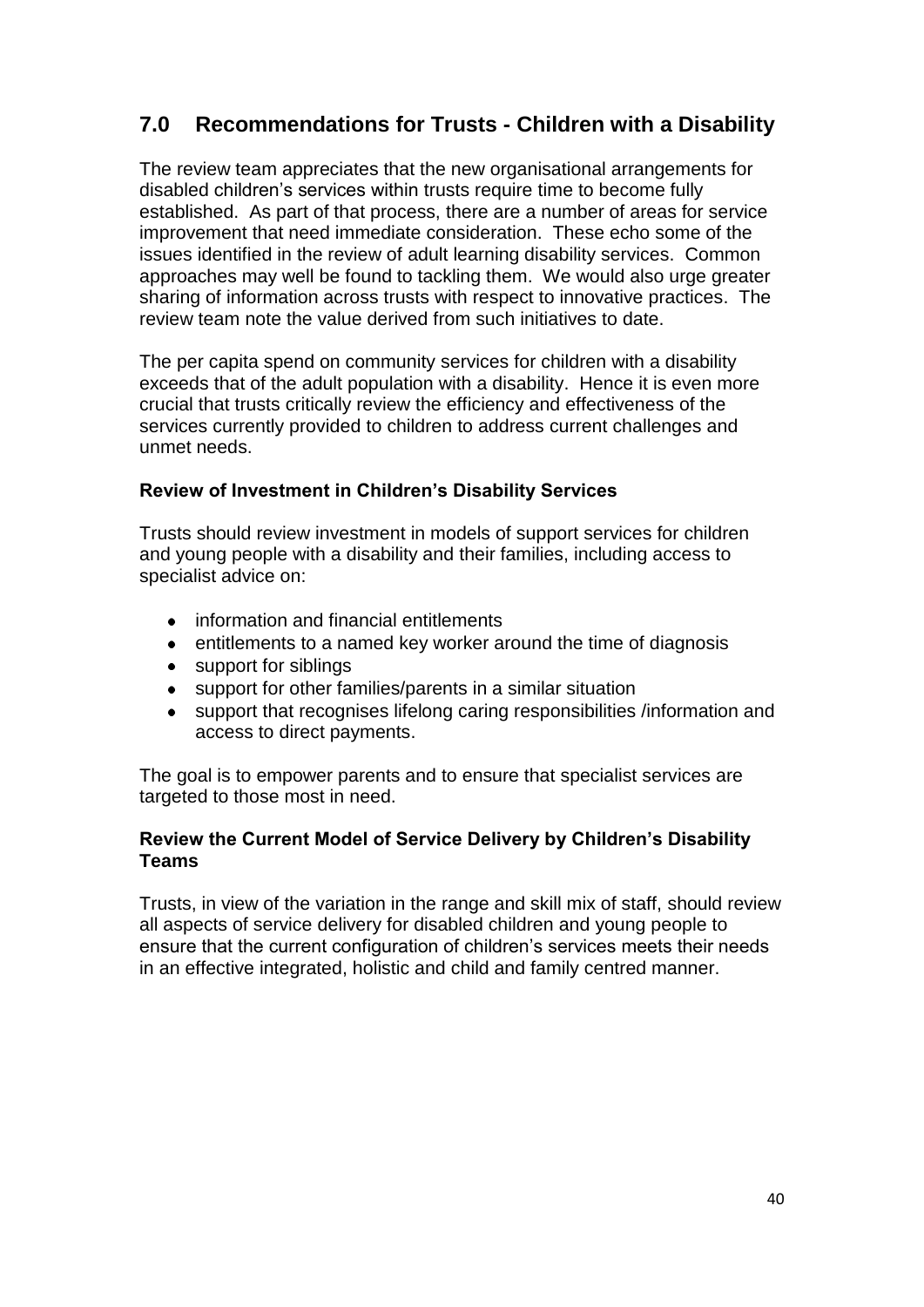# **Involvement of Children/Parents/Carers in Assessment and Care Planning**

Trusts should ensure that the child and their parents/carers are involved in all assessments, discussion about care planning and discharge processes.

# **Managing Transitions and Related Care**

Every disabled child leaving full time education should have a care and support plan, based on the young person's identified needs, wishes and known preferences. They should be encouraged to ask questions and receive relevant information in a format they can understand. Trusts should ensure that effective arrangements are in place, involving children, to plan for their transition to adulthood from age 14 and prior to leaving school.

Trusts should ensure that attention is given at particular transition points for example, the transition from hospital to community services and transition from children to adult services. Key standards for these circumstances are available in the document "Integrated Care Pathway for Children and Young (People with Complex Physical Healthcare Needs" DHSSPS (2009))<sup>35</sup>.

# **Data Collection on Prevalence of Autism**

The Autism Act 2011 has placed a statutory duty on the health and social care trusts to provide the DHSSPS with data on the prevalence of autism in their respective areas. Health and social care trusts should examine how the prevalence of autism could inform and guide the gathering of data on a wide range of disabilities/conditions. Trusts should ensure that due regard is given to ensuring that geographically dispersed populations such as children with disabilities and their families are given fair and equal consideration in the planning and delivery of services.

# **Partnership Working**

During school years, health and social care and education staff should seek to ensure that appropriate coordination, collaborative commissioning and planning of services for disabled children is shared by all agencies.

# **Development of Tiered Model of Service Provision**

Given the lack of an agreed tiered model of service provision, each trust has developed services differently. A number of approaches could be considered by trusts in relation to the development of a tiered model of service provision (see Appendix 3).

 $\overline{a}$ <sup>35</sup> People with Complex Physical Healthcare Needs" DHSSPS (2009)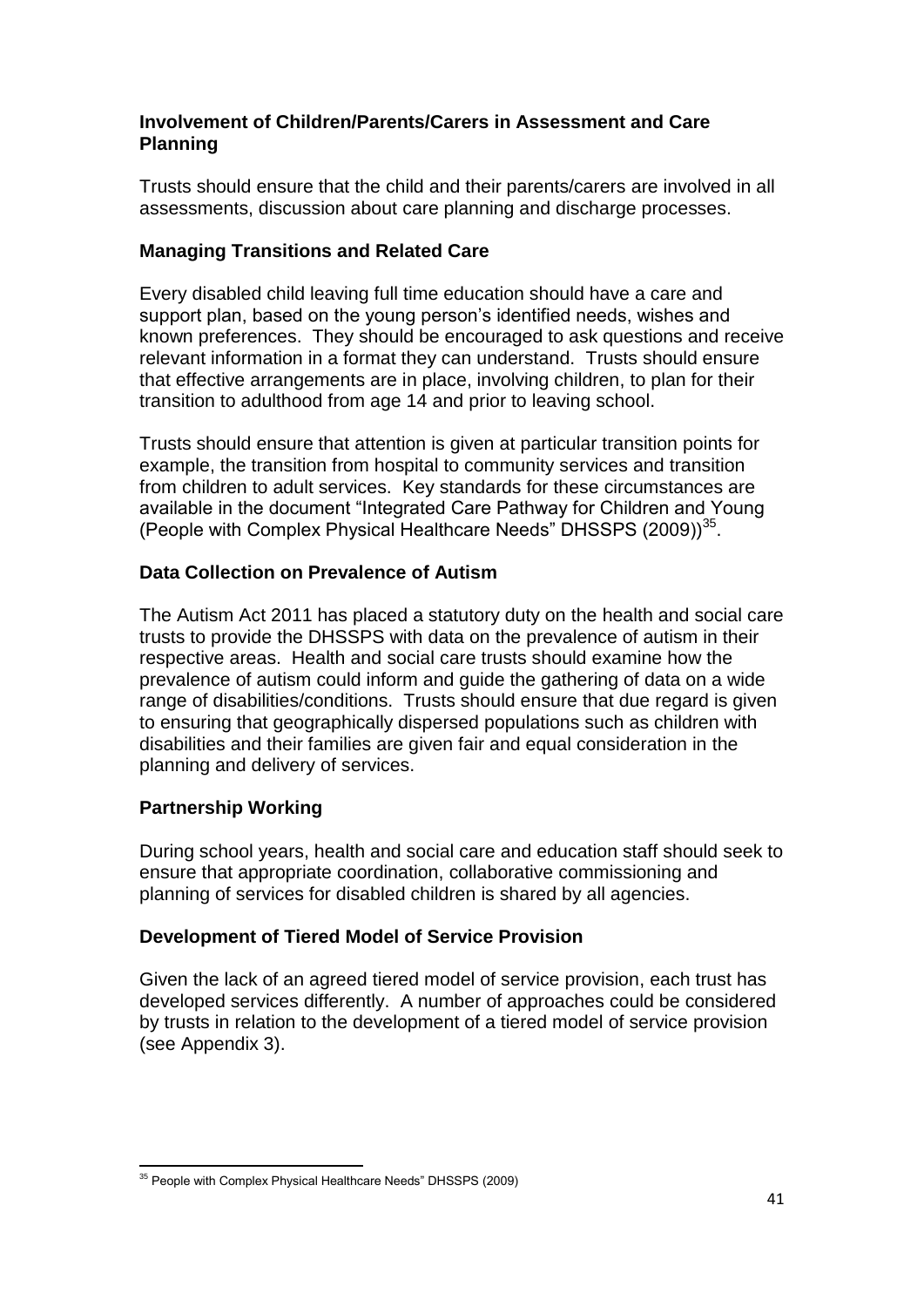# **Delivery of an Extended Hours Service**

Trusts should review access to services and ensure that effective arrangements are in place for the provision of community services for disabled children, which can respond, as necessary, outside 9am to 5pm (Monday to Friday in community settings).

#### **Family Support Services**

Trusts should review the level of family support, short breaks and child care routinely available to children with a disability to ensure access to a flexible range of family support services.

Services should be based on assessed need, including domiciliary care; host family schemes with trained and approved carers; social and recreational activities provided by volunteer and paid staff; and a range of short breaks and respite care services.

#### **Communication with Children with a Disability and their Carers**

Trusts should ensure that staff develop accessible easy to read information for children and young people with a disability. The HSC Board should consider the types of information, advice and support available for parents and carers, the types of support offered to families, and eligibility for services provided by trusts.

#### **Direct Payments**

Trusts should provide clearer information to service users, carers and families about direct payments, to ensure consistency in terms of equity, access and the ease of use.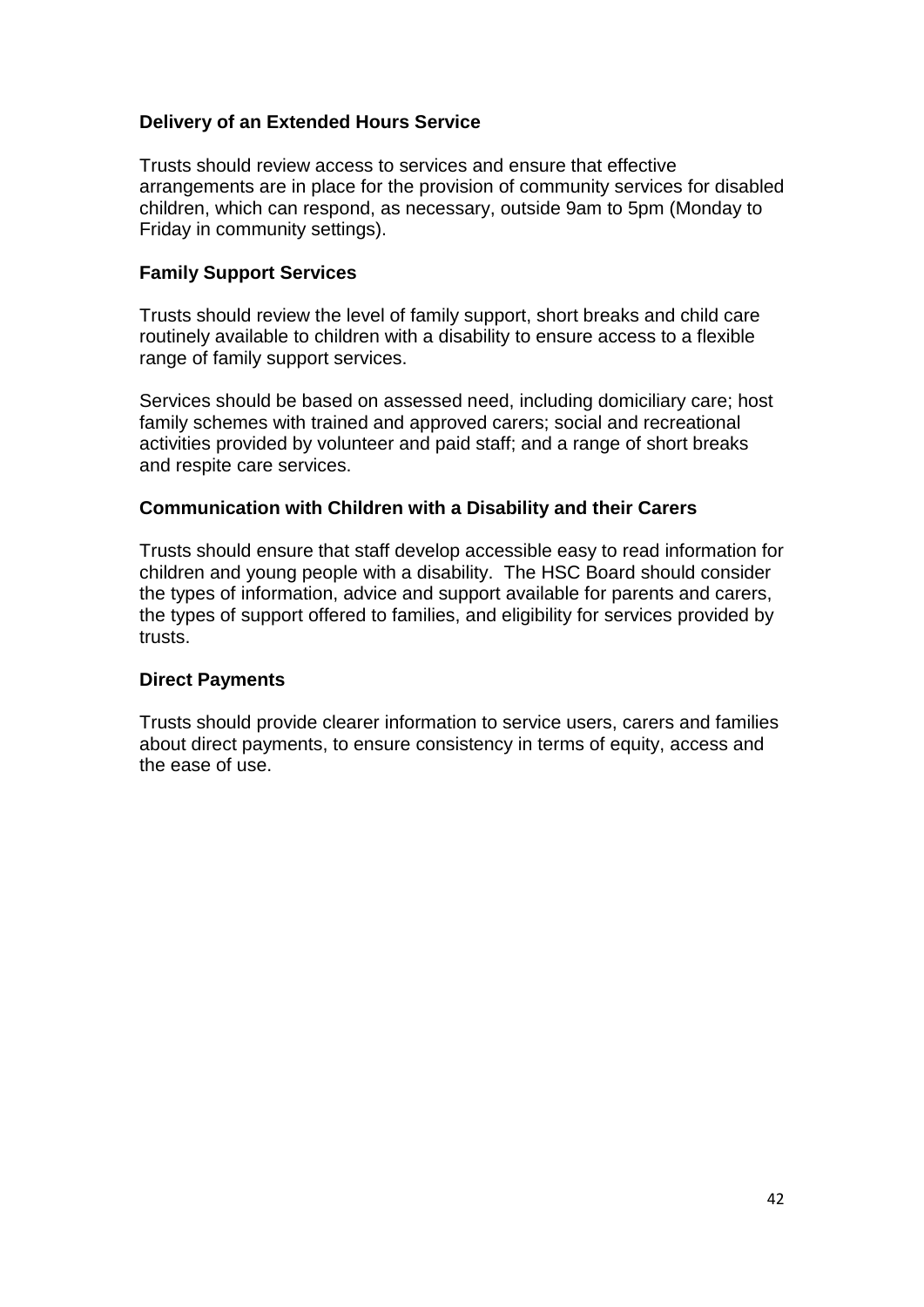# **8.0 Recommendations for HSC Board - Children with a Disability**

# **Future Configuration and Commissioning of Children's Disability Services**

The HSC Board, in view of the findings of this report, should review the future configuration and commissioning of services in order to ensure they can appropriately meet the assessed clinical and social care needs of children with a disability, taking account of the priorities set out in Transforming Your Care.

# **Value for Money**

The HSC Board should review the outcomes of different service models for children and young people whose behaviour presents a challenge. The HSC Board should seek evidence that any new investment is linked to significant reform and service improvement, as a condition of approving new service developments.

# **Eligibility and Access Criteria**

The HSC Board should ensure that procedures and systems which define, map and determine eligibility for services reflect the needs and circumstances of disabled children, young people and their families across Northern Ireland, to ensure equality of access.

#### **Evaluation of Service Frameworks**

The HSC Board should discuss with the trusts the development of evaluation frameworks for family support initiatives and interventions. The views of children and young people with a disability and their families should be reflected in the evaluation framework.

#### **Review of Information Database Systems**

The HSC Board should review, with trusts, the range of information systems to record client information and information about services received, given the number of disadvantages identified by trusts in relation to current systems of data capture. The continuing use of a learning disability register by trusts should be reviewed by the HSC Board.

#### **Development of Outcome Measurement of Clinical Effectiveness**

The review team found little evidence apart from specialist teams of the use of clinical or social care outcome measurements linked to service efficiency and effectiveness. This should be reviewed by the HSC Board and discussed with trusts to ensure that outcomes can be demonstrated effectively.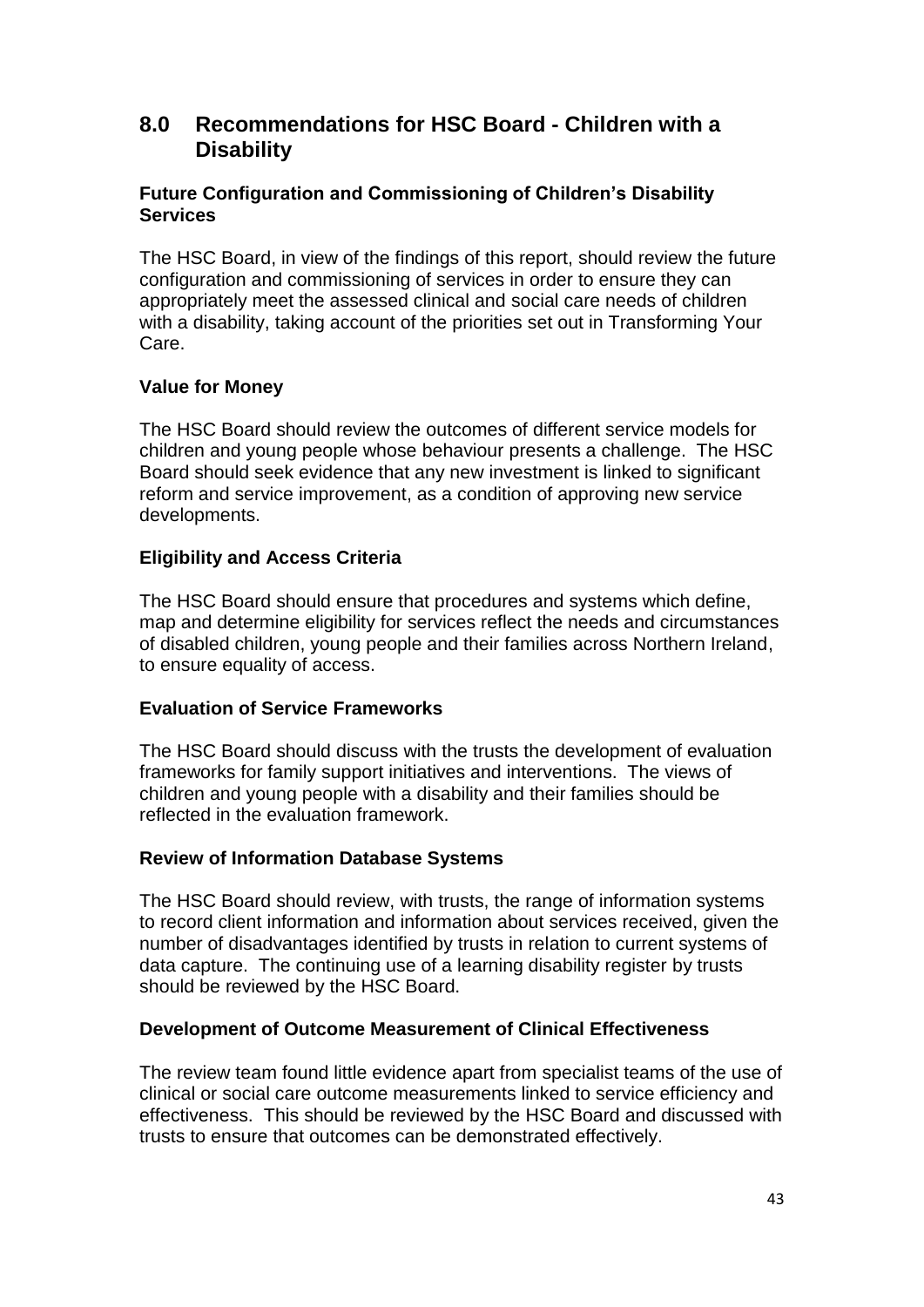Examples of related outcome measures for children with a disability that could be agreed during assessment are shown below:

- reduction in level of health supports required
- improvement in functioning of children with a disability so as they can live in the least restrictive environment
- shortest length of time taken to return to optimum functioning, when possible, by moving through a personalised pathway of care and treatment
- reduction in levels of harmful effects of treatment e.g. medication, carer distress etc.
- maintenance of improved level of functioning
- long term impact of residual behaviours and on-going treatment.

# **Access to Training and Employment Opportunities for Young Disabled People**

The HSC Board should commit to the introduction of a specific programme to address the needs of disabled young people in relation to access to training and employment opportunities. The HSC Board should work in partnership with schools and Department of Employment and Learning recognising that training and employment opportunities can impact on the health and social care needs of young people and their carers.

# **Development of a Skilled Workforce**

Commissioning of services for children with a disability should be needs led and planned interventions should be evidenced based and lead to the development of a skilled workforce in all tiers of the service delivery in the community.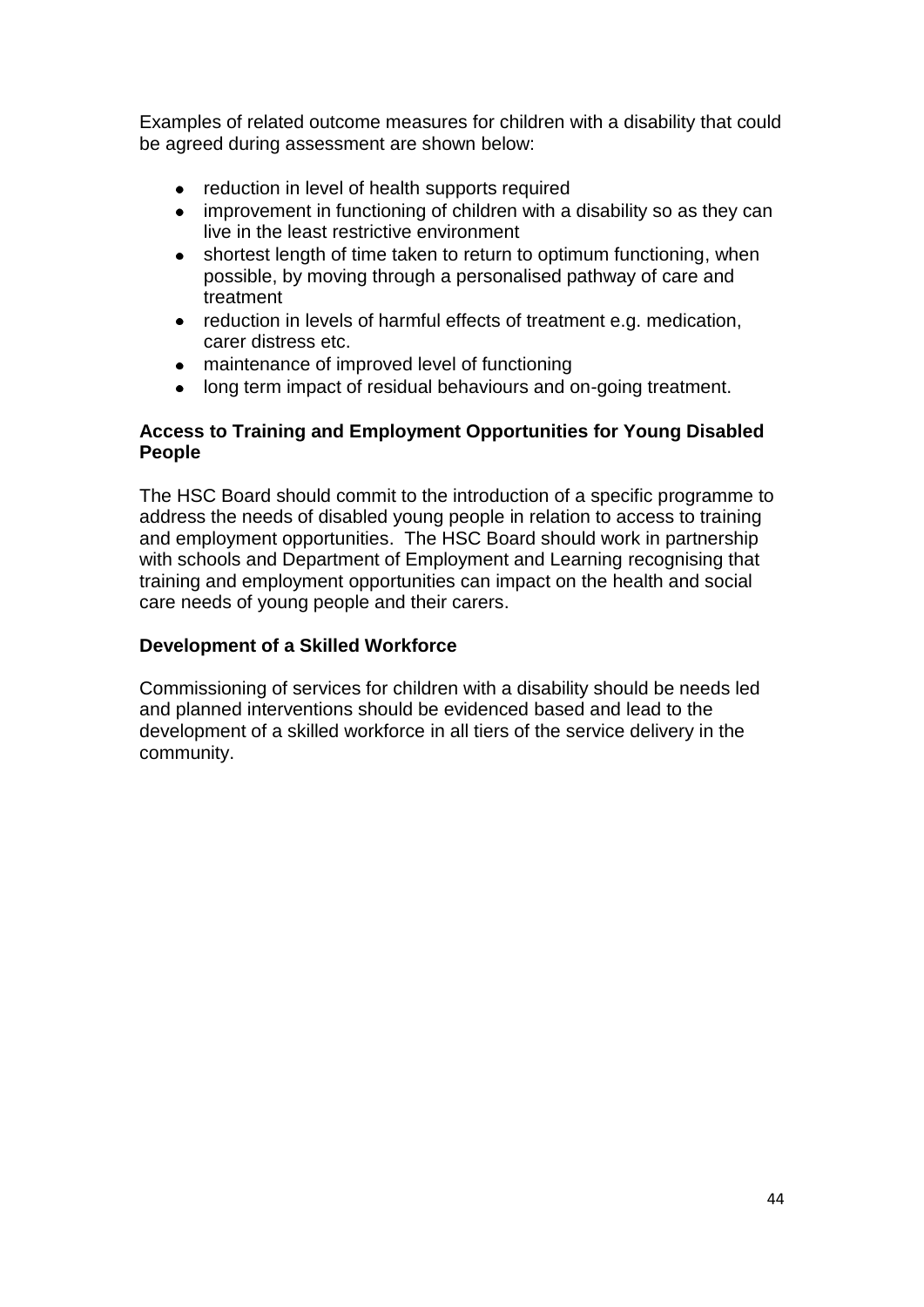# **List of Abbreviations**

| <b>ADHD</b><br><b>AHP</b><br>All About Me | Attention deficit-hyperactivity disorder<br>Allied health professions<br>Communication book recording the preferences of a |
|-------------------------------------------|----------------------------------------------------------------------------------------------------------------------------|
|                                           | child with a learning disability                                                                                           |
| <b>ASD</b>                                | Autistic spectrum disorder                                                                                                 |
| <b>Belfast Trust</b>                      | <b>Belfast Health and Social Care Trust</b>                                                                                |
| <b>CAMHS</b>                              | Child and adolescent mental health service                                                                                 |
| <b>CFMHS</b>                              | Community forensic mental health services                                                                                  |
| <b>CMHT</b>                               | Community mental health team                                                                                               |
| <b>COMCARE</b>                            | A community care client management system                                                                                  |
| <b>CRIS</b>                               | Clinical research information systems                                                                                      |
| <b>CRHTT</b>                              | Crisis response home treatment team                                                                                        |
| <b>DHSSPS</b>                             | Department of Health, Social Services and Public<br>Safety                                                                 |
| ePEX                                      | Electronic information database                                                                                            |
| <b>DPs</b>                                | Direct payments involves the provision of funding                                                                          |
|                                           | directly to patients and clients who then directly                                                                         |
|                                           | purchase the services they feel best meet their needs                                                                      |
| <b>DSM IV</b>                             | Diagnostic and Statistical Manual of Mental Disorders                                                                      |
|                                           | fourth edition.                                                                                                            |
| <b>GP</b>                                 | General practitioner                                                                                                       |
| <b>HSC Board</b>                          | <b>Health and Social Care Board</b>                                                                                        |
| <b>ICD-10</b>                             | Tenth revision of the International Statistical                                                                            |
|                                           | <b>Classification of Diseases</b>                                                                                          |
| <b>LAC</b>                                | <b>Looked After Children</b>                                                                                               |
| <b>LCID</b>                               | <b>Local Community Information Development</b>                                                                             |
| <b>MDT</b>                                | Multidisciplinary team                                                                                                     |
| MH & LD                                   | Mental health & learning disability                                                                                        |
| <b>Northern Trust</b>                     | Northern Health and Social Care Trust                                                                                      |
| <b>OT</b>                                 | Occupational therapist                                                                                                     |
| <b>PARIS</b>                              | <b>Patient Record Information System</b>                                                                                   |
| <b>RBHSC</b>                              | Royal Belfast Hospital for Sick Children                                                                                   |
| <b>PROMOTE</b>                            | The team that provides behaviour support services for                                                                      |
|                                           | persons with diagnosis of learning disability and mental<br>health                                                         |
| <b>RQIA</b>                               | <b>Regulation and Quality Improvement Authority</b>                                                                        |
| <b>SLT</b>                                | Speech and language therapy                                                                                                |
| <b>SOSCARE</b>                            | Social Services Client Administration and Retrieval                                                                        |
|                                           | Environment                                                                                                                |
| <b>South Eastern Trust</b>                | South Eastern Health and Social Care Trust                                                                                 |
| <b>Southern Trust</b>                     | Southern Health and Social Care Trust                                                                                      |
| Trojan                                    | Electronic systems to record client information                                                                            |
| <b>UNOCINI</b>                            | Understanding the Needs of Children in Northern<br>Ireland                                                                 |
| <b>VOYPIC</b>                             | Voice of Young People in Care                                                                                              |
| <b>WHSCT</b>                              | <b>Western Health and Social Care Trust</b>                                                                                |
| Wraparound                                | A service in Southern Trust that enables children with                                                                     |
|                                           | disabilities to have access to information, assessment                                                                     |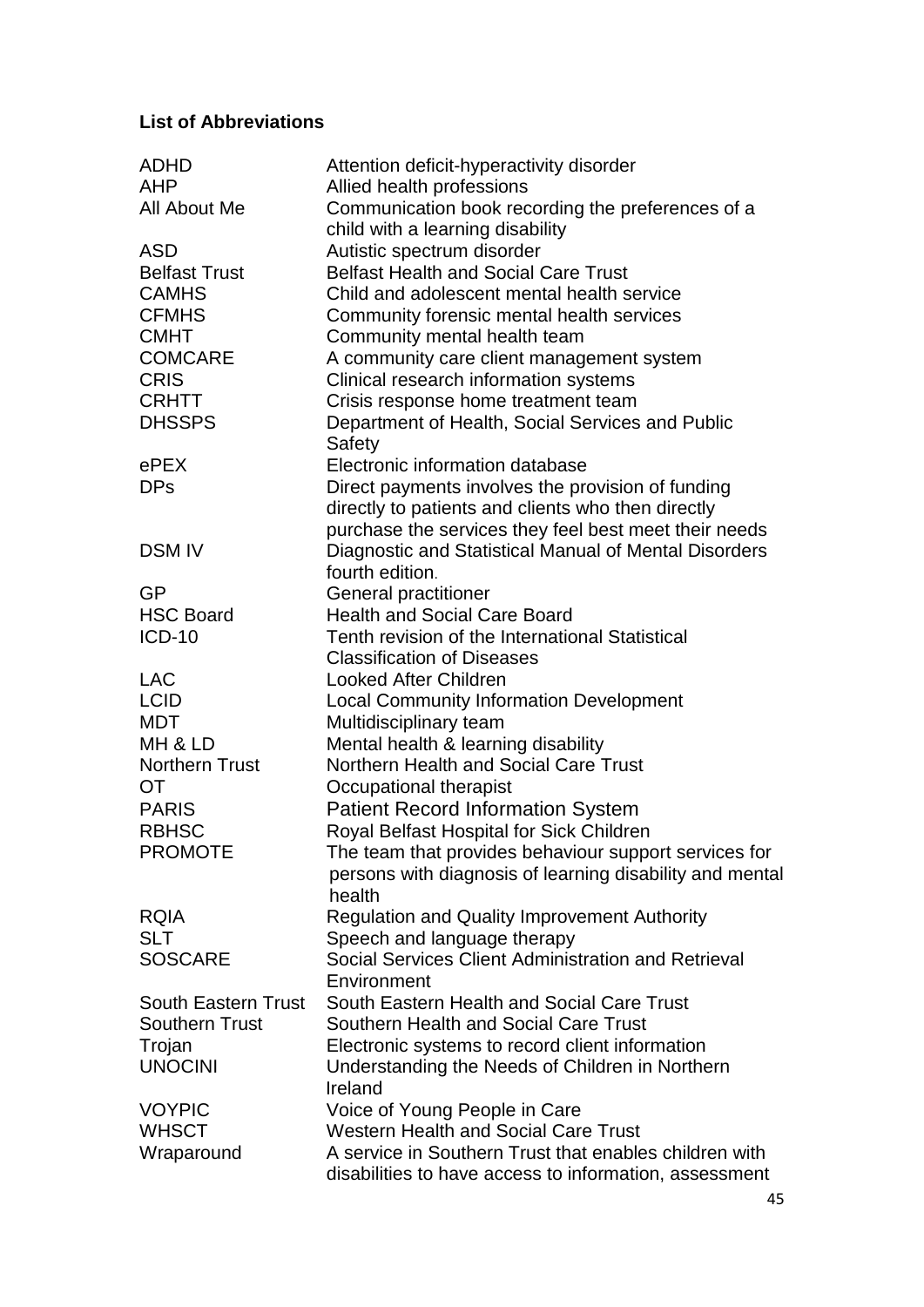and, where appropriate, services which provide the social, health and educational support.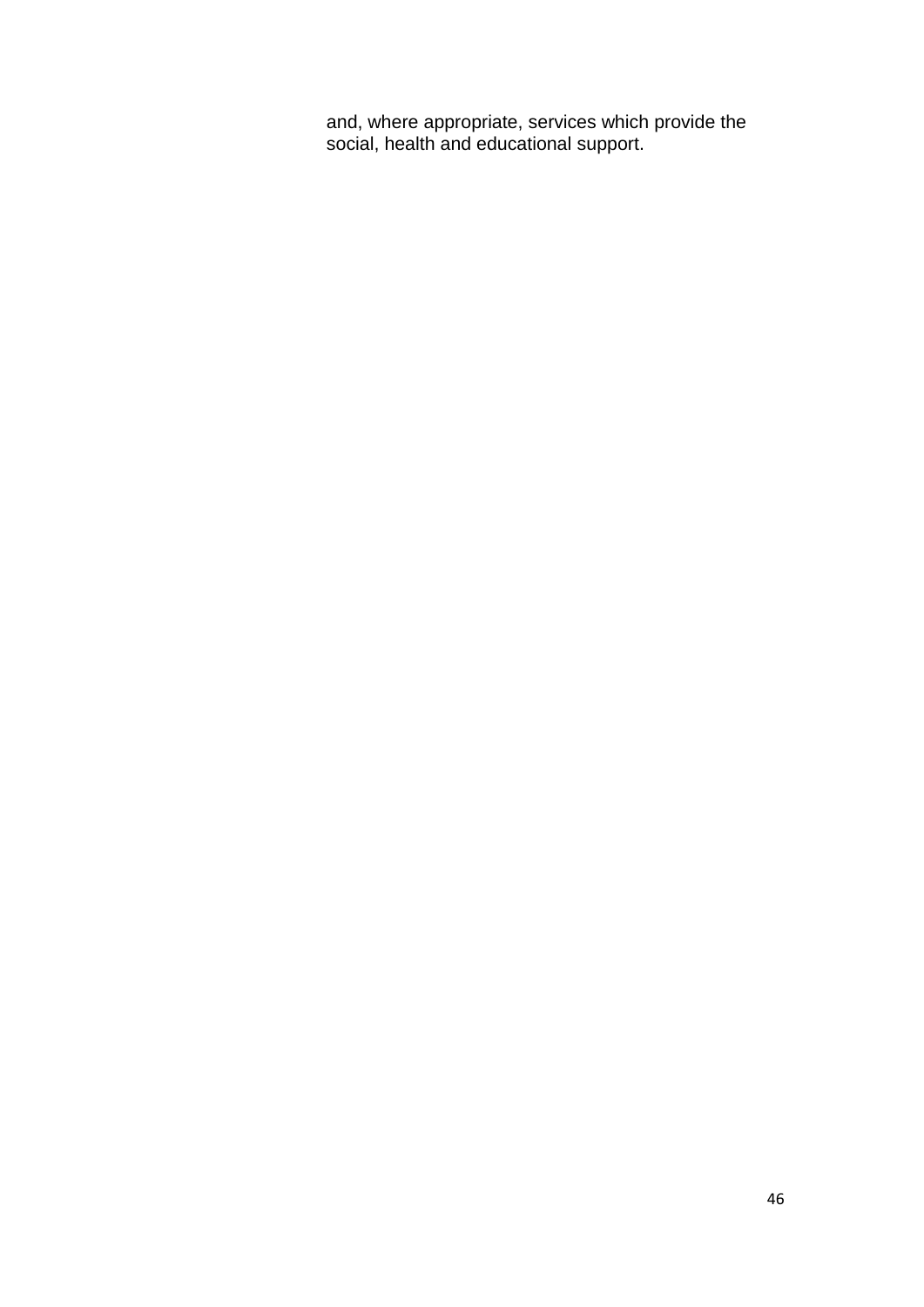#### **References**

Department of Health. (2007) Services for people with learning disabilities and challenging behaviour or mental health needs: Revised edition (Chairman: Prof J.L. Mansell) London: Department of Health.

Department of Health. (2009) Valuing People Now: A new three-year strategy for People with Learning Disabilities. London: HMSO.

Department of Health. (2010) Valuing People Now: The Delivery Plan 2010-11. London: HMSO.

DHSSPS (2005) Ageing in an inclusive society: Promoting the social inclusion of older people. Belfast: DHSSPS.

DHSSPS (2005) Equal Lives; Review of policy and services for people with a learning disability in Northern Ireland. Belfast: DHSSPSNI.

Heslop, P. et al (2002) Bridging the Divide at Transition. Kidderminster: British Institute of Learning Disabilities.

DHSSPS (2008) Standards for Improving the Patient and Client Experience. Belfast, DHSSPS.

McGill, P., Cooper, V. Honeyman, G. (2010) Developing better commissioning for individuals with behaviour that challenges services - a scoping exercise Canterbury/Chatham: Tizard Centre/Challenging Behaviour Foundation.

United Nations. Convention on the Rights of Persons with Disabilities. Ratified by UK 2009.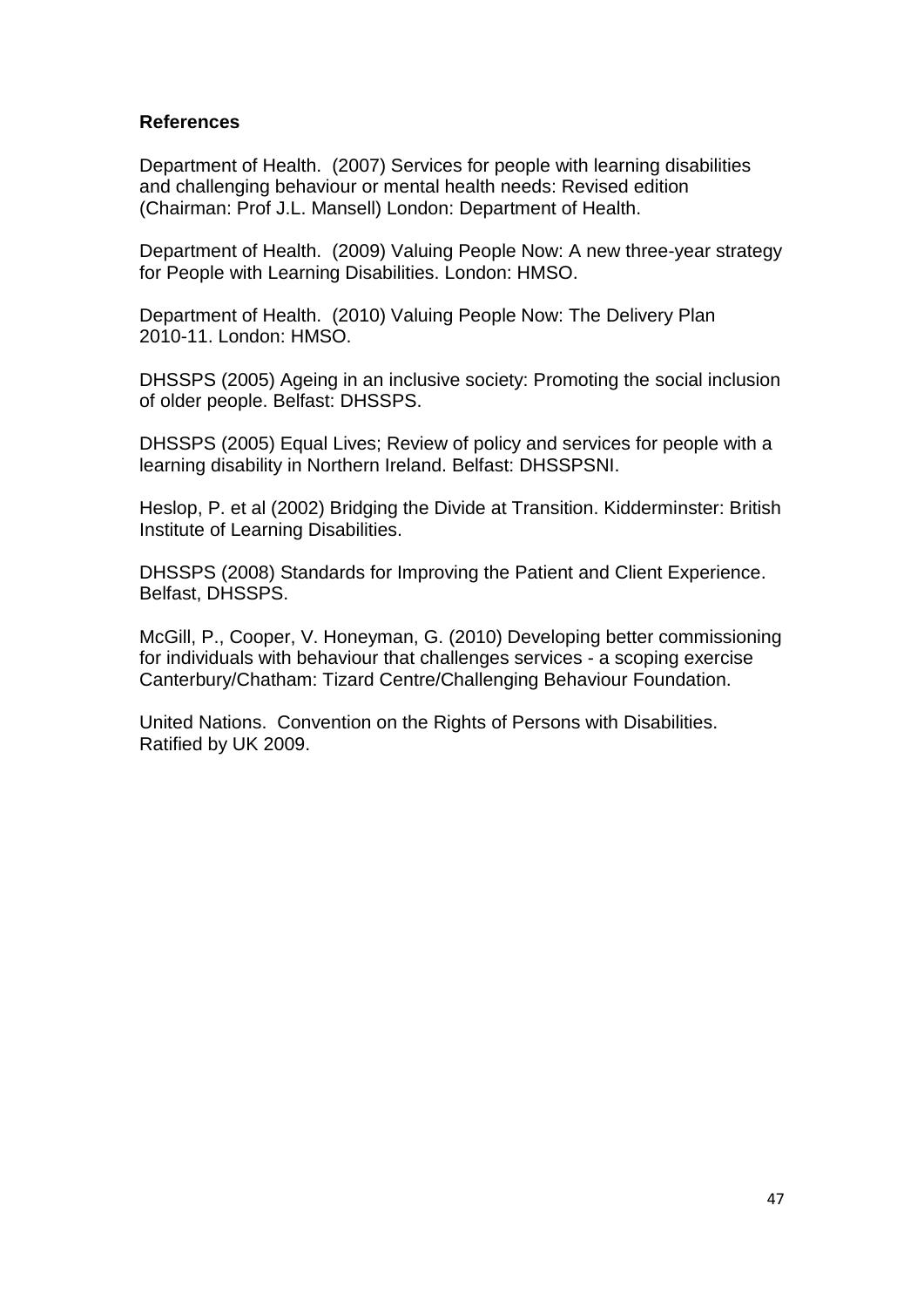# **Appendix 1**

**Table A1: The number of WTE staff within the major disciplines in community services for children with a disability and adult persons with a learning disability across the five HSC trusts.**

| <b>Discipline</b>                                         | <b>Service</b> | <b>Belfast</b><br><b>Trust</b> | <b>Northern</b><br><b>Trust</b> | <b>South</b><br><b>Eastern</b><br><b>Trust</b> | <b>Southern</b><br><b>Trust</b> | Western<br><b>Trust</b> | <b>Total</b> |
|-----------------------------------------------------------|----------------|--------------------------------|---------------------------------|------------------------------------------------|---------------------------------|-------------------------|--------------|
| Social workers and care management                        | Child          | 12.47                          | 21.6                            | 22.3                                           | 29.84                           | 18.6                    | 104.81       |
|                                                           | Adult          | 26.19                          | 34.15                           | 21.09                                          | 25.64                           | 16.5                    | 123.57       |
| <b>Community LD Nursing and Health Facilitators</b>       | Child          |                                |                                 | 6.0                                            |                                 | 4.0                     | 10.0         |
|                                                           | Adult          | 9.0                            | 17.2                            | 10.1                                           | 14.85                           | 11.0                    | 62.15        |
| Occupational Therapy*                                     | Child          | 16.31                          | 4.0                             | 5.1                                            | 12.5                            | 10.77                   | 48.68        |
|                                                           | Adult          | 3.5                            | 6.5                             | 2.0                                            | 8.66                            | 1.0                     | 21.66        |
| Speech & Language Therapy*                                | Child          | 20.36                          | 20.5                            | 7.37                                           | 33.09                           | 17.7                    | 99.02        |
|                                                           | Adult          | 3.34                           | 7.3                             | 2.4                                            | 4.0                             | 3.0                     | 20.04        |
| Physiotherapy*                                            | Child          | 23.75                          | 13.97                           | 3.7                                            | 14.58                           | 9.58                    | 65.58        |
|                                                           | Adult          | 5.5                            | 7.63                            | 1.16                                           | 4.0                             | 0.0                     | 18.29        |
| Clinical Psychology (Working across child and adult       | Child          |                                |                                 |                                                |                                 |                         | 0.0          |
| services)                                                 | Adult          | 2.1                            | 4.0                             | 8.4                                            | 7.5                             | 2.6                     | 24.6         |
| Challenging Behaviour Services (In some trusts,           | Child          |                                | 5.4                             |                                                |                                 | 2.5                     | 7.9          |
| these personnel work across child and adult services)     | Adult          | 5.8                            | 10.9                            | 6.16                                           |                                 | 2.5                     | 25.36        |
| Psychiatry<br>(Sessional time only reported for children) | Child          |                                | Provided<br>IBHSCT              | Provided<br>IBHSCT                             |                                 | 1.0                     | 1.0          |
|                                                           | Adult          | $\overline{2}$                 | Provided<br><b>BHSCT</b>        | Provided<br><b>BHSCT</b>                       | 2.8                             | 2.0                     | 6.8          |

\*Trusts may have included all therapy staff involved with children and not just those with a disability. Also trusts may have included all bands of staffing such as therapy assistants which would further inflate the WTEs. The number of staff working in Community Children"s Nursing was provided by only two trusts (Northern and Western) – over 70 WTEs in both and thus probably over 150 in all trusts. NB. A further 7 WTE social work staff are employed at the Royal Belfast Hospital for Sick Children.

(Note: A total of around 650 WTE equivalent staff are currently employed in these services).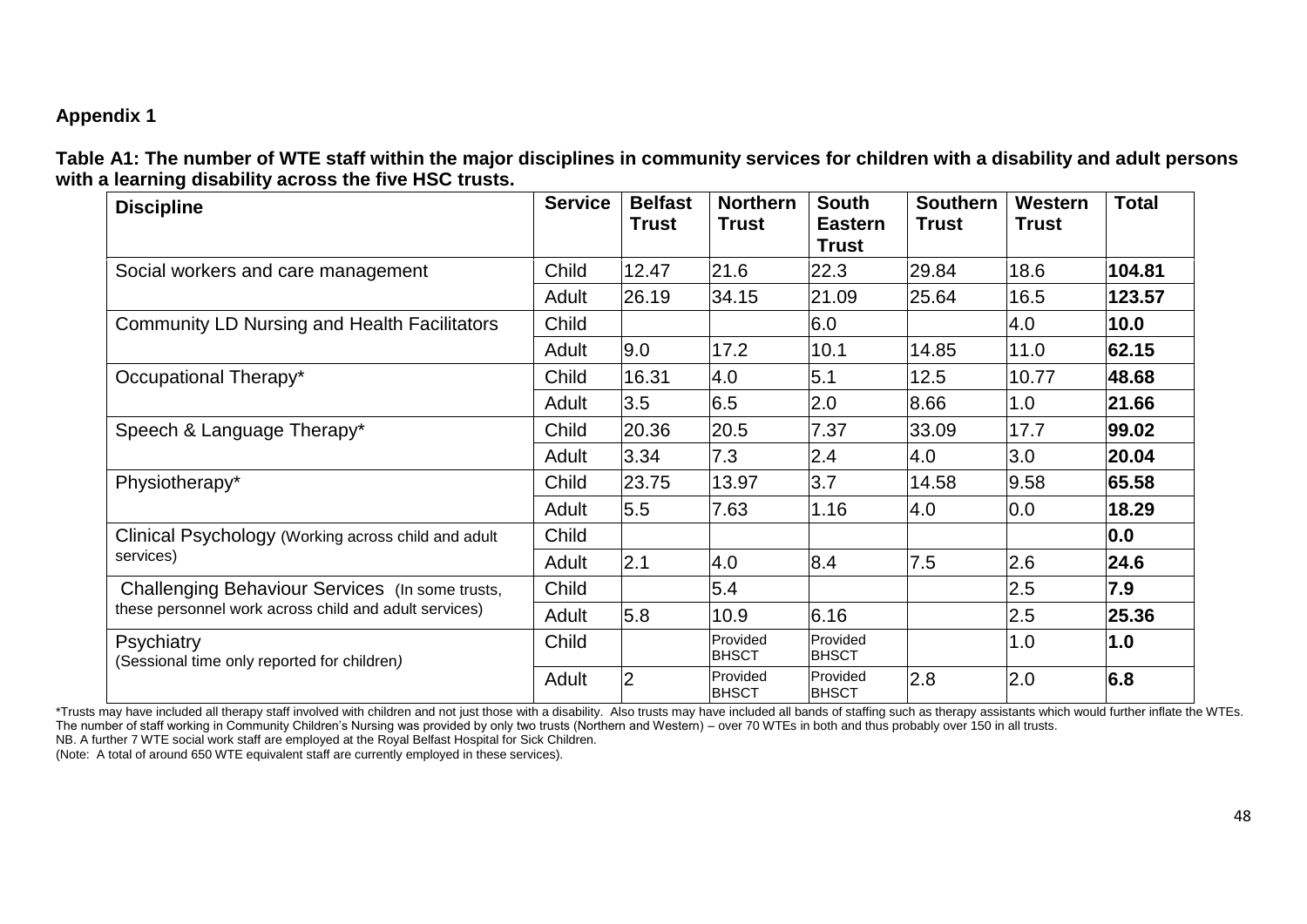#### **Appendix 2 Table A2: The teams reported by each Trust working with CHILDREN with a Disability**

*(NB Teams are grouped to show similarities and differences across trusts).*

| <b>Belfast Trust</b>                                                    | <b>Northern Trust</b>                                         | <b>South Eastern Trust</b>                 | <b>Southern Trust</b>                         | <b>Western Trust</b>                                                                                                                       |
|-------------------------------------------------------------------------|---------------------------------------------------------------|--------------------------------------------|-----------------------------------------------|--------------------------------------------------------------------------------------------------------------------------------------------|
| <b>NW Belfast Community</b><br>Team - Social and<br><b>Nursing</b>      | <b>Children with Disabilities</b><br><b>Social Work Teams</b> | Social Work services -<br>Ards Team        | Social Work Team -<br><b>Newry</b>            | Disabled Children's<br>Team - Derry (Social<br>Worker, CNLD,<br>psychiatrist,<br>psychologist, paediatric<br>social work and<br>hostcare). |
| <b>SE Belfast Community</b><br>Team - Social Work and<br><b>Nursing</b> |                                                               | Social Work Services -<br>Down team        | Social Work Team -<br>Armagh                  | Disabled Children's<br>Team - Omagh (see<br>above)                                                                                         |
|                                                                         |                                                               | Social Work Services -<br>Lisburn team     | Social Work Team -<br>Craigavon               | Disabled Children's<br>Team – Fermanagh (see<br>above)                                                                                     |
|                                                                         |                                                               | <b>Community Nursing</b><br>Team - Ards    | <b>Community Nursing</b><br><b>Team-Newry</b> |                                                                                                                                            |
|                                                                         |                                                               | <b>Community Nursing</b><br>Team - Down    | <b>Community Nursing</b><br>Team - Armagh     |                                                                                                                                            |
|                                                                         |                                                               | <b>Community Nursing</b><br>Team - Lisburn | <b>Community Nursing</b><br>Team - Craigavon  |                                                                                                                                            |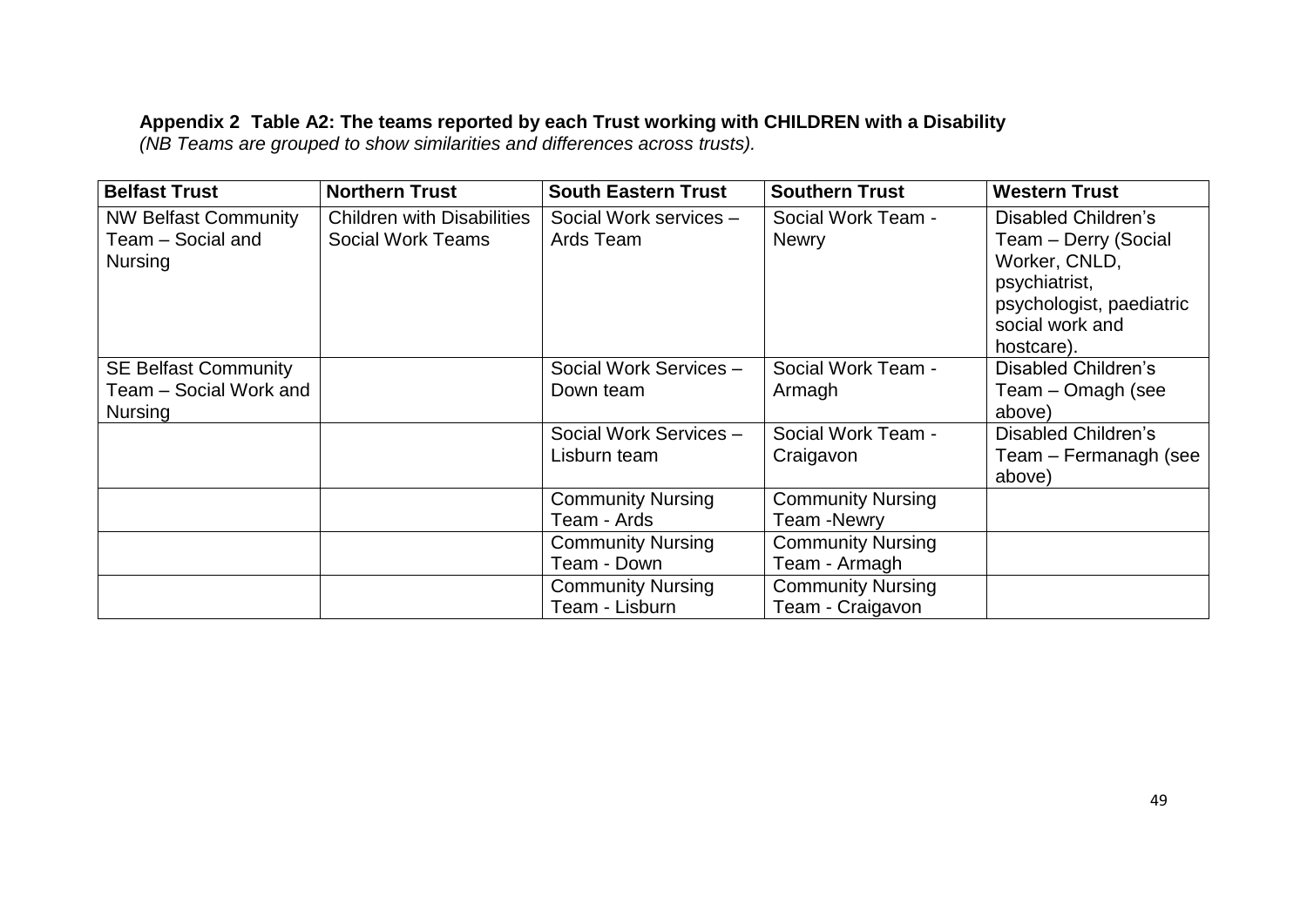| <b>Belfast Trust</b> | <b>Northern Trust</b>         | <b>South Eastern Trust</b> | <b>Southern Trust</b>         | <b>Western Trust</b>     |
|----------------------|-------------------------------|----------------------------|-------------------------------|--------------------------|
|                      | <b>Child Development</b>      |                            |                               |                          |
|                      | <b>Team - Consultant</b>      |                            |                               |                          |
|                      | Paediatrician, specialty      |                            |                               |                          |
|                      | grade doctor, SLT, OT,        |                            |                               |                          |
|                      | physio, dentist,              |                            |                               |                          |
|                      | orthoptist                    |                            |                               |                          |
|                      | Causeway Child                |                            |                               |                          |
|                      | Development Team -            |                            |                               |                          |
|                      | Consultant                    |                            |                               |                          |
|                      | Paediatrician, physio,        |                            |                               |                          |
|                      | SLT, OT, dietician,           |                            |                               |                          |
|                      | dentist, orthoptist,          |                            |                               |                          |
|                      | community children's          |                            |                               |                          |
|                      | nursing, SW, Ed psych         |                            |                               |                          |
|                      | Children's Challenging        |                            | Children's Behaviour          | <b>Behaviour Support</b> |
|                      | <b>Behavioural Services</b>   |                            | Support Service: multi-       | Teams (Children and      |
|                      | (CCBS)                        |                            | disciplinary                  | adults)                  |
|                      | <b>ASD Diagnostic Service</b> |                            | <b>Autism Support Service</b> |                          |
|                      | - paediatrician, SLT, OT,     |                            | $-$ Diagnostic &;             |                          |
|                      | Ed psych variable             |                            | Intervention team (SWs,       |                          |
|                      | composition                   |                            | Autism support workers,       |                          |
|                      |                               |                            | clinical psychology and       |                          |
|                      |                               |                            | OT):                          |                          |
|                      |                               |                            |                               |                          |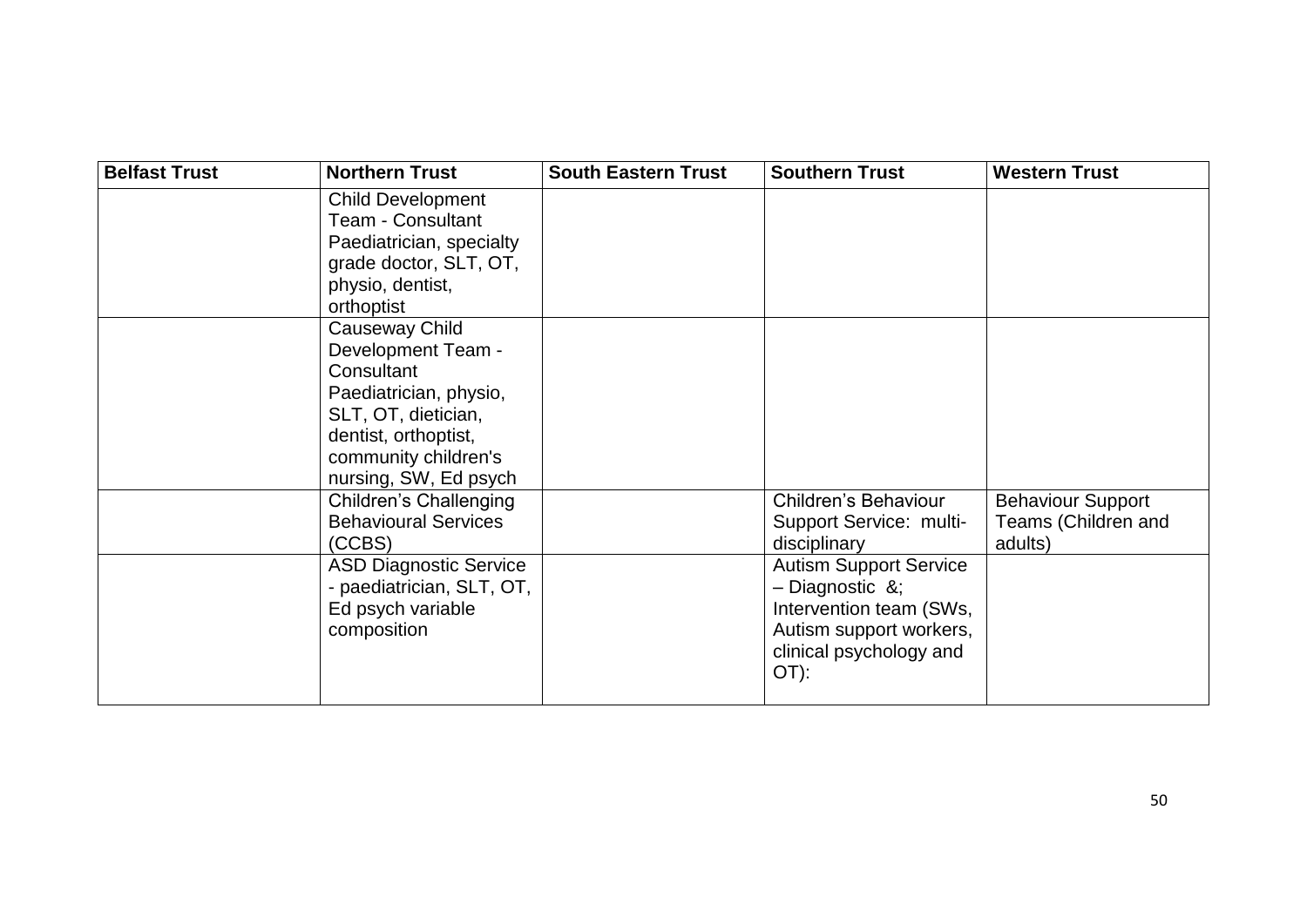| <b>Belfast Trust</b>                                                                                       | <b>Northern Trust</b>                                                    | <b>South Eastern Trust</b> | <b>Southern Trust</b>               | <b>Western Trust</b>                                                                                                               |
|------------------------------------------------------------------------------------------------------------|--------------------------------------------------------------------------|----------------------------|-------------------------------------|------------------------------------------------------------------------------------------------------------------------------------|
| Children's<br><b>Interdisciplinary Schools</b><br>Team (CIDS Service)                                      |                                                                          |                            |                                     |                                                                                                                                    |
|                                                                                                            | <b>Community Children's</b><br><b>Nursing Teams</b>                      |                            |                                     | <b>Community Children's</b><br><b>Nursing (specialist</b><br>nursing services -<br>epilepsy, diabetes,<br>continence, respiratory) |
|                                                                                                            |                                                                          |                            |                                     | <b>Home Treatment Team</b><br>(Nurse led).                                                                                         |
| Speech and Language<br><b>Therapy Services</b>                                                             | Speech and Language<br>Therapy (SLT) Children<br>with Disability Service |                            | Speech and Language<br>Therapy team |                                                                                                                                    |
| OT teams - Special<br>Schools: Cedar, Lodge,<br>Greenwood, Oakwood,<br>Glenveagh, Tor Bank,<br>Segal House | Children's OT                                                            |                            | OT team                             |                                                                                                                                    |
| Physiotherapy<br>Children's Community<br>and Educational team                                              | Paediatric<br>Physiotherapy                                              |                            | Physiotherapy Team                  |                                                                                                                                    |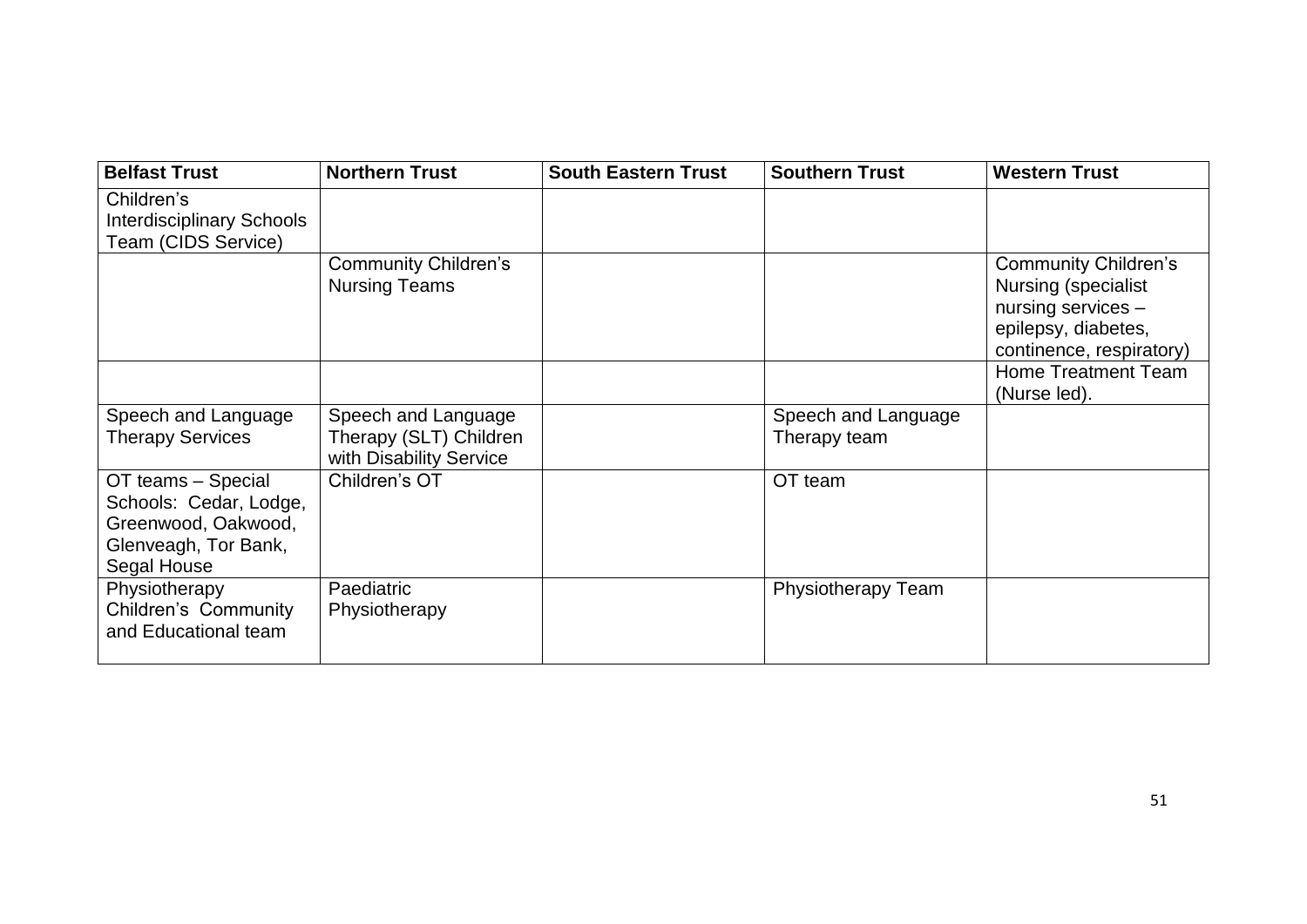| <b>Belfast Trust</b>           | <b>Northern Trust</b> | <b>South Eastern Trust</b> | <b>Southern Trust</b>          | <b>Western Trust</b>   |
|--------------------------------|-----------------------|----------------------------|--------------------------------|------------------------|
| <b>Royal Jubilee Maternity</b> |                       |                            |                                |                        |
| <b>Hospital/ Royal Belfast</b> |                       |                            |                                |                        |
| <b>Hospital for Sick</b>       |                       |                            |                                |                        |
| Children - Social Work         |                       |                            |                                |                        |
| team                           |                       |                            |                                |                        |
|                                | Podiatry              |                            |                                |                        |
|                                | Dental                |                            |                                |                        |
|                                |                       |                            | <b>Sensory Disability Team</b> |                        |
|                                |                       |                            |                                | <b>Transition Team</b> |
|                                |                       |                            |                                | (Managed within MD)    |
|                                |                       |                            |                                | team).                 |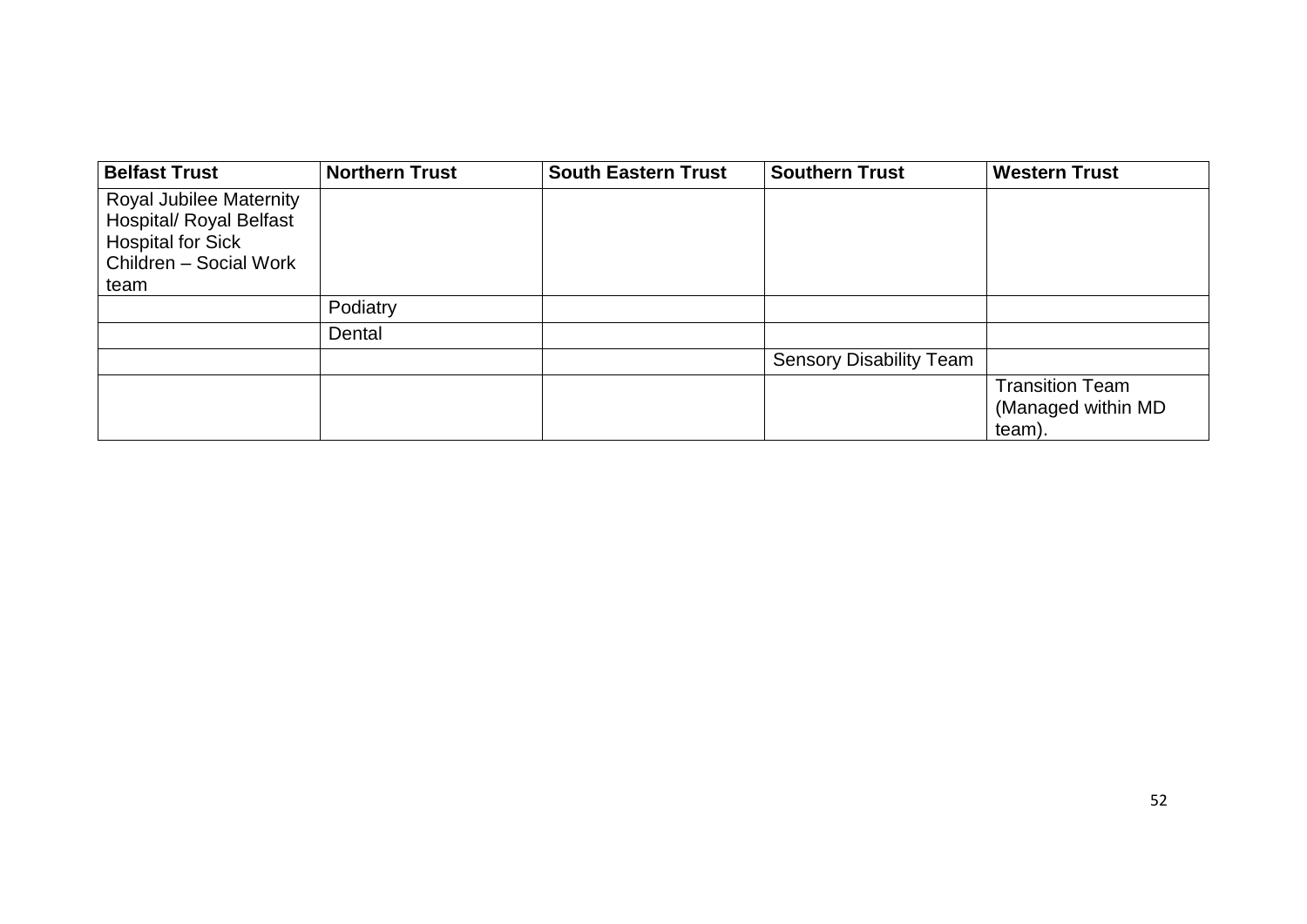| LV I V I I                                      |                |                 |              |                          |                |
|-------------------------------------------------|----------------|-----------------|--------------|--------------------------|----------------|
|                                                 | <b>Belfast</b> | <b>Northern</b> | South        | Southern                 | Western        |
| <b>Discipline</b>                               | <b>Trust</b>   | <b>Trust</b>    | Eastern      | <b>Trust</b>             | <b>Trust</b>   |
|                                                 |                |                 | <b>Trust</b> |                          |                |
|                                                 | $N = 85,226$   | $N = 120,588$   | $N = 89,256$ | $N = 101,481$            | $N = 84, 347$  |
| Social workers                                  | £7.65          | £5.61           | £9.79        | £5.94                    | £9.50          |
| <b>Community Children's</b><br>Nursing (CCN)    | £7.09          | £12.50          | £8.35        | £3.05                    | £7.02          |
| <b>Community LD Nursing</b>                     | £1.94          | £0.72           | £2.31        | Included<br><b>CCN</b>   | £2.12          |
| <b>Occupational Therapy</b>                     | £6.12          | £0.99           | £2.44        | £3.25                    | £5.42          |
| Speech & Language                               | £8.74          | £5.66           | £3.24        | £3.81                    | £8.02          |
| Physiotherapy                                   | £5.83          | £4.40           | £1.46        | £3.53                    | £4.59          |
| <b>Clinical Psychology</b>                      | £0.43          | £0.89           | £2.62        | £0.47                    | £0.84          |
| <b>Challenging Behaviour</b><br><b>Services</b> | £0.46          | £1.68           | £1.46        | £0.58                    | £1.58          |
| Psychiatry                                      | £0.29          | Not supplied    | £1.17        | £0.35                    | £1.52          |
| Family support workers                          | £0.16          | $\blacksquare$  | £1.32        | $\overline{\phantom{a}}$ | $\blacksquare$ |
| Management & Admin                              | £1.67          | £1.72           | £2.27        | £0.89                    | £0.95          |
| Total reported by trust                         | £44.40         | £34.17          | £36.43       | £21.87                   | £41.55         |

**Appendix 2 Table A3: Expenditure per Child by the Five HSC Trusts in 2010-11** 

Table A3 takes no account of the variation in the numbers of children with a disability. Trusts were asked to report on the number of children with a disability in receipt of services in the financial year April 2010 to March 2011.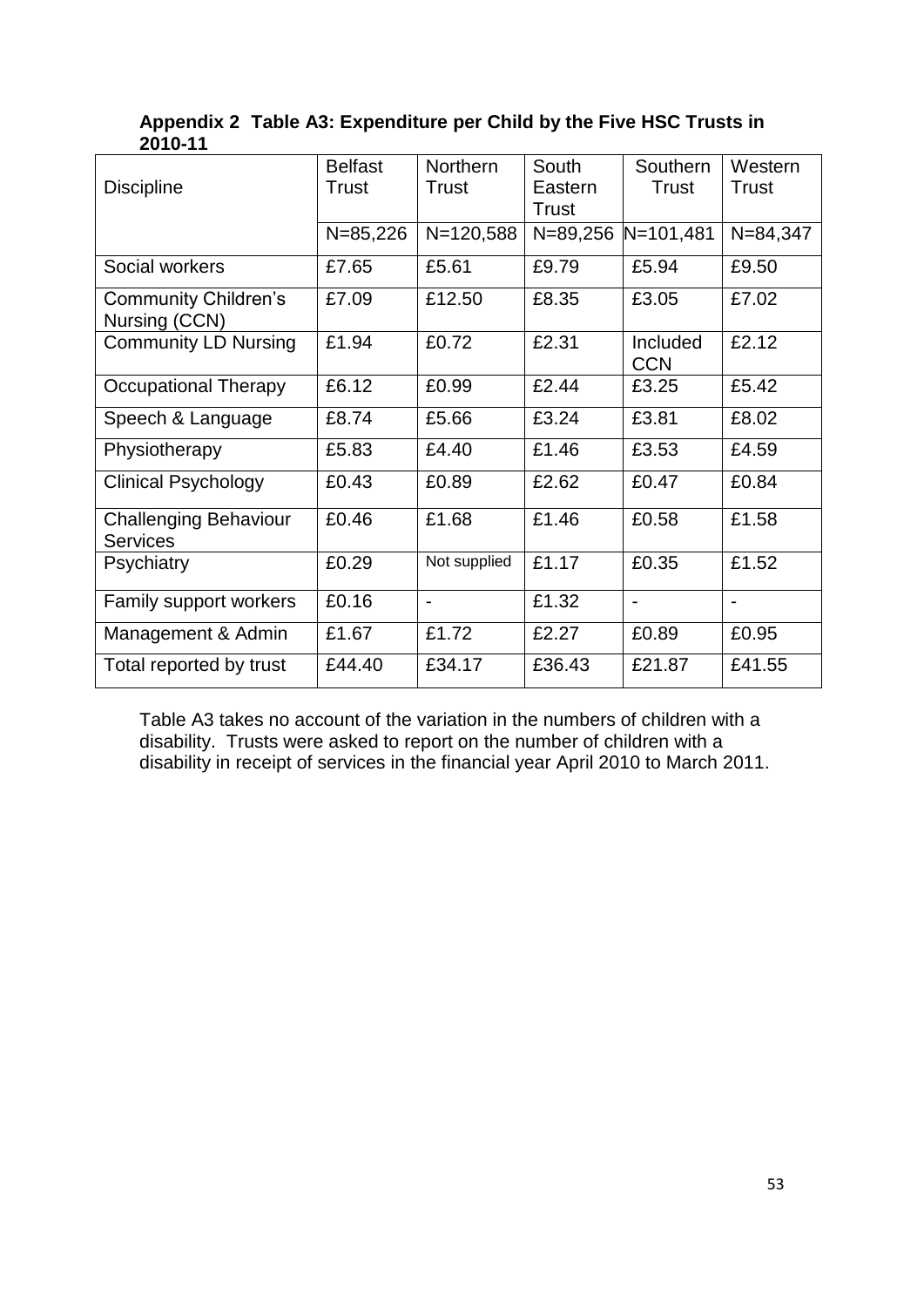# **Appendix 3 Key Service Components**

All children with a disability are eligible to receive universal services. A proportion will need additional secondary care services and a minority will require the full range of specialist care assessment and treatment services.

#### **Diagram 1 - Service organisation for meeting the needs of children with disabilities.**



The relationships between these key service components are represented in Diagram 1.

# **Level 1**

These services are primarily focussed on improving the health of the whole population of children with disabilities. Good access to housing, leisure, education and employment are known to have a positive impact on health. Other priorities include neonatal screening, early detection and treatment for conditions such as congenital hypothyroidism and phenylyketonuria.

#### **Level 2**

Children with disabilities should have good access to mainstream health services. In primary care, this means regular health checks, advice and support on lifestyle factors such as diet, exercise, alcohol consumption and sexual health. Other services include health facilitation to improve access to primary care and health liaison to improve access to acute hospital based care. Training and support for carers should be made available.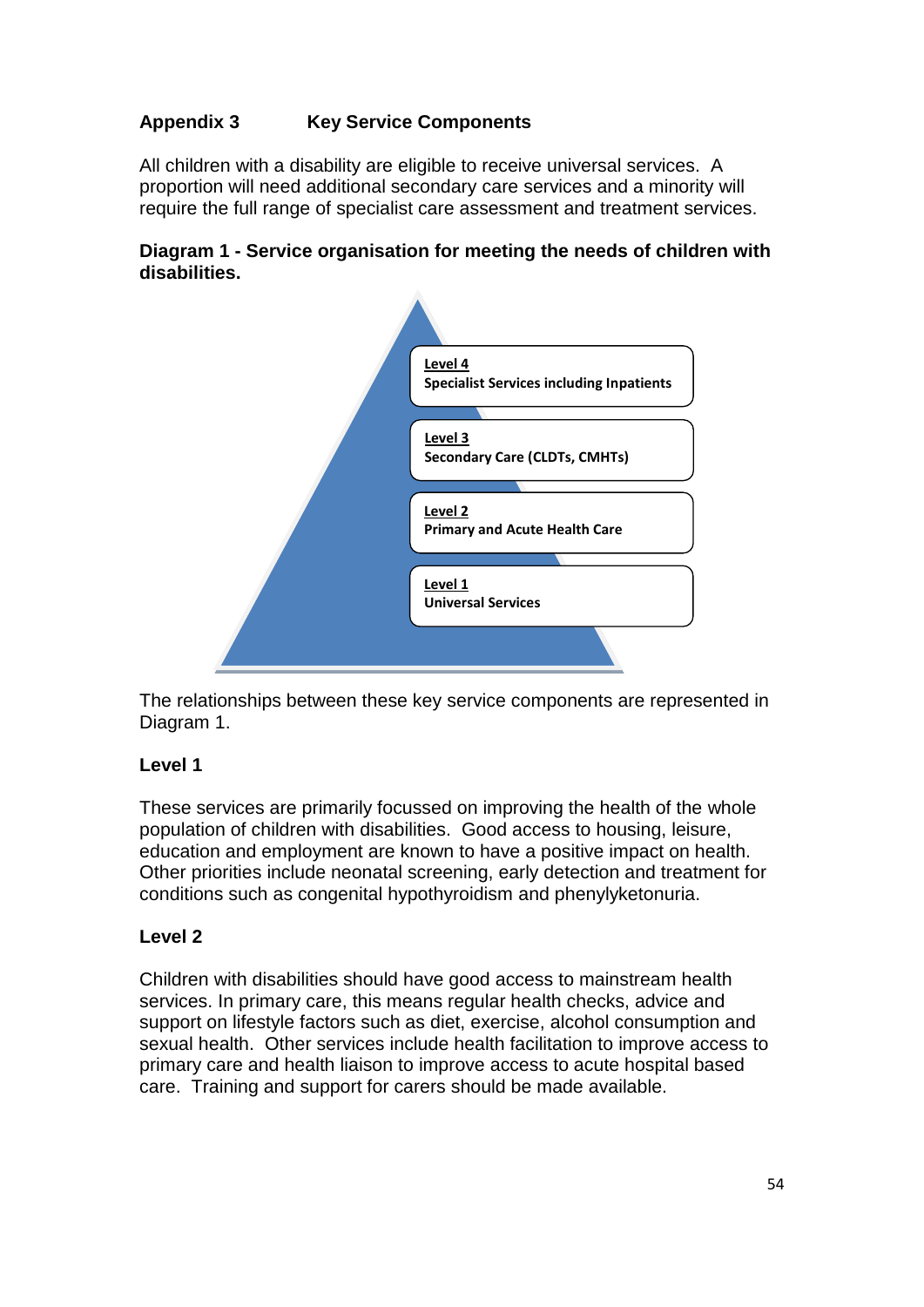# **Level 3**

Children"s disability teams should provide assessment, treatment and some on-going support for children with moderate degree of mental health need (significant anxiety and depression, psychotic disorders, and cognitive impairment). These teams would need to have expertise in dealing with behaviour problems associated with these conditions with the whole range of learning disability and coexisting autism and Attention deficit-hyperactivity disorder (ADHD). Access to Improving Access to Psychological Therapies (IAPT) services also falls under this heading.

# **Level 4**

These services need to have expertise in dealing with children with a disability who are a severe risk to themselves and others, often with chronic severe treatment resistant mental illness, behaviour problems and offending behaviour. Services at this level include community based assessment and treatment using a combination of crisis and home treatment teams, behaviour support services, specialist forensic practitioners experts in autism, ADHD, eating disorders, dementia and epilepsy. Inpatient services may also be required where 24 hour assessment and treatment would enable a safe return to well-resourced community based packages of care. The appropriate role for specialist psychiatric hospital services for children with learning disabilities lies in short-term, highly focused assessment and treatment of mental illness. This implies a small service offering very specifically, closely defined, timelimited services